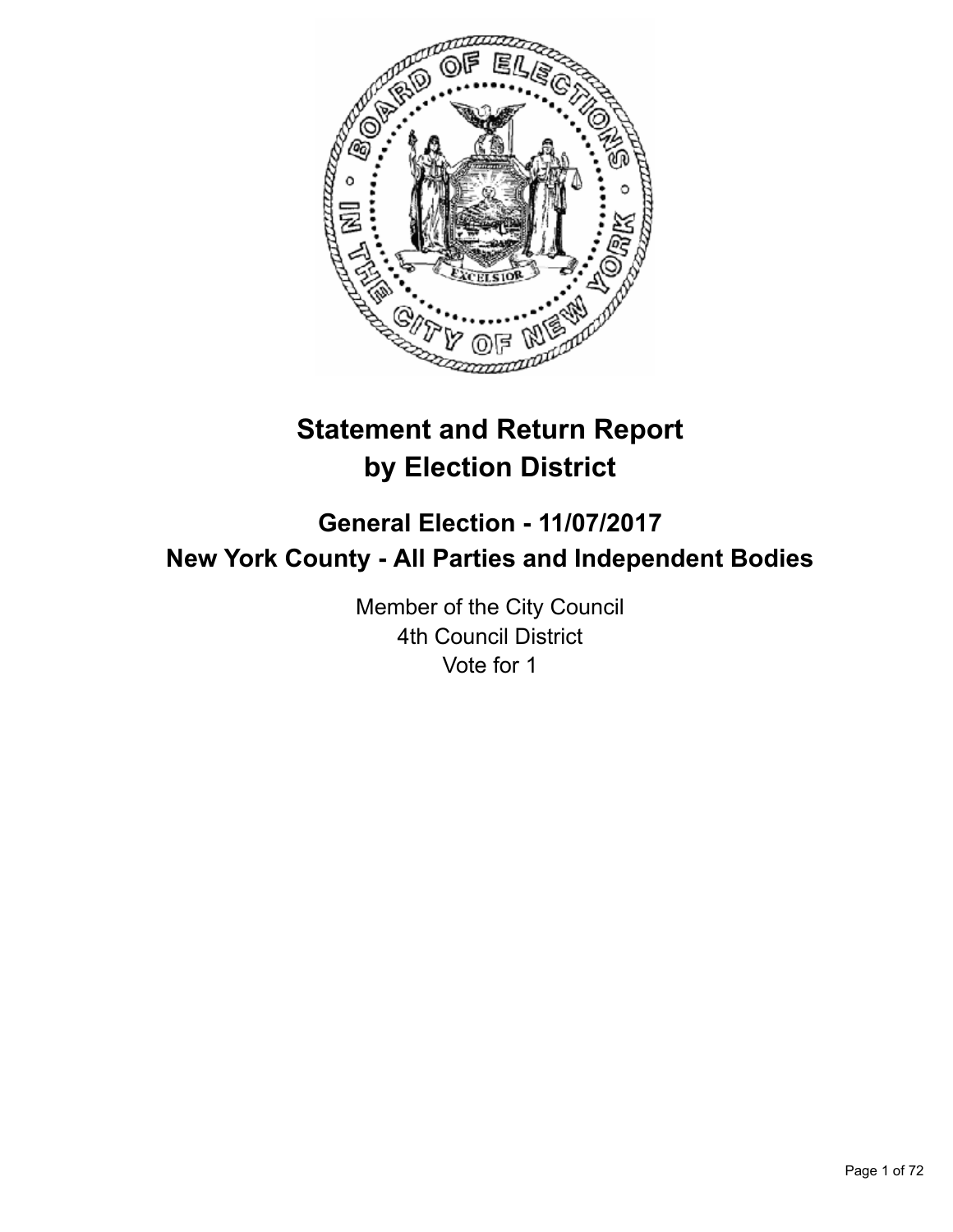

| PUBLIC COUNTER                                           | 120 |
|----------------------------------------------------------|-----|
| MANUALLY COUNTED EMERGENCY                               | 0   |
| <b>ABSENTEE / MILITARY</b>                               | 6   |
| AFFIDAVIT                                                | 1   |
| <b>Total Ballots</b>                                     | 127 |
| Less - Inapplicable Federal/Special Presidential Ballots | 0   |
| <b>Total Applicable Ballots</b>                          | 127 |
| KEITH POWERS (DEMOCRATIC)                                | 77  |
| REBECCA HARARY (REPUBLICAN)                              | 19  |
| REBECCA HARARY (WOMEN'S EQUALITY)                        | 2   |
| REBECCA HARARY (REFORM)                                  | 1   |
| RACHEL HONIG (LIBERAL)                                   | 17  |
| REBECCA HARARY (STOP DE BLASIO)                          | 2   |
| <b>Total Votes</b>                                       | 118 |
| Unrecorded                                               | 9   |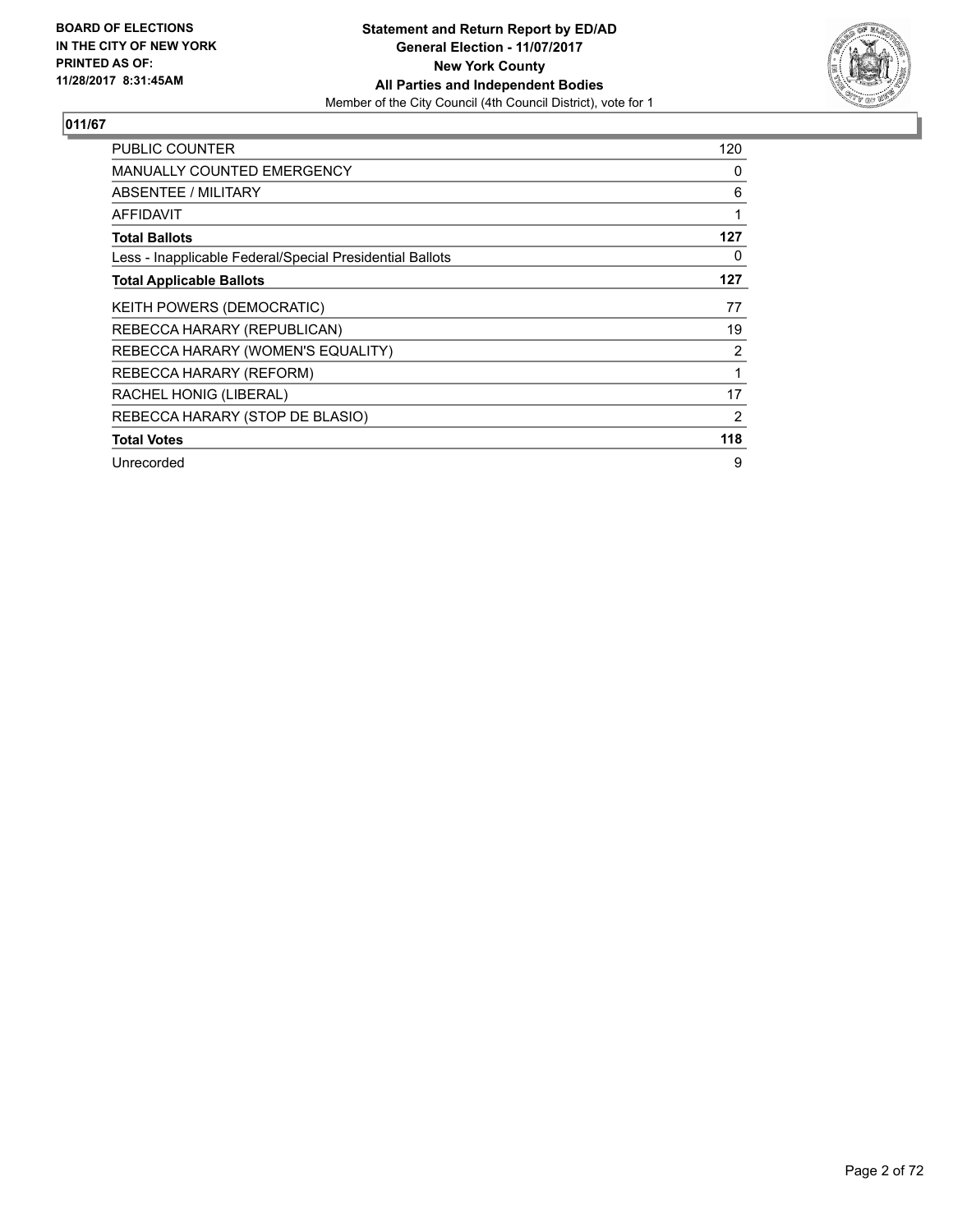

| PUBLIC COUNTER                                           | 143 |
|----------------------------------------------------------|-----|
| <b>MANUALLY COUNTED EMERGENCY</b>                        | 0   |
| <b>ABSENTEE / MILITARY</b>                               | 3   |
| <b>AFFIDAVIT</b>                                         | 2   |
| <b>Total Ballots</b>                                     | 148 |
| Less - Inapplicable Federal/Special Presidential Ballots | 0   |
| <b>Total Applicable Ballots</b>                          | 148 |
| KEITH POWERS (DEMOCRATIC)                                | 90  |
| REBECCA HARARY (REPUBLICAN)                              | 26  |
| REBECCA HARARY (WOMEN'S EQUALITY)                        | 3   |
| REBECCA HARARY (REFORM)                                  | 1   |
| RACHEL HONIG (LIBERAL)                                   | 18  |
| REBECCA HARARY (STOP DE BLASIO)                          | 2   |
| <b>Total Votes</b>                                       | 140 |
| Unrecorded                                               | 8   |

| <b>PUBLIC COUNTER</b>                                    | 252            |
|----------------------------------------------------------|----------------|
| <b>MANUALLY COUNTED EMERGENCY</b>                        | 0              |
| ABSENTEE / MILITARY                                      | 9              |
| AFFIDAVIT                                                | 4              |
| <b>Total Ballots</b>                                     | 265            |
| Less - Inapplicable Federal/Special Presidential Ballots | 0              |
| <b>Total Applicable Ballots</b>                          | 265            |
| <b>KEITH POWERS (DEMOCRATIC)</b>                         | 134            |
| REBECCA HARARY (REPUBLICAN)                              | 64             |
| REBECCA HARARY (WOMEN'S EQUALITY)                        | $\overline{2}$ |
| REBECCA HARARY (REFORM)                                  | 1              |
| RACHEL HONIG (LIBERAL)                                   | 45             |
| REBECCA HARARY (STOP DE BLASIO)                          | 3              |
| <b>Total Votes</b>                                       | 249            |
| Unrecorded                                               | 16             |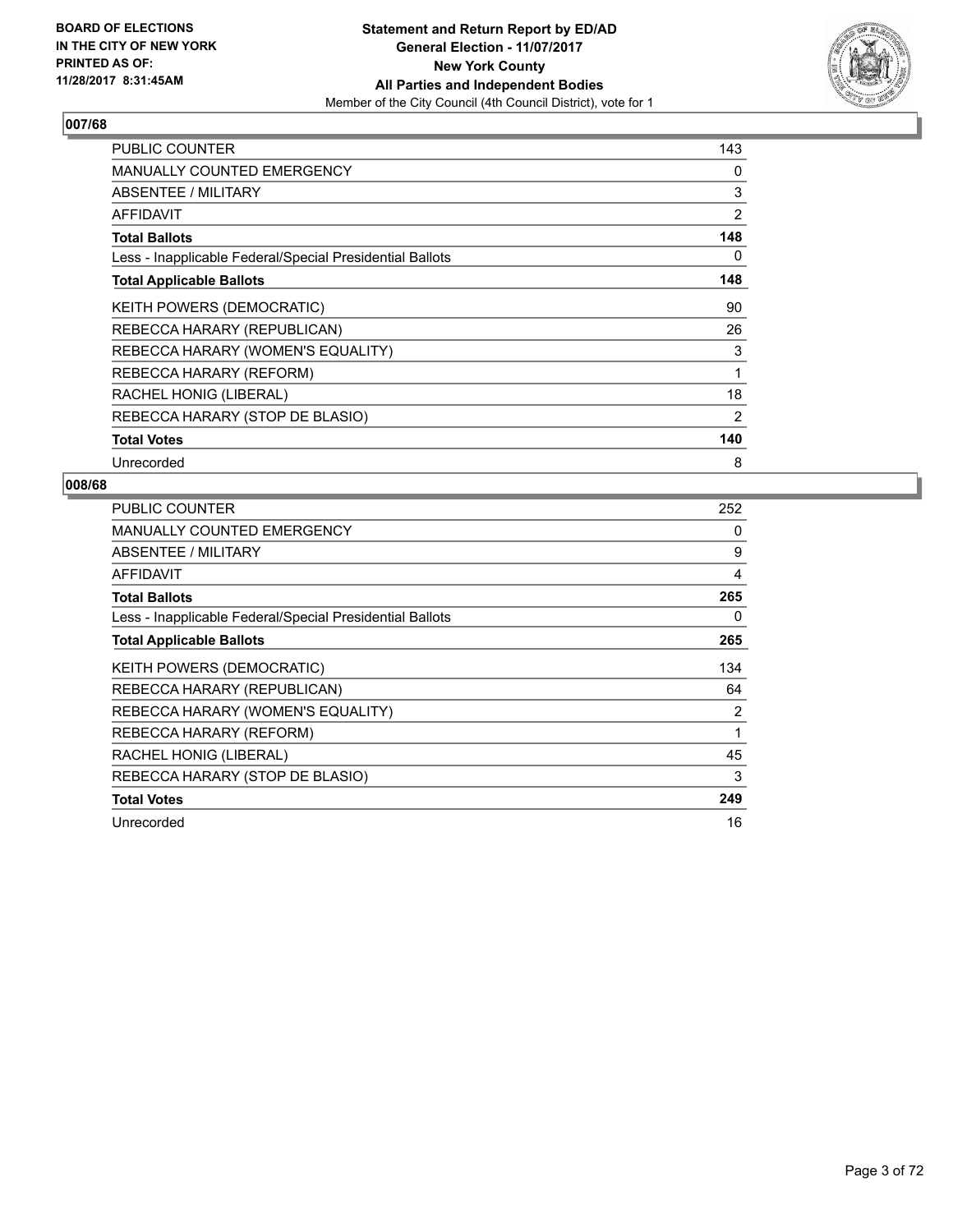

| <b>PUBLIC COUNTER</b>                                    | 195 |
|----------------------------------------------------------|-----|
| <b>MANUALLY COUNTED EMERGENCY</b>                        | 0   |
| <b>ABSENTEE / MILITARY</b>                               | 8   |
| <b>AFFIDAVIT</b>                                         | 2   |
| <b>Total Ballots</b>                                     | 205 |
| Less - Inapplicable Federal/Special Presidential Ballots | 0   |
| <b>Total Applicable Ballots</b>                          | 205 |
| <b>KEITH POWERS (DEMOCRATIC)</b>                         | 122 |
| REBECCA HARARY (REPUBLICAN)                              | 44  |
| REBECCA HARARY (WOMEN'S EQUALITY)                        | 3   |
| REBECCA HARARY (REFORM)                                  | 2   |
| RACHEL HONIG (LIBERAL)                                   | 21  |
| REBECCA HARARY (STOP DE BLASIO)                          | 3   |
| <b>Total Votes</b>                                       | 195 |
| Unrecorded                                               | 10  |

| <b>PUBLIC COUNTER</b>                                    | 207            |
|----------------------------------------------------------|----------------|
| <b>MANUALLY COUNTED EMERGENCY</b>                        | 0              |
| ABSENTEE / MILITARY                                      | 14             |
| <b>AFFIDAVIT</b>                                         | 2              |
| <b>Total Ballots</b>                                     | 223            |
| Less - Inapplicable Federal/Special Presidential Ballots | 0              |
| <b>Total Applicable Ballots</b>                          | 223            |
| KEITH POWERS (DEMOCRATIC)                                | 116            |
| REBECCA HARARY (REPUBLICAN)                              | 68             |
| REBECCA HARARY (WOMEN'S EQUALITY)                        | $\overline{2}$ |
| REBECCA HARARY (REFORM)                                  | 0              |
| RACHEL HONIG (LIBERAL)                                   | 18             |
| REBECCA HARARY (STOP DE BLASIO)                          | 4              |
| ROBERT DOWNES (WRITE-IN)                                 | 1              |
| SHYAM GIDUMAL (WRITE-IN)                                 | 1              |
| <b>Total Votes</b>                                       | 210            |
| Unrecorded                                               | 13             |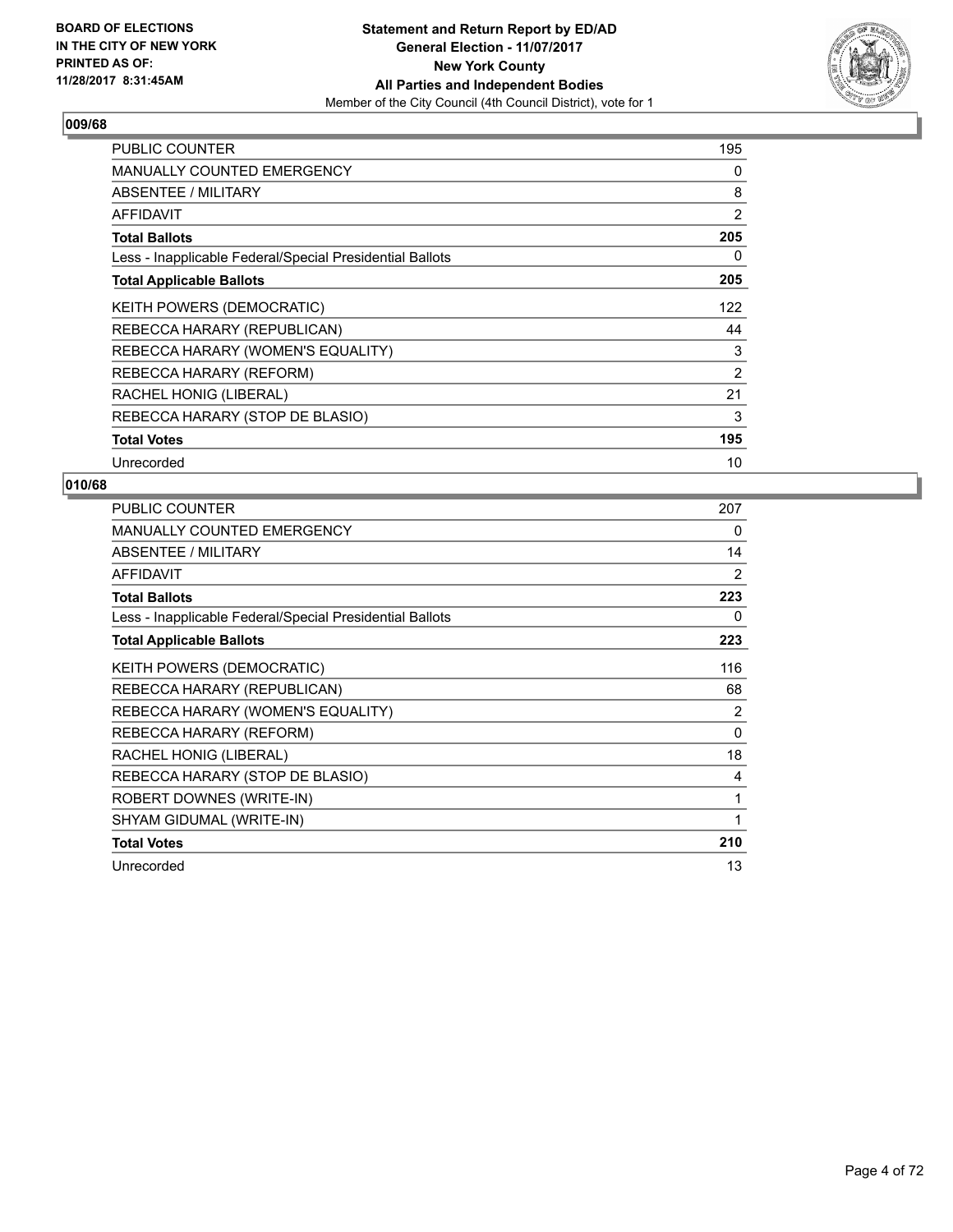

| <b>PUBLIC COUNTER</b>                                    | 275 |
|----------------------------------------------------------|-----|
| <b>MANUALLY COUNTED EMERGENCY</b>                        | 0   |
| <b>ABSENTEE / MILITARY</b>                               | 9   |
| AFFIDAVIT                                                | 2   |
| <b>Total Ballots</b>                                     | 286 |
| Less - Inapplicable Federal/Special Presidential Ballots | 0   |
| <b>Total Applicable Ballots</b>                          | 286 |
| KEITH POWERS (DEMOCRATIC)                                | 149 |
| REBECCA HARARY (REPUBLICAN)                              | 75  |
| REBECCA HARARY (WOMEN'S EQUALITY)                        | 2   |
| REBECCA HARARY (REFORM)                                  | 1   |
| RACHEL HONIG (LIBERAL)                                   | 46  |
| REBECCA HARARY (STOP DE BLASIO)                          | 4   |
| <b>Total Votes</b>                                       | 277 |
| Unrecorded                                               | 9   |

| <b>PUBLIC COUNTER</b>                                    | 92       |
|----------------------------------------------------------|----------|
| <b>MANUALLY COUNTED EMERGENCY</b>                        | 0        |
| ABSENTEE / MILITARY                                      | 0        |
| <b>AFFIDAVIT</b>                                         | 0        |
| <b>Total Ballots</b>                                     | 92       |
| Less - Inapplicable Federal/Special Presidential Ballots | 0        |
| <b>Total Applicable Ballots</b>                          | 92       |
| KEITH POWERS (DEMOCRATIC)                                | 63       |
| REBECCA HARARY (REPUBLICAN)                              | 9        |
| REBECCA HARARY (WOMEN'S EQUALITY)                        | 0        |
| REBECCA HARARY (REFORM)                                  | $\Omega$ |
| RACHEL HONIG (LIBERAL)                                   | 10       |
| REBECCA HARARY (STOP DE BLASIO)                          |          |
| <b>Total Votes</b>                                       | 83       |
| Unrecorded                                               | 9        |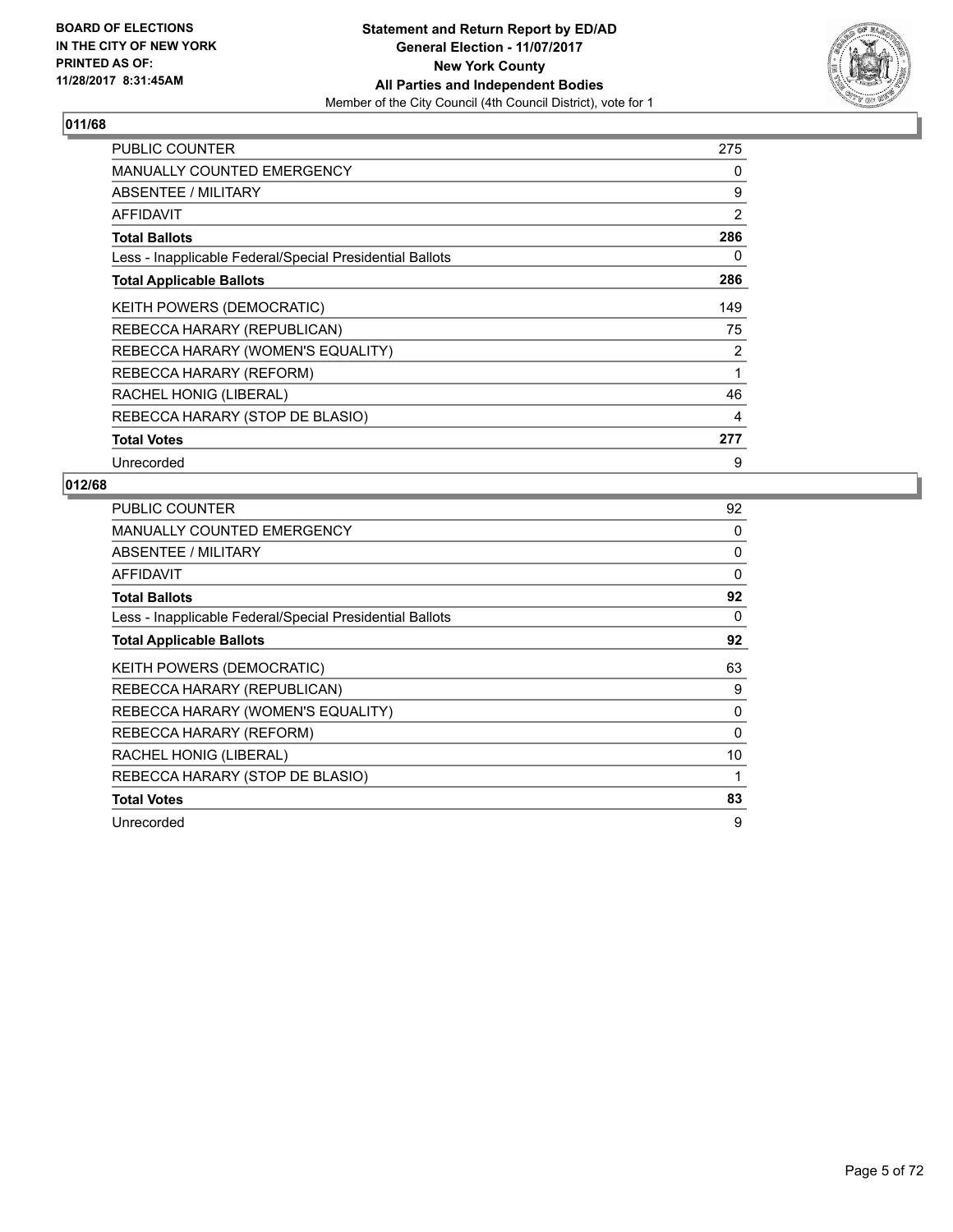

| <b>PUBLIC COUNTER</b>                                    | 123 |
|----------------------------------------------------------|-----|
| <b>MANUALLY COUNTED EMERGENCY</b>                        | 0   |
| <b>ABSENTEE / MILITARY</b>                               | 4   |
| <b>AFFIDAVIT</b>                                         | 3   |
| <b>Total Ballots</b>                                     | 130 |
| Less - Inapplicable Federal/Special Presidential Ballots | 0   |
| <b>Total Applicable Ballots</b>                          | 130 |
| KEITH POWERS (DEMOCRATIC)                                | 83  |
| REBECCA HARARY (REPUBLICAN)                              | 26  |
| REBECCA HARARY (WOMEN'S EQUALITY)                        | 0   |
| REBECCA HARARY (REFORM)                                  | 0   |
| RACHEL HONIG (LIBERAL)                                   | 14  |
| REBECCA HARARY (STOP DE BLASIO)                          | 3   |
| <b>Total Votes</b>                                       | 126 |
| Unrecorded                                               | 4   |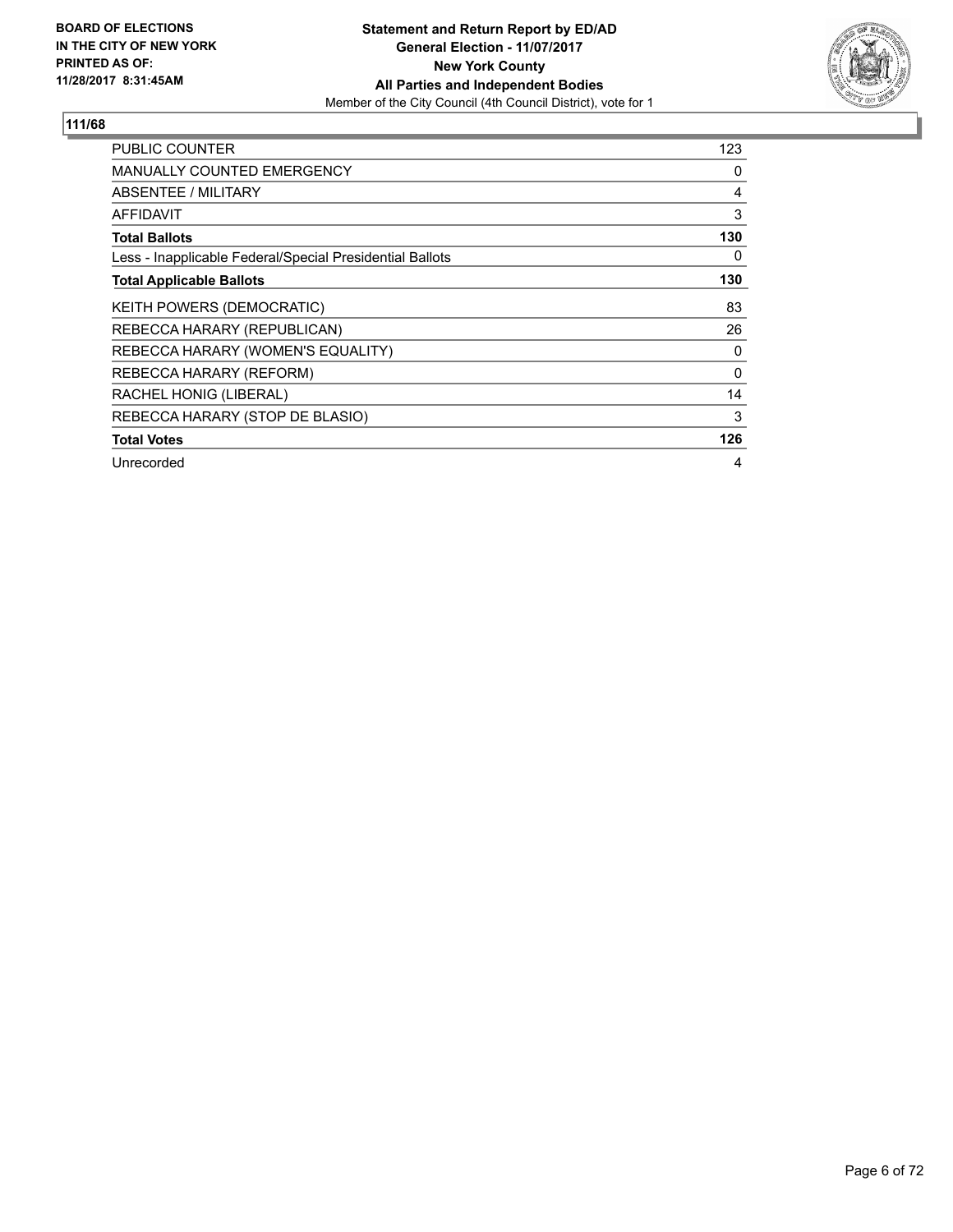

| <b>PUBLIC COUNTER</b>                                    | 284 |
|----------------------------------------------------------|-----|
| <b>MANUALLY COUNTED EMERGENCY</b>                        | 0   |
| ABSENTEE / MILITARY                                      | 15  |
| <b>AFFIDAVIT</b>                                         | 5   |
| <b>Total Ballots</b>                                     | 304 |
| Less - Inapplicable Federal/Special Presidential Ballots | 0   |
| <b>Total Applicable Ballots</b>                          | 304 |
| <b>KEITH POWERS (DEMOCRATIC)</b>                         | 198 |
| REBECCA HARARY (REPUBLICAN)                              | 55  |
| REBECCA HARARY (WOMEN'S EQUALITY)                        | 2   |
| REBECCA HARARY (REFORM)                                  | 1   |
| RACHEL HONIG (LIBERAL)                                   | 30  |
| REBECCA HARARY (STOP DE BLASIO)                          | 7   |
| UNCOUNTED WRITE-IN PER STATUTE (WRITE-IN)                | 1   |
| <b>Total Votes</b>                                       | 294 |
| Unrecorded                                               | 10  |

| <b>PUBLIC COUNTER</b>                                    | 197 |
|----------------------------------------------------------|-----|
| <b>MANUALLY COUNTED EMERGENCY</b>                        | 0   |
| ABSENTEE / MILITARY                                      | 8   |
| AFFIDAVIT                                                | 1   |
| <b>Total Ballots</b>                                     | 206 |
| Less - Inapplicable Federal/Special Presidential Ballots | 0   |
| <b>Total Applicable Ballots</b>                          | 206 |
| KEITH POWERS (DEMOCRATIC)                                | 112 |
| REBECCA HARARY (REPUBLICAN)                              | 59  |
| REBECCA HARARY (WOMEN'S EQUALITY)                        | 0   |
| REBECCA HARARY (REFORM)                                  | 0   |
| RACHEL HONIG (LIBERAL)                                   | 18  |
| REBECCA HARARY (STOP DE BLASIO)                          | 1   |
| CAROL J. SHINE (WRITE-IN)                                | 1   |
| <b>Total Votes</b>                                       | 191 |
| Unrecorded                                               | 15  |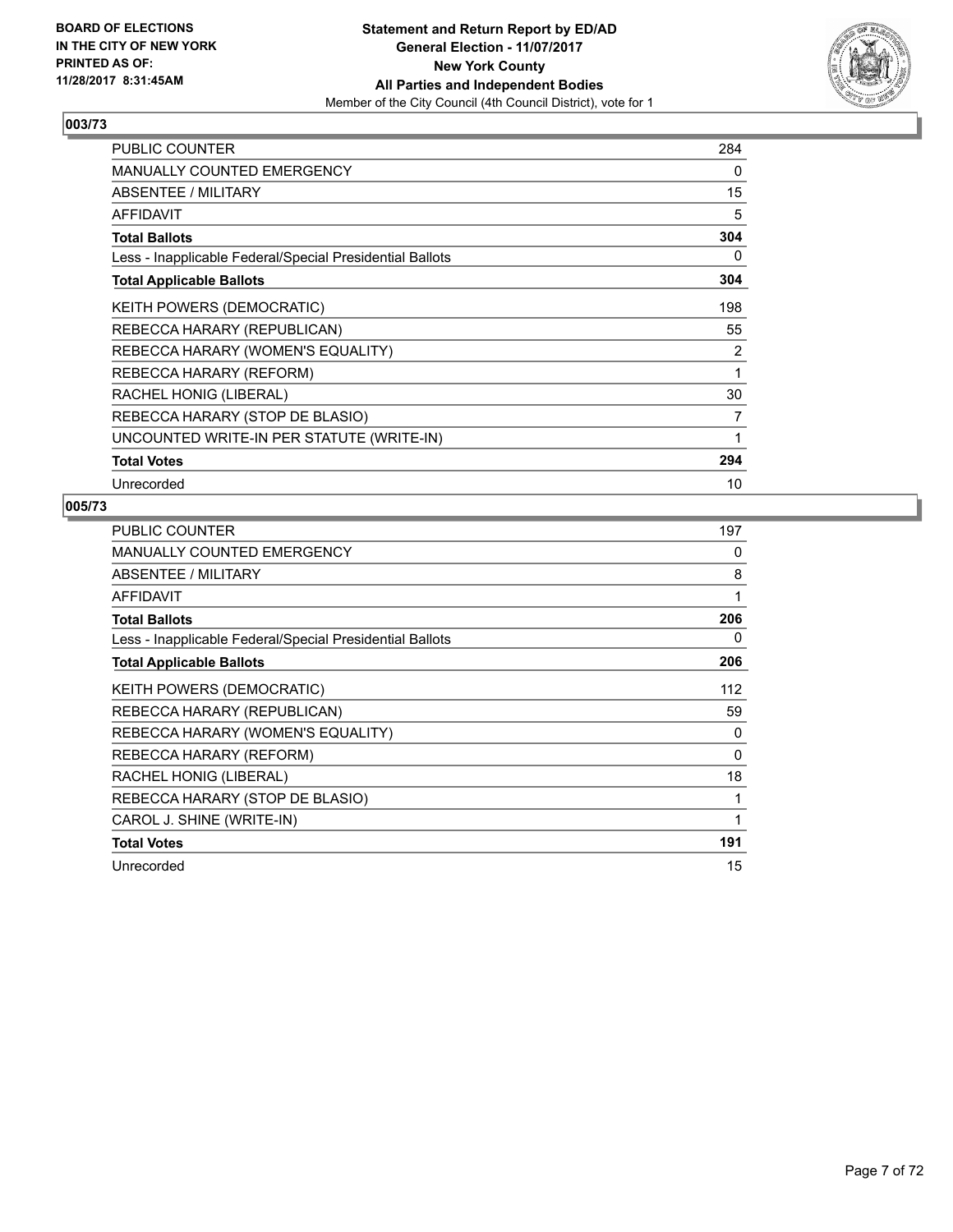

| PUBLIC COUNTER                                           | 123 |
|----------------------------------------------------------|-----|
| <b>MANUALLY COUNTED EMERGENCY</b>                        | 0   |
| <b>ABSENTEE / MILITARY</b>                               | 13  |
| AFFIDAVIT                                                | 1   |
| <b>Total Ballots</b>                                     | 137 |
| Less - Inapplicable Federal/Special Presidential Ballots | 0   |
| <b>Total Applicable Ballots</b>                          | 137 |
| KEITH POWERS (DEMOCRATIC)                                | 90  |
| REBECCA HARARY (REPUBLICAN)                              | 20  |
| REBECCA HARARY (WOMEN'S EQUALITY)                        | 0   |
| REBECCA HARARY (REFORM)                                  | 1   |
| RACHEL HONIG (LIBERAL)                                   | 21  |
| REBECCA HARARY (STOP DE BLASIO)                          | 2   |
| <b>Total Votes</b>                                       | 134 |
| Unrecorded                                               | 3   |

| <b>PUBLIC COUNTER</b>                                    | 183            |
|----------------------------------------------------------|----------------|
| <b>MANUALLY COUNTED EMERGENCY</b>                        | 0              |
| ABSENTEE / MILITARY                                      | 6              |
| <b>AFFIDAVIT</b>                                         | $\Omega$       |
| <b>Total Ballots</b>                                     | 189            |
| Less - Inapplicable Federal/Special Presidential Ballots | 0              |
| <b>Total Applicable Ballots</b>                          | 189            |
| KEITH POWERS (DEMOCRATIC)                                | 106            |
| REBECCA HARARY (REPUBLICAN)                              | 56             |
| REBECCA HARARY (WOMEN'S EQUALITY)                        | 2              |
| REBECCA HARARY (REFORM)                                  | $\overline{2}$ |
| RACHEL HONIG (LIBERAL)                                   | 9              |
| REBECCA HARARY (STOP DE BLASIO)                          | 9              |
| <b>Total Votes</b>                                       | 184            |
| Unrecorded                                               | 5              |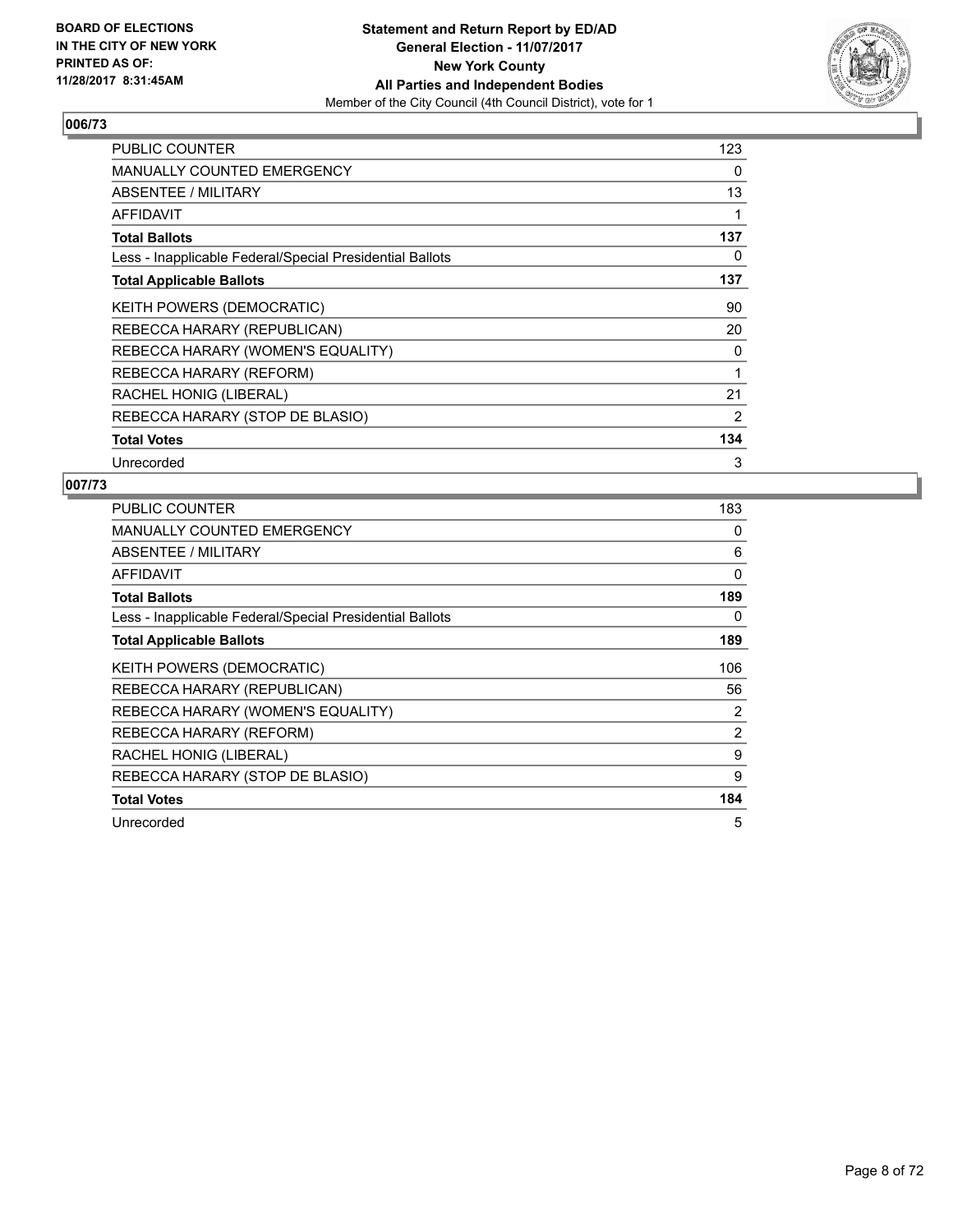

| <b>PUBLIC COUNTER</b>                                    | 6 |
|----------------------------------------------------------|---|
| <b>MANUALLY COUNTED EMERGENCY</b>                        | 0 |
| <b>ABSENTEE / MILITARY</b>                               | 0 |
| AFFIDAVIT                                                | 0 |
| <b>Total Ballots</b>                                     | 6 |
| Less - Inapplicable Federal/Special Presidential Ballots | 0 |
| <b>Total Applicable Ballots</b>                          | 6 |
| <b>KEITH POWERS (DEMOCRATIC)</b>                         | 4 |
| REBECCA HARARY (REPUBLICAN)                              |   |
| REBECCA HARARY (WOMEN'S EQUALITY)                        | 0 |
| REBECCA HARARY (REFORM)                                  | 0 |
| RACHEL HONIG (LIBERAL)                                   |   |
| REBECCA HARARY (STOP DE BLASIO)                          | 0 |
| <b>Total Votes</b>                                       | 6 |

| <b>PUBLIC COUNTER</b>                                    | 253            |
|----------------------------------------------------------|----------------|
| <b>MANUALLY COUNTED EMERGENCY</b>                        | 0              |
| ABSENTEE / MILITARY                                      | 13             |
| <b>AFFIDAVIT</b>                                         | 2              |
| <b>Total Ballots</b>                                     | 268            |
| Less - Inapplicable Federal/Special Presidential Ballots | 0              |
| <b>Total Applicable Ballots</b>                          | 268            |
| <b>KEITH POWERS (DEMOCRATIC)</b>                         | 159            |
| REBECCA HARARY (REPUBLICAN)                              | 59             |
| REBECCA HARARY (WOMEN'S EQUALITY)                        | $\overline{2}$ |
| REBECCA HARARY (REFORM)                                  | $\Omega$       |
| RACHEL HONIG (LIBERAL)                                   | 28             |
| REBECCA HARARY (STOP DE BLASIO)                          | 6              |
| <b>Total Votes</b>                                       | 254            |
| Unrecorded                                               | 14             |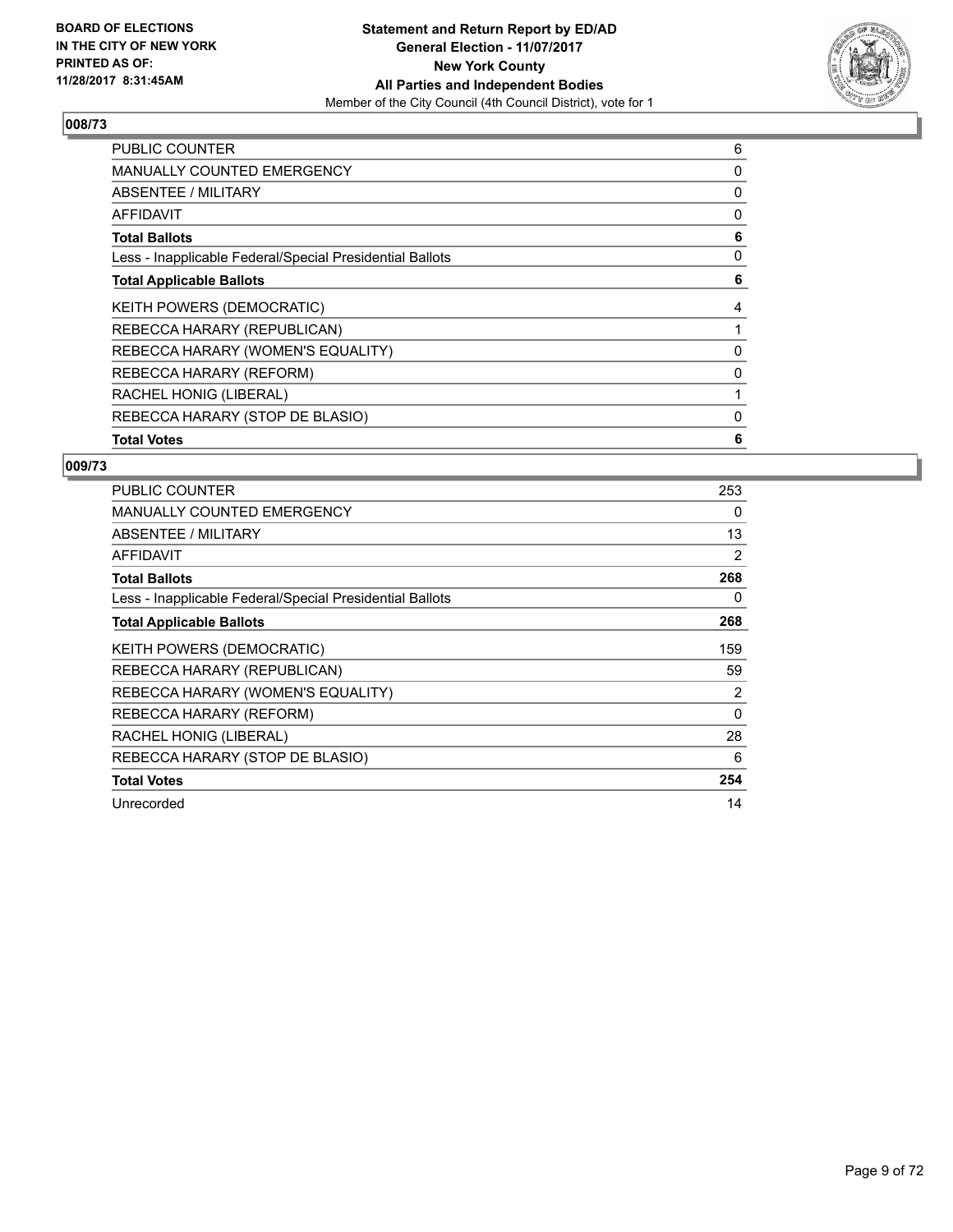

| <b>PUBLIC COUNTER</b>                                    | 291 |
|----------------------------------------------------------|-----|
| <b>MANUALLY COUNTED EMERGENCY</b>                        | 0   |
| ABSENTEE / MILITARY                                      | 14  |
| <b>AFFIDAVIT</b>                                         | 2   |
| <b>Total Ballots</b>                                     | 307 |
| Less - Inapplicable Federal/Special Presidential Ballots | 0   |
| <b>Total Applicable Ballots</b>                          | 307 |
| KEITH POWERS (DEMOCRATIC)                                | 203 |
| REBECCA HARARY (REPUBLICAN)                              | 50  |
| REBECCA HARARY (WOMEN'S EQUALITY)                        | 2   |
| REBECCA HARARY (REFORM)                                  | 0   |
| RACHEL HONIG (LIBERAL)                                   | 40  |
| REBECCA HARARY (STOP DE BLASIO)                          | 3   |
| <b>Total Votes</b>                                       | 298 |
| Unrecorded                                               | 9   |

| PUBLIC COUNTER                                           | 152            |
|----------------------------------------------------------|----------------|
| <b>MANUALLY COUNTED EMERGENCY</b>                        | 0              |
| ABSENTEE / MILITARY                                      | 3              |
| AFFIDAVIT                                                | 2              |
| <b>Total Ballots</b>                                     | 157            |
| Less - Inapplicable Federal/Special Presidential Ballots | 0              |
| <b>Total Applicable Ballots</b>                          | 157            |
| KEITH POWERS (DEMOCRATIC)                                | 82             |
| REBECCA HARARY (REPUBLICAN)                              | 52             |
| REBECCA HARARY (WOMEN'S EQUALITY)                        | $\overline{2}$ |
| REBECCA HARARY (REFORM)                                  | $\Omega$       |
| RACHEL HONIG (LIBERAL)                                   | 14             |
| REBECCA HARARY (STOP DE BLASIO)                          | 1              |
| <b>Total Votes</b>                                       | 151            |
| Unrecorded                                               | 6              |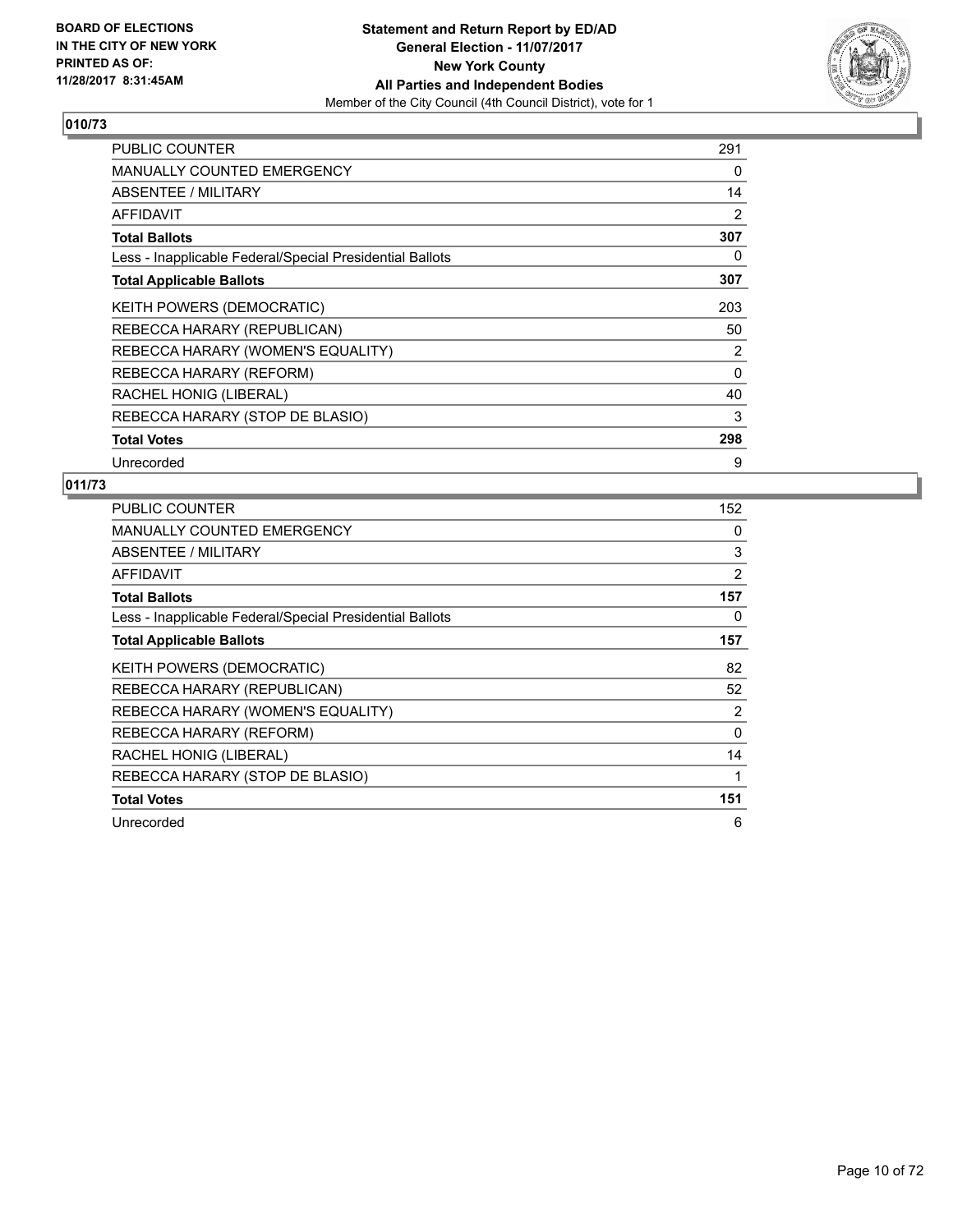

| <b>PUBLIC COUNTER</b>                                    | 100 |
|----------------------------------------------------------|-----|
| <b>MANUALLY COUNTED EMERGENCY</b>                        | 0   |
| ABSENTEE / MILITARY                                      | 9   |
| <b>AFFIDAVIT</b>                                         | 1   |
| <b>Total Ballots</b>                                     | 110 |
| Less - Inapplicable Federal/Special Presidential Ballots | 0   |
| <b>Total Applicable Ballots</b>                          | 110 |
| KEITH POWERS (DEMOCRATIC)                                | 51  |
| REBECCA HARARY (REPUBLICAN)                              | 38  |
| REBECCA HARARY (WOMEN'S EQUALITY)                        | 0   |
| REBECCA HARARY (REFORM)                                  | 0   |
| RACHEL HONIG (LIBERAL)                                   | 15  |
| REBECCA HARARY (STOP DE BLASIO)                          | 1   |
| VANESSA ARONSON (WRITE-IN)                               | 1   |
| <b>Total Votes</b>                                       | 106 |
| Unrecorded                                               | 4   |

| <b>PUBLIC COUNTER</b>                                    | 198 |
|----------------------------------------------------------|-----|
| <b>MANUALLY COUNTED EMERGENCY</b>                        | 0   |
| ABSENTEE / MILITARY                                      | 5   |
| <b>AFFIDAVIT</b>                                         | 1   |
| <b>Total Ballots</b>                                     | 204 |
| Less - Inapplicable Federal/Special Presidential Ballots | 0   |
| <b>Total Applicable Ballots</b>                          | 204 |
| KEITH POWERS (DEMOCRATIC)                                | 96  |
| REBECCA HARARY (REPUBLICAN)                              | 67  |
| REBECCA HARARY (WOMEN'S EQUALITY)                        | 2   |
| REBECCA HARARY (REFORM)                                  | 1   |
| RACHEL HONIG (LIBERAL)                                   | 25  |
| REBECCA HARARY (STOP DE BLASIO)                          | 1   |
| <b>Total Votes</b>                                       | 192 |
| Unrecorded                                               | 12  |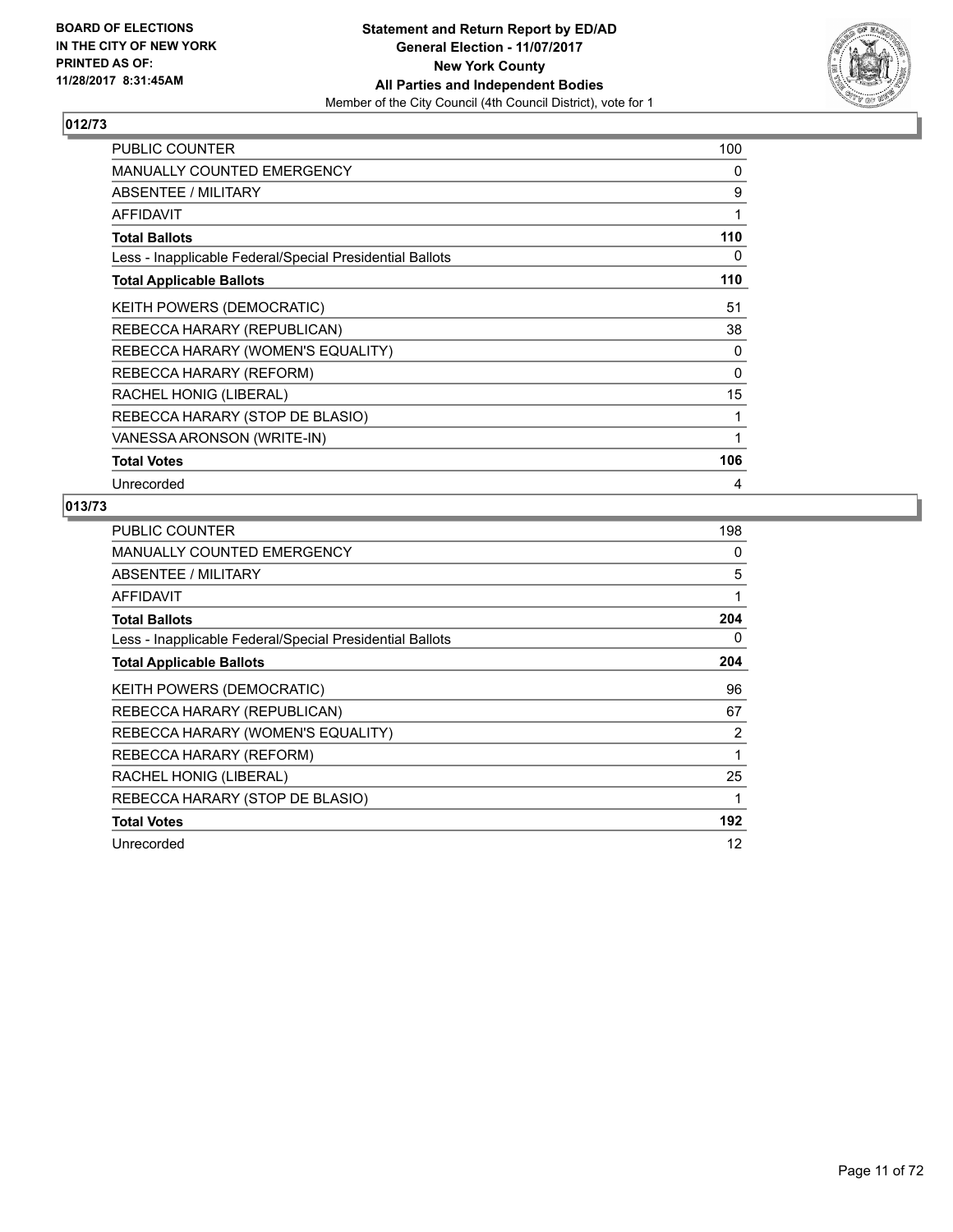

| <b>PUBLIC COUNTER</b>                                    | 75       |
|----------------------------------------------------------|----------|
| <b>MANUALLY COUNTED EMERGENCY</b>                        | 0        |
| ABSENTEE / MILITARY                                      | 1        |
| AFFIDAVIT                                                | 2        |
| <b>Total Ballots</b>                                     | 78       |
| Less - Inapplicable Federal/Special Presidential Ballots | 0        |
| <b>Total Applicable Ballots</b>                          | 78       |
| KEITH POWERS (DEMOCRATIC)                                | 48       |
| REBECCA HARARY (REPUBLICAN)                              | 18       |
| REBECCA HARARY (WOMEN'S EQUALITY)                        | 0        |
| REBECCA HARARY (REFORM)                                  | 0        |
| RACHEL HONIG (LIBERAL)                                   | 6        |
| REBECCA HARARY (STOP DE BLASIO)                          | $\Omega$ |
| <b>Total Votes</b>                                       | 72       |
| Unrecorded                                               | 6        |

| <b>PUBLIC COUNTER</b>                                    | 91       |
|----------------------------------------------------------|----------|
| <b>MANUALLY COUNTED EMERGENCY</b>                        | 0        |
| ABSENTEE / MILITARY                                      | 0        |
| AFFIDAVIT                                                | 3        |
| <b>Total Ballots</b>                                     | 94       |
| Less - Inapplicable Federal/Special Presidential Ballots | 0        |
| <b>Total Applicable Ballots</b>                          | 94       |
| KEITH POWERS (DEMOCRATIC)                                | 50       |
| REBECCA HARARY (REPUBLICAN)                              | 23       |
| REBECCA HARARY (WOMEN'S EQUALITY)                        |          |
| REBECCA HARARY (REFORM)                                  | $\Omega$ |
| RACHEL HONIG (LIBERAL)                                   | 11       |
| REBECCA HARARY (STOP DE BLASIO)                          | 3        |
| <b>Total Votes</b>                                       | 88       |
| Unrecorded                                               | 6        |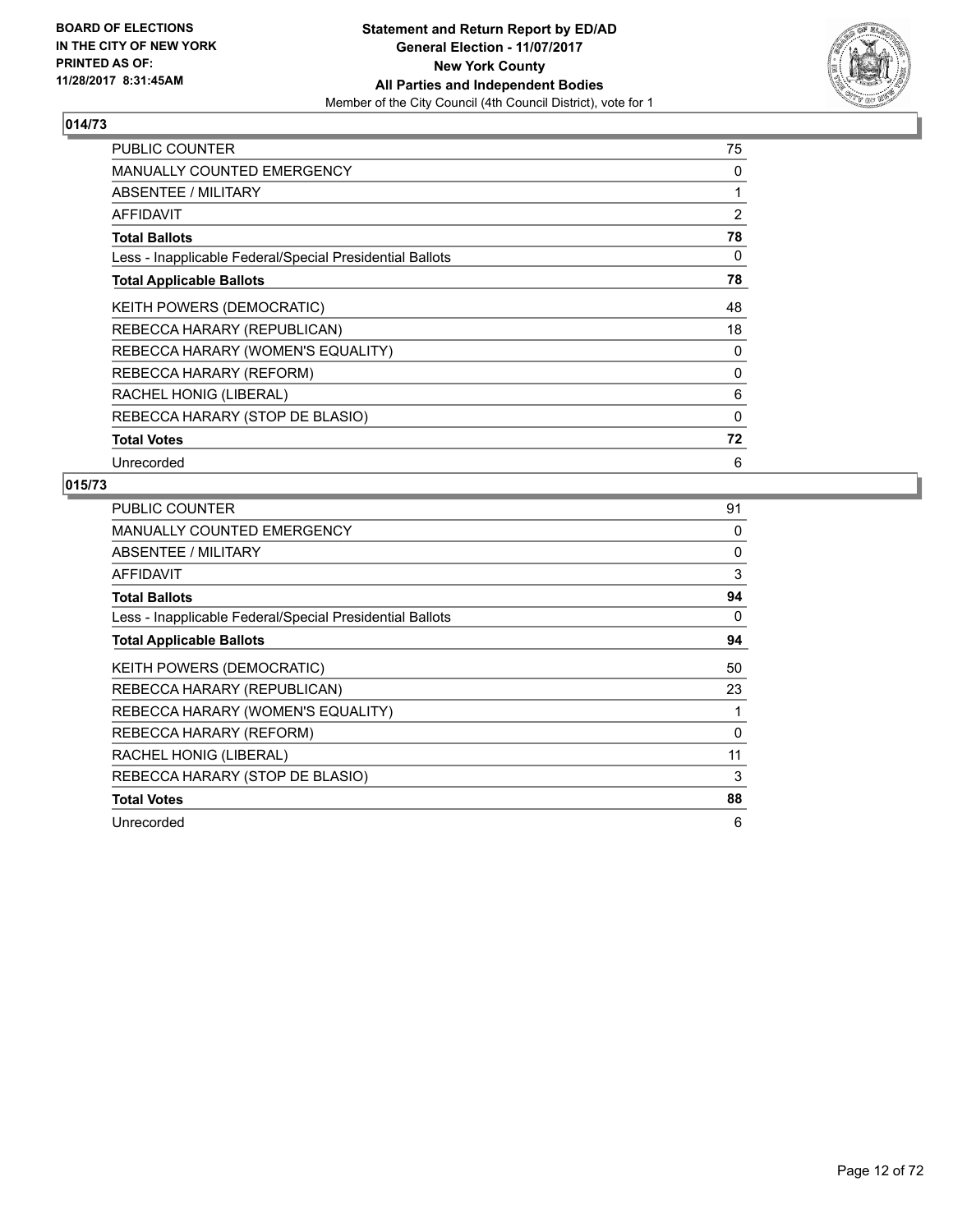

| PUBLIC COUNTER                                           | 149 |
|----------------------------------------------------------|-----|
| <b>MANUALLY COUNTED EMERGENCY</b>                        | 0   |
| <b>ABSENTEE / MILITARY</b>                               | 5   |
| <b>AFFIDAVIT</b>                                         | 3   |
| <b>Total Ballots</b>                                     | 157 |
| Less - Inapplicable Federal/Special Presidential Ballots | 0   |
| <b>Total Applicable Ballots</b>                          | 157 |
| KEITH POWERS (DEMOCRATIC)                                | 75  |
| REBECCA HARARY (REPUBLICAN)                              | 46  |
| REBECCA HARARY (WOMEN'S EQUALITY)                        | 2   |
| REBECCA HARARY (REFORM)                                  | 0   |
| RACHEL HONIG (LIBERAL)                                   | 25  |
| REBECCA HARARY (STOP DE BLASIO)                          | 4   |
| DAVID HERTZ (WRITE-IN)                                   | 1   |
| <b>Total Votes</b>                                       | 153 |
| Unrecorded                                               | 4   |

| <b>PUBLIC COUNTER</b>                                    | 200          |
|----------------------------------------------------------|--------------|
| <b>MANUALLY COUNTED EMERGENCY</b>                        | 0            |
| ABSENTEE / MILITARY                                      | 6            |
| AFFIDAVIT                                                | 2            |
| <b>Total Ballots</b>                                     | 208          |
| Less - Inapplicable Federal/Special Presidential Ballots | 0            |
| <b>Total Applicable Ballots</b>                          | 208          |
| <b>KEITH POWERS (DEMOCRATIC)</b>                         | 112          |
| REBECCA HARARY (REPUBLICAN)                              | 54           |
| REBECCA HARARY (WOMEN'S EQUALITY)                        | 0            |
| REBECCA HARARY (REFORM)                                  | $\mathbf{1}$ |
| RACHEL HONIG (LIBERAL)                                   | 32           |
| REBECCA HARARY (STOP DE BLASIO)                          | 3            |
| <b>Total Votes</b>                                       | 202          |
| Unrecorded                                               | 6            |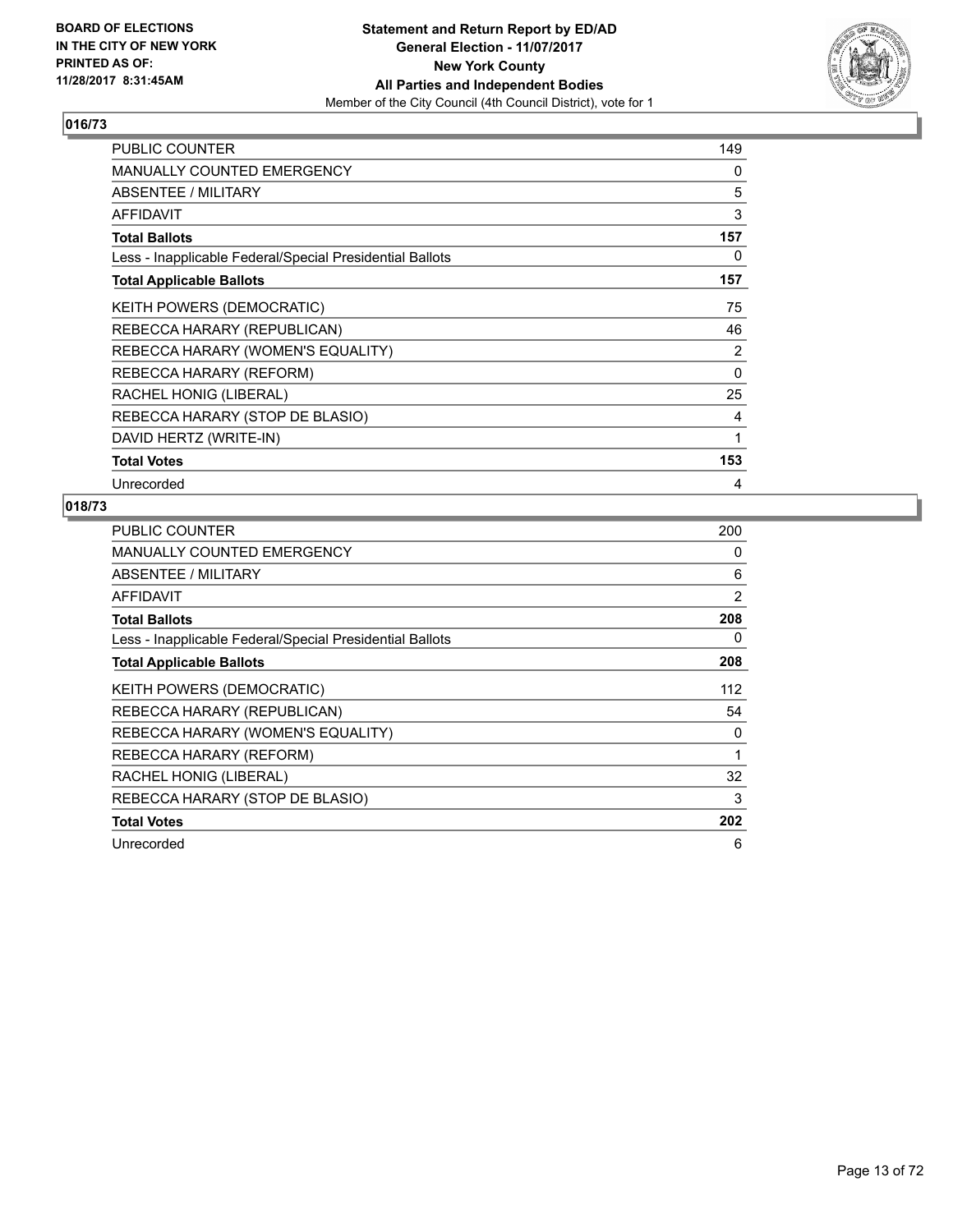

| <b>PUBLIC COUNTER</b>                                    | 129      |
|----------------------------------------------------------|----------|
| <b>MANUALLY COUNTED EMERGENCY</b>                        | 0        |
| ABSENTEE / MILITARY                                      | 8        |
| AFFIDAVIT                                                | 1        |
| <b>Total Ballots</b>                                     | 138      |
| Less - Inapplicable Federal/Special Presidential Ballots | 0        |
| <b>Total Applicable Ballots</b>                          | 138      |
| KEITH POWERS (DEMOCRATIC)                                | 76       |
| REBECCA HARARY (REPUBLICAN)                              | 36       |
| REBECCA HARARY (WOMEN'S EQUALITY)                        | 1        |
| REBECCA HARARY (REFORM)                                  | $\Omega$ |
| RACHEL HONIG (LIBERAL)                                   | 17       |
| REBECCA HARARY (STOP DE BLASIO)                          | 4        |
| <b>Total Votes</b>                                       | 134      |
| Unrecorded                                               | 4        |

| <b>PUBLIC COUNTER</b>                                    | 2            |
|----------------------------------------------------------|--------------|
| <b>MANUALLY COUNTED EMERGENCY</b>                        | 0            |
| ABSENTEE / MILITARY                                      | 0            |
| AFFIDAVIT                                                | 0            |
| <b>Total Ballots</b>                                     | $\mathbf{2}$ |
| Less - Inapplicable Federal/Special Presidential Ballots | 0            |
| <b>Total Applicable Ballots</b>                          | $\mathbf{2}$ |
| KEITH POWERS (DEMOCRATIC)                                | 0            |
| REBECCA HARARY (REPUBLICAN)                              |              |
| REBECCA HARARY (WOMEN'S EQUALITY)                        | 0            |
| REBECCA HARARY (REFORM)                                  | 0            |
| RACHEL HONIG (LIBERAL)                                   | 0            |
| REBECCA HARARY (STOP DE BLASIO)                          | 0            |
| <b>Total Votes</b>                                       | 1            |
| Unrecorded                                               | 1            |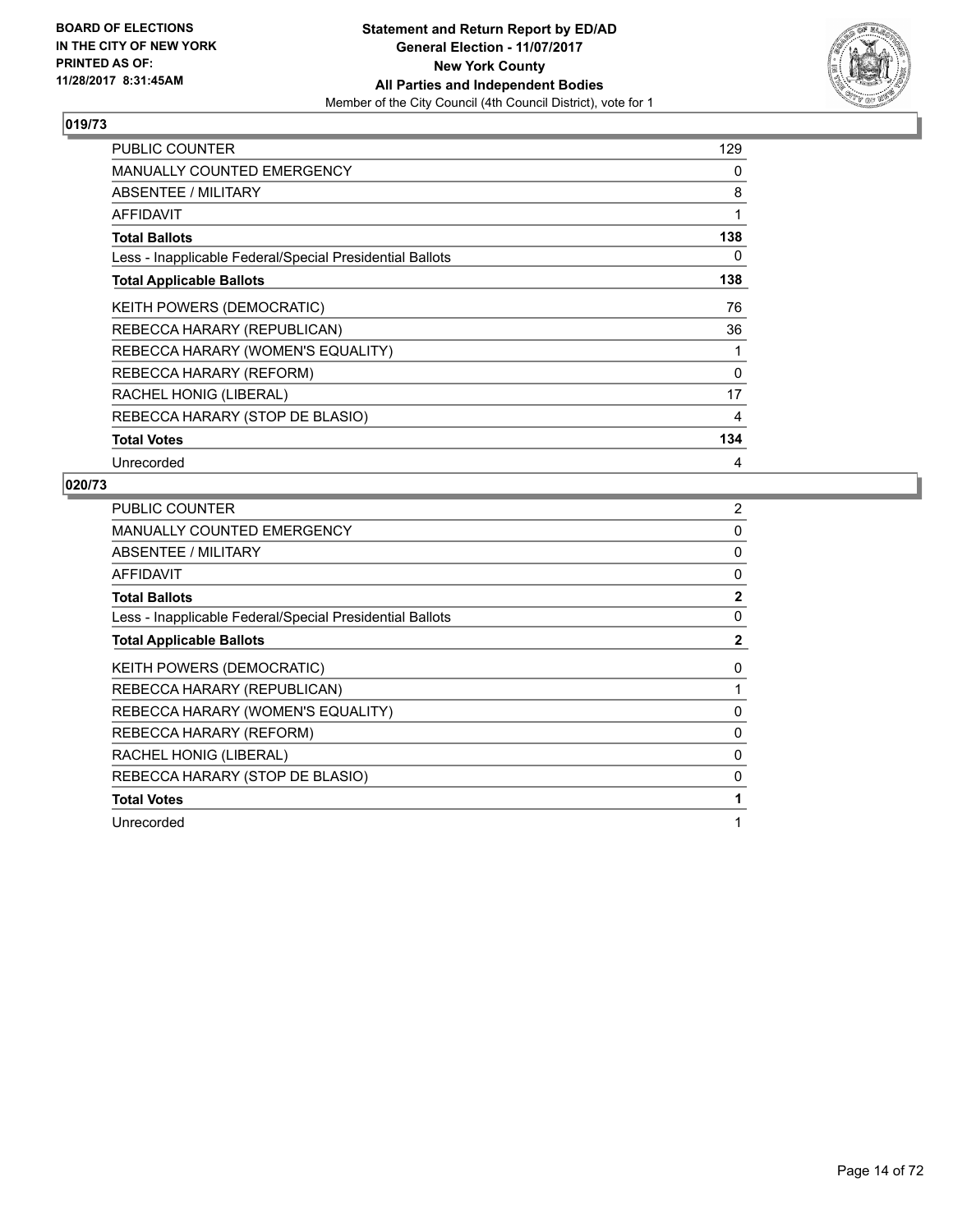

| <b>PUBLIC COUNTER</b>                                    | 210      |
|----------------------------------------------------------|----------|
| <b>MANUALLY COUNTED EMERGENCY</b>                        | 0        |
| ABSENTEE / MILITARY                                      | 7        |
| AFFIDAVIT                                                | 1        |
| <b>Total Ballots</b>                                     | 218      |
| Less - Inapplicable Federal/Special Presidential Ballots | 0        |
| <b>Total Applicable Ballots</b>                          | 218      |
| KEITH POWERS (DEMOCRATIC)                                | 99       |
| REBECCA HARARY (REPUBLICAN)                              | 48       |
| REBECCA HARARY (WOMEN'S EQUALITY)                        | 1        |
| REBECCA HARARY (REFORM)                                  | $\Omega$ |
| RACHEL HONIG (LIBERAL)                                   | 51       |
| REBECCA HARARY (STOP DE BLASIO)                          | 6        |
| <b>Total Votes</b>                                       | 205      |
| Unrecorded                                               | 13       |

| <b>PUBLIC COUNTER</b>                                    | 190 |
|----------------------------------------------------------|-----|
| <b>MANUALLY COUNTED EMERGENCY</b>                        | 0   |
| ABSENTEE / MILITARY                                      | 11  |
| <b>AFFIDAVIT</b>                                         | 4   |
| <b>Total Ballots</b>                                     | 205 |
| Less - Inapplicable Federal/Special Presidential Ballots | 0   |
| <b>Total Applicable Ballots</b>                          | 205 |
| <b>KEITH POWERS (DEMOCRATIC)</b>                         | 119 |
| REBECCA HARARY (REPUBLICAN)                              | 41  |
| REBECCA HARARY (WOMEN'S EQUALITY)                        | 3   |
| REBECCA HARARY (REFORM)                                  | 0   |
| RACHEL HONIG (LIBERAL)                                   | 26  |
| REBECCA HARARY (STOP DE BLASIO)                          | 6   |
| <b>BESSIE SCHACHTER (WRITE-IN)</b>                       | 1   |
| <b>Total Votes</b>                                       | 196 |
| Unrecorded                                               | 9   |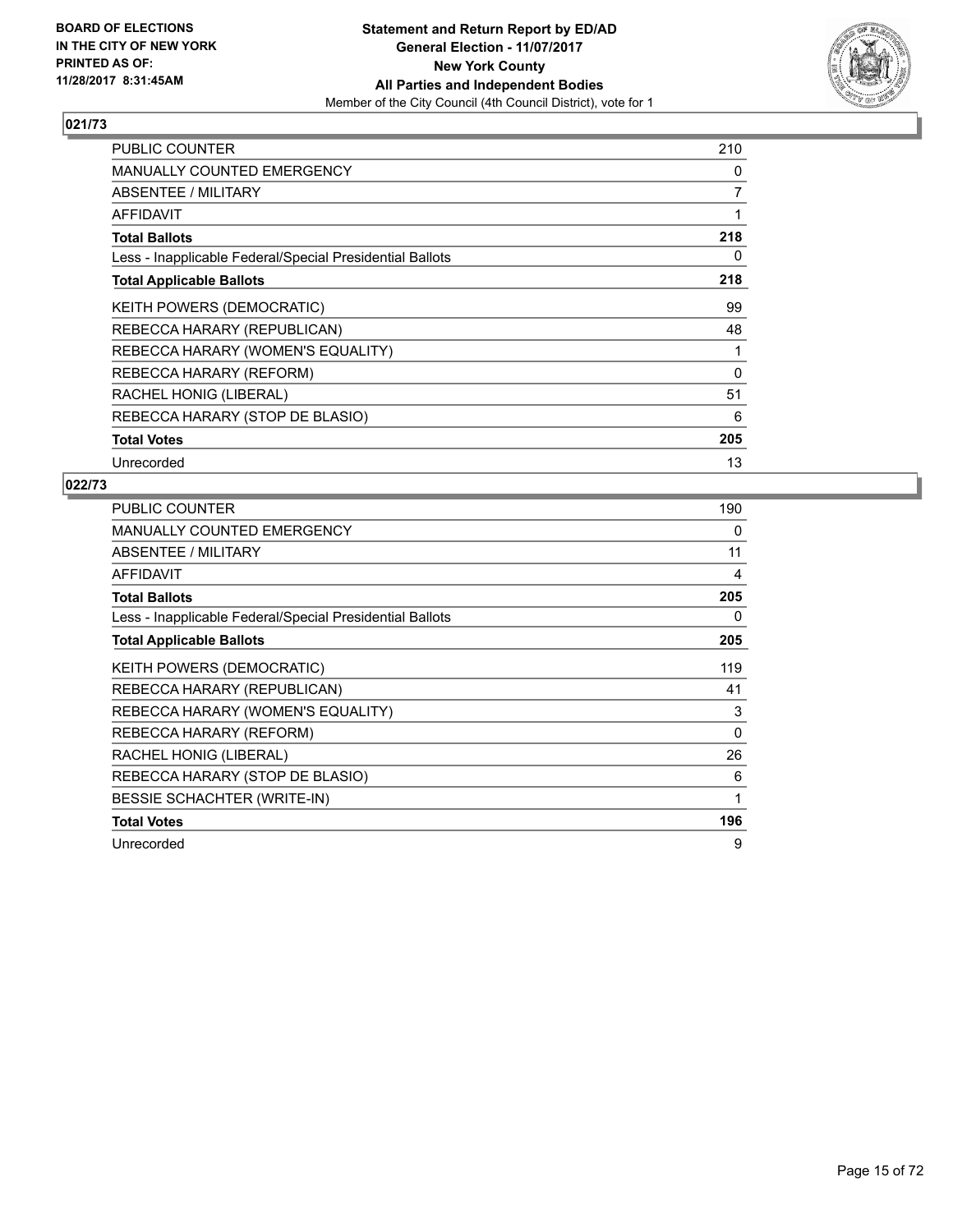

| PUBLIC COUNTER                                           | 204 |
|----------------------------------------------------------|-----|
| <b>MANUALLY COUNTED EMERGENCY</b>                        | 0   |
| <b>ABSENTEE / MILITARY</b>                               | 8   |
| <b>AFFIDAVIT</b>                                         | 2   |
| <b>Total Ballots</b>                                     | 214 |
| Less - Inapplicable Federal/Special Presidential Ballots | 0   |
| <b>Total Applicable Ballots</b>                          | 214 |
| KEITH POWERS (DEMOCRATIC)                                | 122 |
| REBECCA HARARY (REPUBLICAN)                              | 53  |
| REBECCA HARARY (WOMEN'S EQUALITY)                        | 2   |
| REBECCA HARARY (REFORM)                                  | 0   |
| RACHEL HONIG (LIBERAL)                                   | 24  |
| REBECCA HARARY (STOP DE BLASIO)                          | 5   |
| <b>Total Votes</b>                                       | 206 |
| Unrecorded                                               | 8   |

| <b>PUBLIC COUNTER</b>                                    | 279      |
|----------------------------------------------------------|----------|
| <b>MANUALLY COUNTED EMERGENCY</b>                        | 0        |
| ABSENTEE / MILITARY                                      | 9        |
| AFFIDAVIT                                                | 0        |
| <b>Total Ballots</b>                                     | 288      |
| Less - Inapplicable Federal/Special Presidential Ballots | 0        |
| <b>Total Applicable Ballots</b>                          | 288      |
| <b>KEITH POWERS (DEMOCRATIC)</b>                         | 150      |
| REBECCA HARARY (REPUBLICAN)                              | 76       |
| REBECCA HARARY (WOMEN'S EQUALITY)                        | 0        |
| REBECCA HARARY (REFORM)                                  | $\Omega$ |
| RACHEL HONIG (LIBERAL)                                   | 47       |
| REBECCA HARARY (STOP DE BLASIO)                          | 1        |
| <b>Total Votes</b>                                       | 274      |
| Unrecorded                                               | 14       |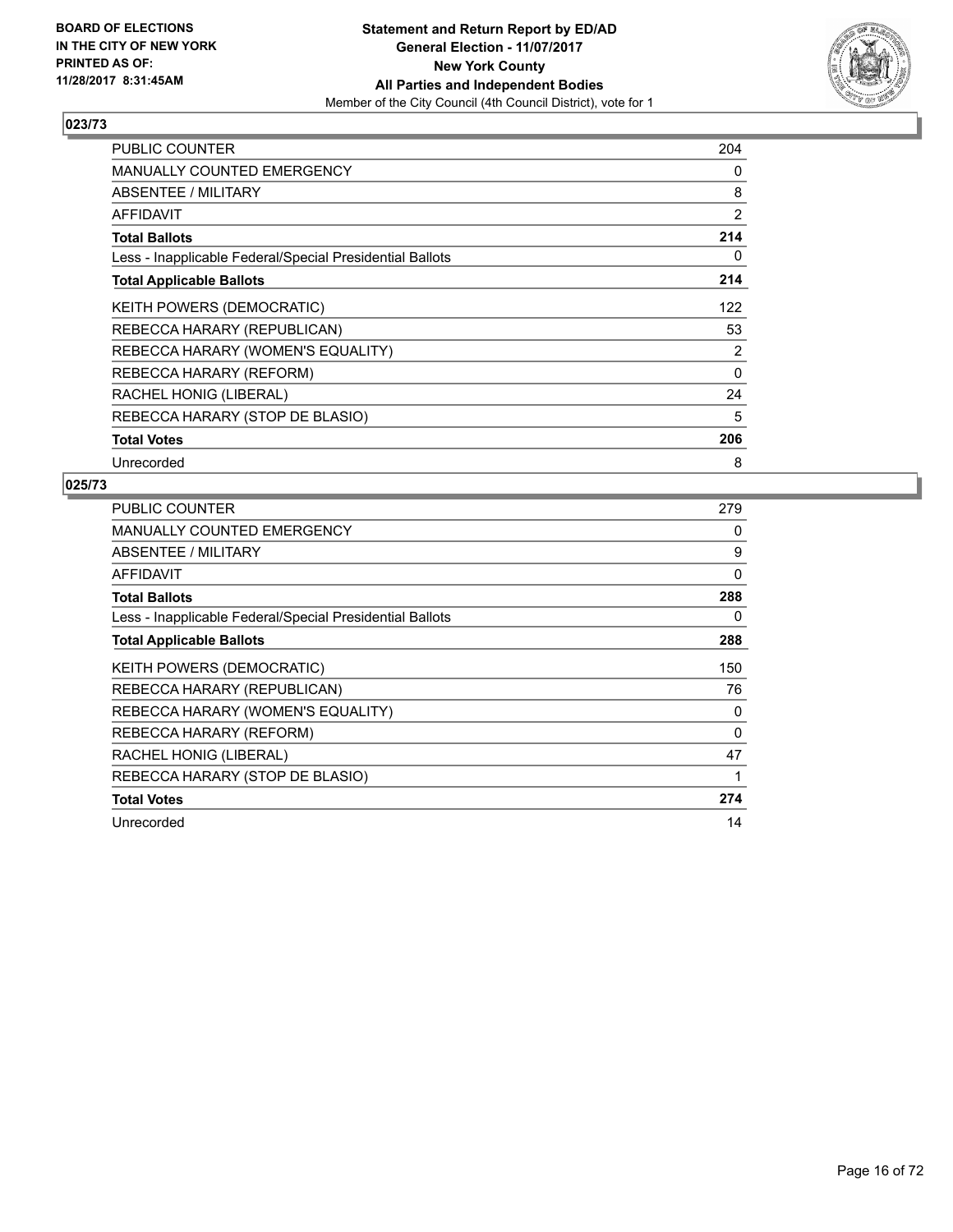

| <b>PUBLIC COUNTER</b>                                    | 299 |
|----------------------------------------------------------|-----|
| <b>MANUALLY COUNTED EMERGENCY</b>                        | 0   |
| ABSENTEE / MILITARY                                      | 29  |
| <b>AFFIDAVIT</b>                                         | 3   |
| <b>Total Ballots</b>                                     | 331 |
| Less - Inapplicable Federal/Special Presidential Ballots | 0   |
| <b>Total Applicable Ballots</b>                          | 331 |
| <b>KEITH POWERS (DEMOCRATIC)</b>                         | 152 |
| REBECCA HARARY (REPUBLICAN)                              | 110 |
| REBECCA HARARY (WOMEN'S EQUALITY)                        | 2   |
| REBECCA HARARY (REFORM)                                  | 0   |
| RACHEL HONIG (LIBERAL)                                   | 53  |
| REBECCA HARARY (STOP DE BLASIO)                          | 6   |
| UNATTRIBUTABLE WRITE-IN (WRITE-IN)                       | 1   |
| <b>Total Votes</b>                                       | 324 |
| Unrecorded                                               | 7   |

| <b>PUBLIC COUNTER</b>                                    | 207 |
|----------------------------------------------------------|-----|
| <b>MANUALLY COUNTED EMERGENCY</b>                        | 0   |
| ABSENTEE / MILITARY                                      | 13  |
| AFFIDAVIT                                                | 0   |
| <b>Total Ballots</b>                                     | 220 |
| Less - Inapplicable Federal/Special Presidential Ballots | 0   |
| <b>Total Applicable Ballots</b>                          | 220 |
| <b>KEITH POWERS (DEMOCRATIC)</b>                         | 78  |
| REBECCA HARARY (REPUBLICAN)                              | 53  |
| REBECCA HARARY (WOMEN'S EQUALITY)                        |     |
| REBECCA HARARY (REFORM)                                  | 1   |
| RACHEL HONIG (LIBERAL)                                   | 76  |
| REBECCA HARARY (STOP DE BLASIO)                          | 0   |
| <b>Total Votes</b>                                       | 209 |
| Unrecorded                                               | 11  |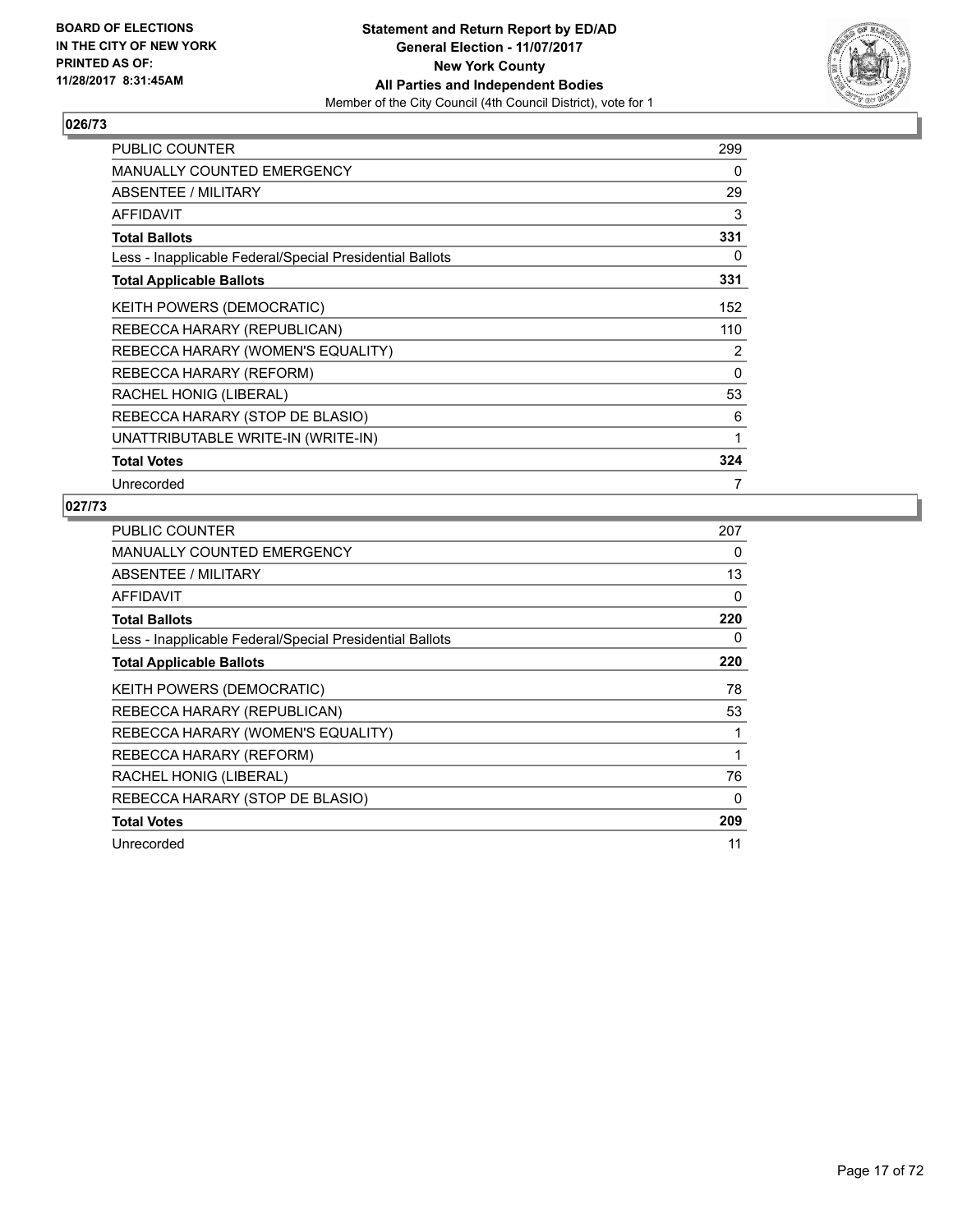

| <b>PUBLIC COUNTER</b>                                    | 299 |
|----------------------------------------------------------|-----|
| <b>MANUALLY COUNTED EMERGENCY</b>                        | 0   |
| ABSENTEE / MILITARY                                      | 7   |
| <b>AFFIDAVIT</b>                                         | 5   |
| <b>Total Ballots</b>                                     | 311 |
| Less - Inapplicable Federal/Special Presidential Ballots | 0   |
| <b>Total Applicable Ballots</b>                          | 311 |
| <b>KEITH POWERS (DEMOCRATIC)</b>                         | 151 |
| REBECCA HARARY (REPUBLICAN)                              | 85  |
| REBECCA HARARY (WOMEN'S EQUALITY)                        | 3   |
| REBECCA HARARY (REFORM)                                  | 1   |
| RACHEL HONIG (LIBERAL)                                   | 57  |
| REBECCA HARARY (STOP DE BLASIO)                          | 1   |
| MARC FLIEDNER (WRITE-IN)                                 | 1   |
| <b>Total Votes</b>                                       | 299 |
| Unrecorded                                               | 12  |

| <b>PUBLIC COUNTER</b>                                    | 249 |
|----------------------------------------------------------|-----|
| <b>MANUALLY COUNTED EMERGENCY</b>                        | 0   |
| ABSENTEE / MILITARY                                      | 8   |
| <b>AFFIDAVIT</b>                                         | 3   |
| <b>Total Ballots</b>                                     | 260 |
| Less - Inapplicable Federal/Special Presidential Ballots | 0   |
| <b>Total Applicable Ballots</b>                          | 260 |
| KEITH POWERS (DEMOCRATIC)                                | 141 |
| REBECCA HARARY (REPUBLICAN)                              | 81  |
| REBECCA HARARY (WOMEN'S EQUALITY)                        | 1   |
| REBECCA HARARY (REFORM)                                  | 0   |
| RACHEL HONIG (LIBERAL)                                   | 29  |
| REBECCA HARARY (STOP DE BLASIO)                          | 2   |
| UNATTRIBUTABLE WRITE-IN (WRITE-IN)                       | 2   |
| <b>Total Votes</b>                                       | 256 |
| Unrecorded                                               | 4   |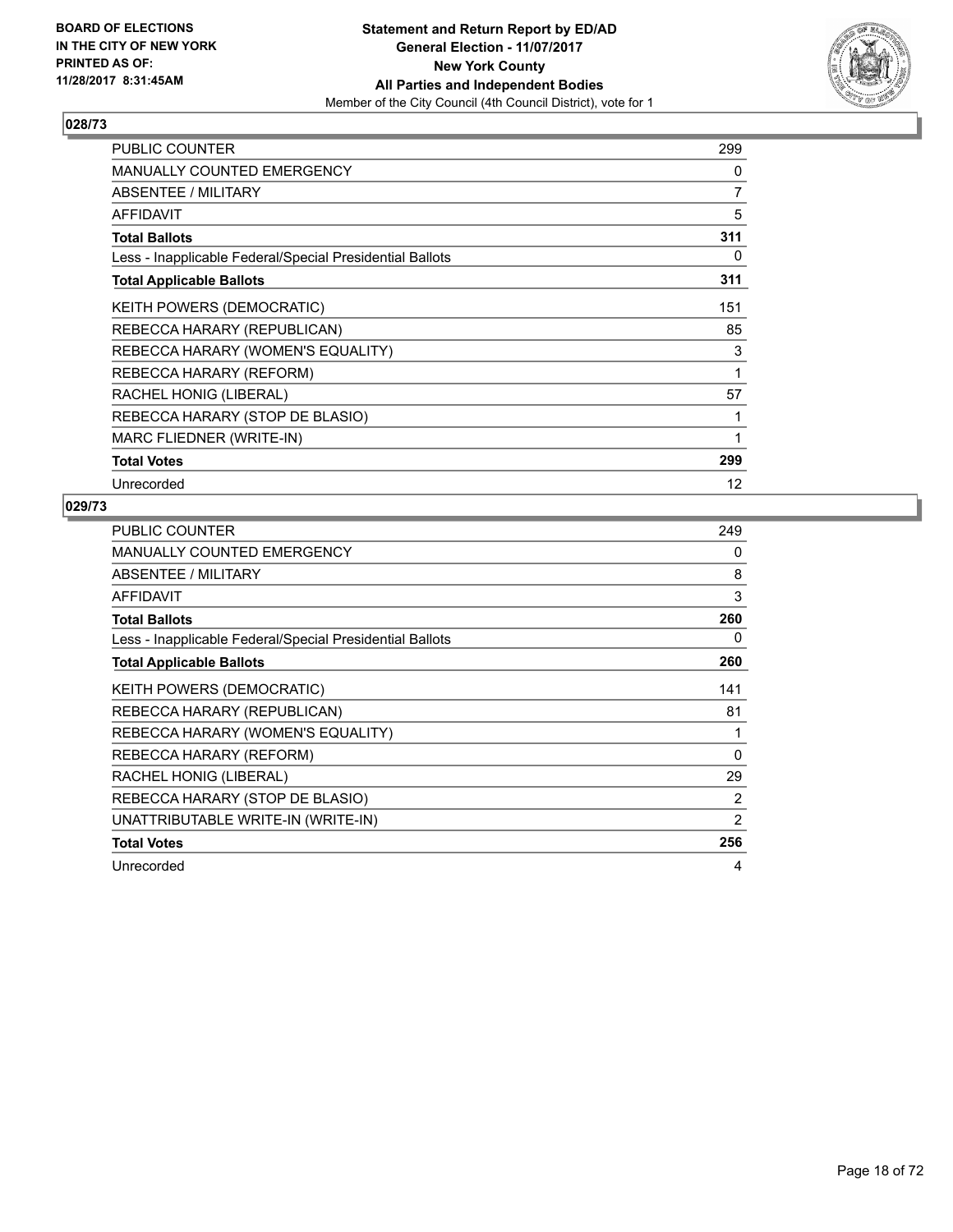

| PUBLIC COUNTER                                           | 260 |
|----------------------------------------------------------|-----|
| <b>MANUALLY COUNTED EMERGENCY</b>                        | 0   |
| ABSENTEE / MILITARY                                      | 8   |
| <b>AFFIDAVIT</b>                                         | 0   |
| <b>Total Ballots</b>                                     | 268 |
| Less - Inapplicable Federal/Special Presidential Ballots | 0   |
| <b>Total Applicable Ballots</b>                          | 268 |
| KEITH POWERS (DEMOCRATIC)                                | 147 |
| REBECCA HARARY (REPUBLICAN)                              | 78  |
| REBECCA HARARY (WOMEN'S EQUALITY)                        | 1   |
| REBECCA HARARY (REFORM)                                  | 3   |
| RACHEL HONIG (LIBERAL)                                   | 31  |
| REBECCA HARARY (STOP DE BLASIO)                          | 4   |
| <b>Total Votes</b>                                       | 264 |
| Unrecorded                                               | 4   |

| <b>PUBLIC COUNTER</b>                                    | 305      |
|----------------------------------------------------------|----------|
| <b>MANUALLY COUNTED EMERGENCY</b>                        | 0        |
| ABSENTEE / MILITARY                                      | 13       |
| AFFIDAVIT                                                | 3        |
| <b>Total Ballots</b>                                     | 321      |
| Less - Inapplicable Federal/Special Presidential Ballots | 0        |
| <b>Total Applicable Ballots</b>                          | 321      |
| <b>KEITH POWERS (DEMOCRATIC)</b>                         | 170      |
| REBECCA HARARY (REPUBLICAN)                              | 78       |
| REBECCA HARARY (WOMEN'S EQUALITY)                        | 3        |
| REBECCA HARARY (REFORM)                                  | $\Omega$ |
| RACHEL HONIG (LIBERAL)                                   | 58       |
| REBECCA HARARY (STOP DE BLASIO)                          | 2        |
| <b>Total Votes</b>                                       | 311      |
| Unrecorded                                               | 10       |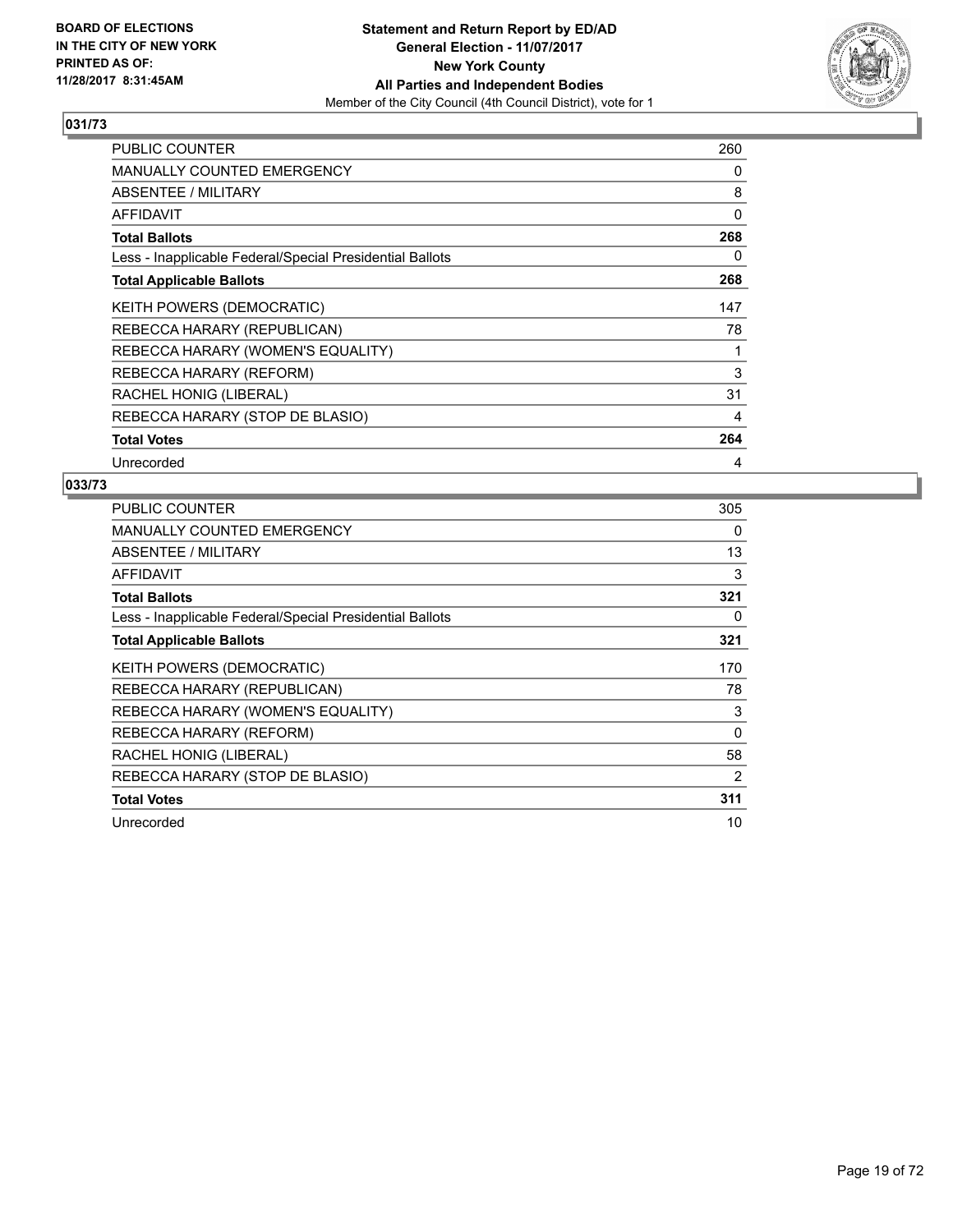

| <b>PUBLIC COUNTER</b>                                    | 274 |
|----------------------------------------------------------|-----|
| <b>MANUALLY COUNTED EMERGENCY</b>                        | 0   |
| ABSENTEE / MILITARY                                      | 10  |
| <b>AFFIDAVIT</b>                                         | 6   |
| <b>Total Ballots</b>                                     | 290 |
| Less - Inapplicable Federal/Special Presidential Ballots | 0   |
| <b>Total Applicable Ballots</b>                          | 290 |
| KEITH POWERS (DEMOCRATIC)                                | 136 |
| REBECCA HARARY (REPUBLICAN)                              | 107 |
| REBECCA HARARY (WOMEN'S EQUALITY)                        | 3   |
| REBECCA HARARY (REFORM)                                  | 0   |
| RACHEL HONIG (LIBERAL)                                   | 22  |
| REBECCA HARARY (STOP DE BLASIO)                          | 4   |
| <b>Total Votes</b>                                       | 272 |
| Unrecorded                                               | 18  |

| <b>PUBLIC COUNTER</b>                                    | 184      |
|----------------------------------------------------------|----------|
| <b>MANUALLY COUNTED EMERGENCY</b>                        | 0        |
| ABSENTEE / MILITARY                                      | 11       |
| AFFIDAVIT                                                | 1        |
| <b>Total Ballots</b>                                     | 196      |
| Less - Inapplicable Federal/Special Presidential Ballots | 0        |
| <b>Total Applicable Ballots</b>                          | 196      |
| <b>KEITH POWERS (DEMOCRATIC)</b>                         | 104      |
| REBECCA HARARY (REPUBLICAN)                              | 61       |
| REBECCA HARARY (WOMEN'S EQUALITY)                        | 0        |
| REBECCA HARARY (REFORM)                                  | $\Omega$ |
| RACHEL HONIG (LIBERAL)                                   | 23       |
| REBECCA HARARY (STOP DE BLASIO)                          | 5        |
| <b>Total Votes</b>                                       | 193      |
| Unrecorded                                               | 3        |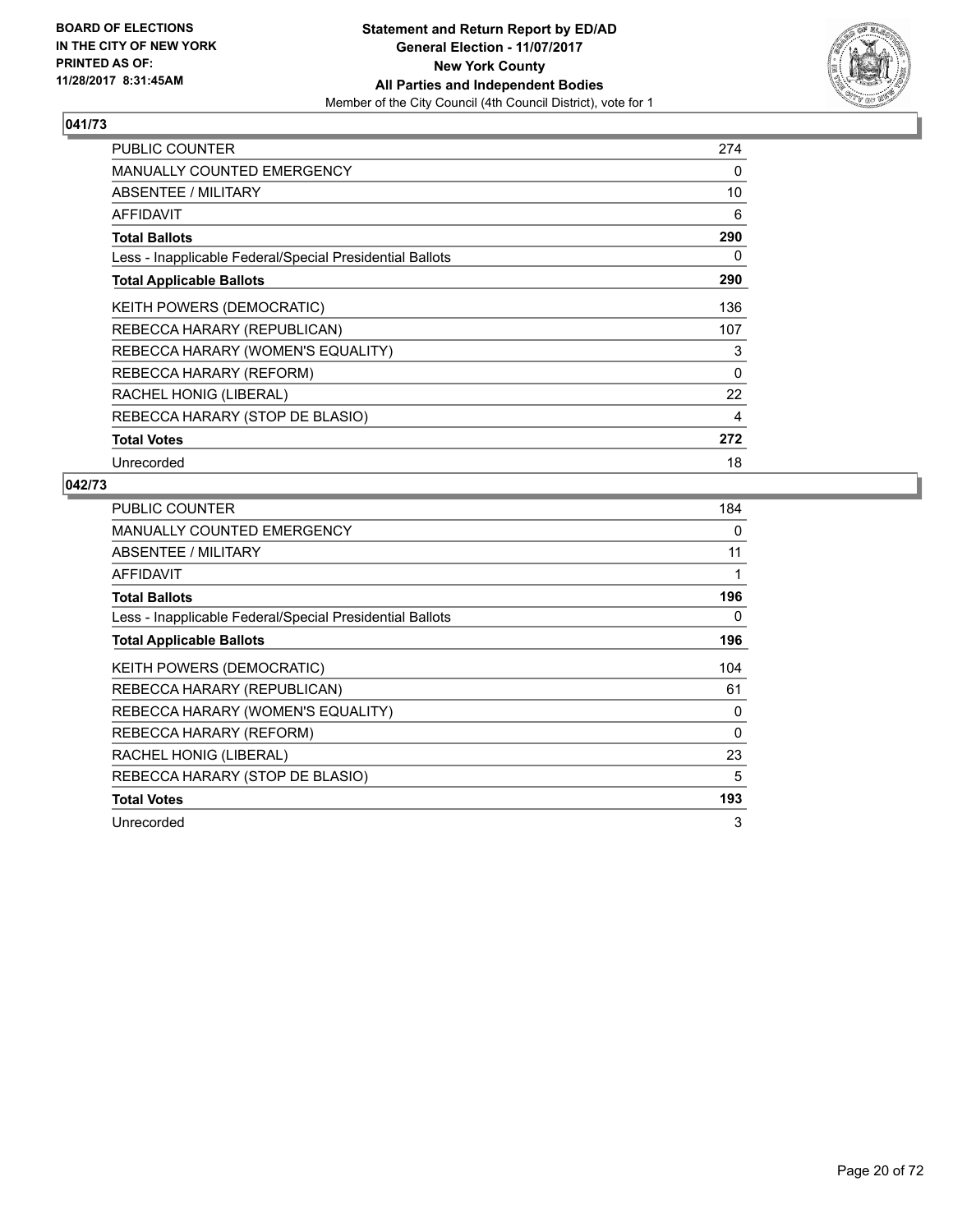

| <b>PUBLIC COUNTER</b>                                    | 29 |
|----------------------------------------------------------|----|
| <b>MANUALLY COUNTED EMERGENCY</b>                        | 0  |
| <b>ABSENTEE / MILITARY</b>                               | 1  |
| AFFIDAVIT                                                | 0  |
| <b>Total Ballots</b>                                     | 30 |
| Less - Inapplicable Federal/Special Presidential Ballots | 0  |
| <b>Total Applicable Ballots</b>                          | 30 |
| KEITH POWERS (DEMOCRATIC)                                | 12 |
| REBECCA HARARY (REPUBLICAN)                              | 14 |
| REBECCA HARARY (WOMEN'S EQUALITY)                        | 0  |
| REBECCA HARARY (REFORM)                                  |    |
| RACHEL HONIG (LIBERAL)                                   |    |
| REBECCA HARARY (STOP DE BLASIO)                          | 2  |
| <b>Total Votes</b>                                       | 30 |

| <b>PUBLIC COUNTER</b>                                    | 132 |
|----------------------------------------------------------|-----|
| <b>MANUALLY COUNTED EMERGENCY</b>                        | 0   |
| ABSENTEE / MILITARY                                      | 11  |
| AFFIDAVIT                                                | 1   |
| <b>Total Ballots</b>                                     | 144 |
| Less - Inapplicable Federal/Special Presidential Ballots | 0   |
| <b>Total Applicable Ballots</b>                          | 144 |
| <b>KEITH POWERS (DEMOCRATIC)</b>                         | 57  |
| REBECCA HARARY (REPUBLICAN)                              | 68  |
| REBECCA HARARY (WOMEN'S EQUALITY)                        |     |
| REBECCA HARARY (REFORM)                                  | 0   |
| RACHEL HONIG (LIBERAL)                                   | 9   |
| REBECCA HARARY (STOP DE BLASIO)                          | 4   |
| <b>Total Votes</b>                                       | 139 |
| Unrecorded                                               | 5   |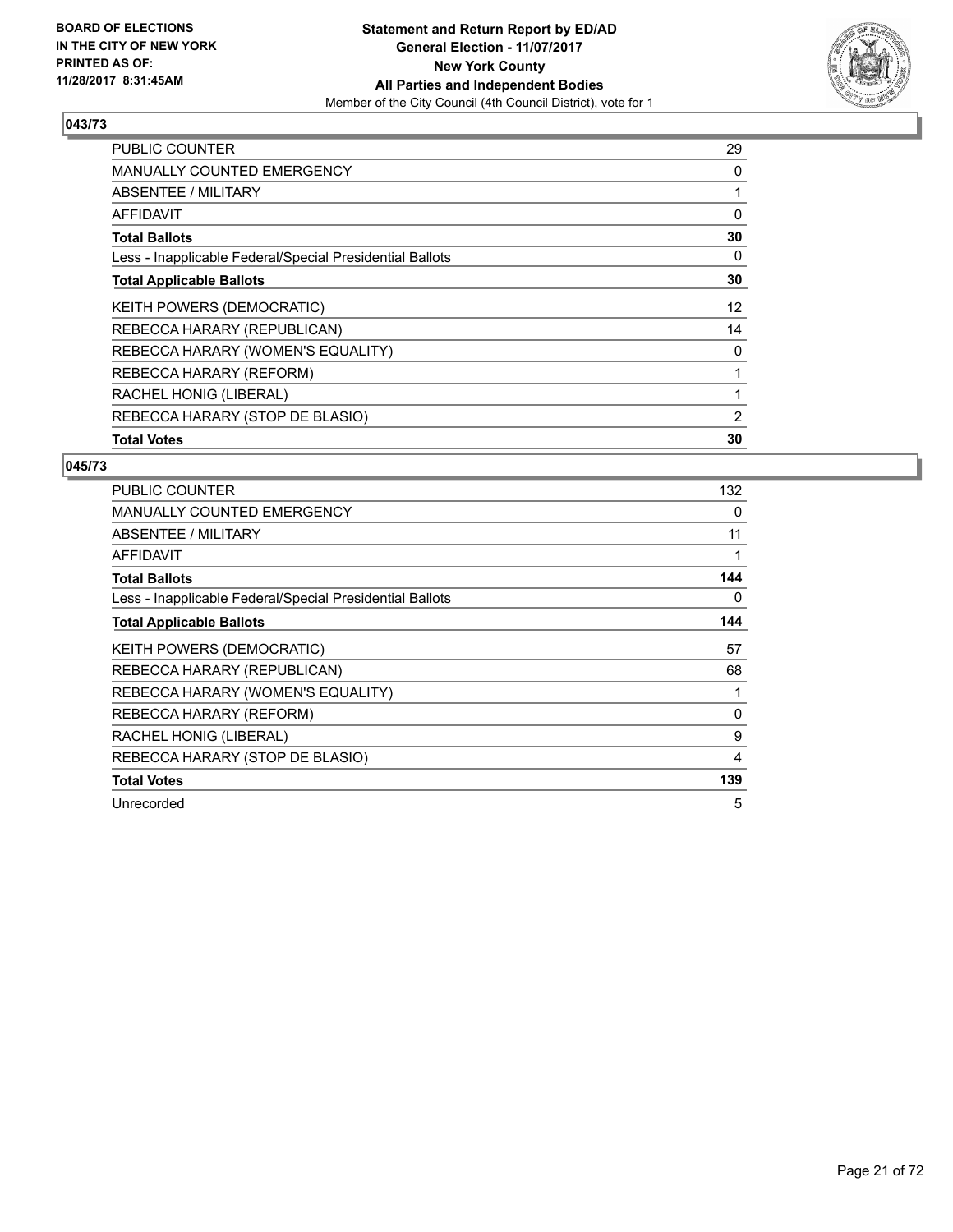

| <b>PUBLIC COUNTER</b>                                    | 107            |
|----------------------------------------------------------|----------------|
| <b>MANUALLY COUNTED EMERGENCY</b>                        | 0              |
| ABSENTEE / MILITARY                                      | 8              |
| AFFIDAVIT                                                | 0              |
| <b>Total Ballots</b>                                     | 115            |
| Less - Inapplicable Federal/Special Presidential Ballots | 0              |
| <b>Total Applicable Ballots</b>                          | 115            |
| <b>KEITH POWERS (DEMOCRATIC)</b>                         | 37             |
| REBECCA HARARY (REPUBLICAN)                              | 61             |
| REBECCA HARARY (WOMEN'S EQUALITY)                        | 0              |
| REBECCA HARARY (REFORM)                                  | $\overline{2}$ |
| RACHEL HONIG (LIBERAL)                                   | 4              |
| REBECCA HARARY (STOP DE BLASIO)                          | 5              |
| <b>Total Votes</b>                                       | 109            |
| Unrecorded                                               | 6              |

| <b>PUBLIC COUNTER</b>                                    | 183 |
|----------------------------------------------------------|-----|
| MANUALLY COUNTED EMERGENCY                               | 0   |
| ABSENTEE / MILITARY                                      | 13  |
| <b>AFFIDAVIT</b>                                         | 3   |
| <b>Total Ballots</b>                                     | 199 |
| Less - Inapplicable Federal/Special Presidential Ballots | 0   |
| <b>Total Applicable Ballots</b>                          | 199 |
| <b>KEITH POWERS (DEMOCRATIC)</b>                         | 98  |
| REBECCA HARARY (REPUBLICAN)                              | 65  |
| REBECCA HARARY (WOMEN'S EQUALITY)                        | 6   |
| REBECCA HARARY (REFORM)                                  | 0   |
| RACHEL HONIG (LIBERAL)                                   | 14  |
| REBECCA HARARY (STOP DE BLASIO)                          | 4   |
| MICHIC MARGATTA (WRITE-IN)                               | 1   |
| <b>Total Votes</b>                                       | 188 |
| Unrecorded                                               | 11  |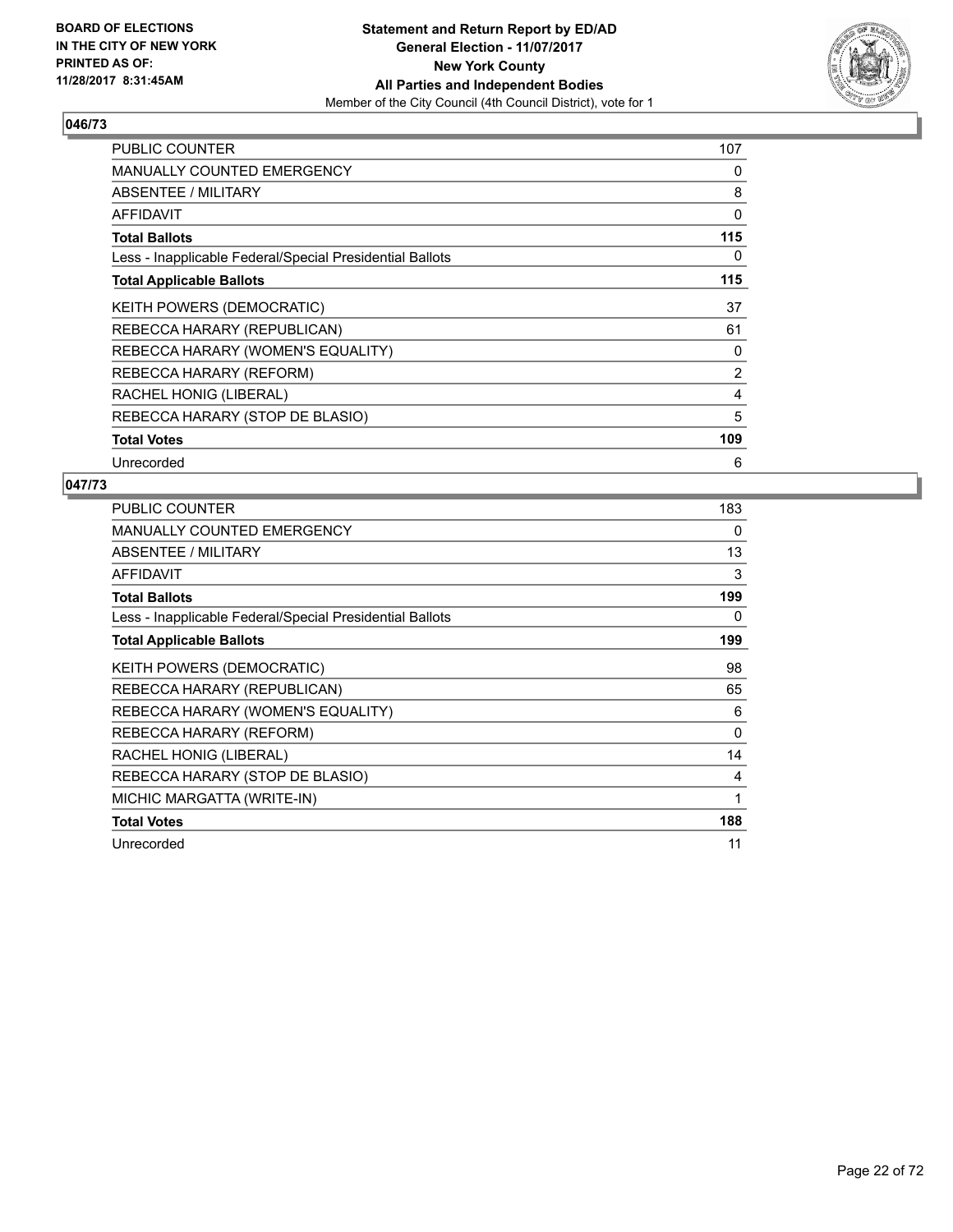

| <b>PUBLIC COUNTER</b>                                    | 131      |
|----------------------------------------------------------|----------|
| <b>MANUALLY COUNTED EMERGENCY</b>                        | 0        |
| ABSENTEE / MILITARY                                      | 11       |
| <b>AFFIDAVIT</b>                                         | 2        |
| <b>Total Ballots</b>                                     | 144      |
| Less - Inapplicable Federal/Special Presidential Ballots | 0        |
| <b>Total Applicable Ballots</b>                          | 144      |
| KEITH POWERS (DEMOCRATIC)                                | 61       |
| REBECCA HARARY (REPUBLICAN)                              | 44       |
| REBECCA HARARY (WOMEN'S EQUALITY)                        | 5        |
| REBECCA HARARY (REFORM)                                  | $\Omega$ |
| RACHEL HONIG (LIBERAL)                                   | 21       |
| REBECCA HARARY (STOP DE BLASIO)                          | 1        |
| <b>Total Votes</b>                                       | 132      |
| Unrecorded                                               | 12       |

| PUBLIC COUNTER                                           | 123 |
|----------------------------------------------------------|-----|
| <b>MANUALLY COUNTED EMERGENCY</b>                        | 0   |
| ABSENTEE / MILITARY                                      | 12  |
| AFFIDAVIT                                                | 1   |
| <b>Total Ballots</b>                                     | 136 |
| Less - Inapplicable Federal/Special Presidential Ballots | 0   |
| <b>Total Applicable Ballots</b>                          | 136 |
| KEITH POWERS (DEMOCRATIC)                                | 49  |
| REBECCA HARARY (REPUBLICAN)                              | 61  |
| REBECCA HARARY (WOMEN'S EQUALITY)                        |     |
| REBECCA HARARY (REFORM)                                  | 2   |
| RACHEL HONIG (LIBERAL)                                   | 13  |
| REBECCA HARARY (STOP DE BLASIO)                          | 1   |
| <b>Total Votes</b>                                       | 127 |
| Unrecorded                                               | 9   |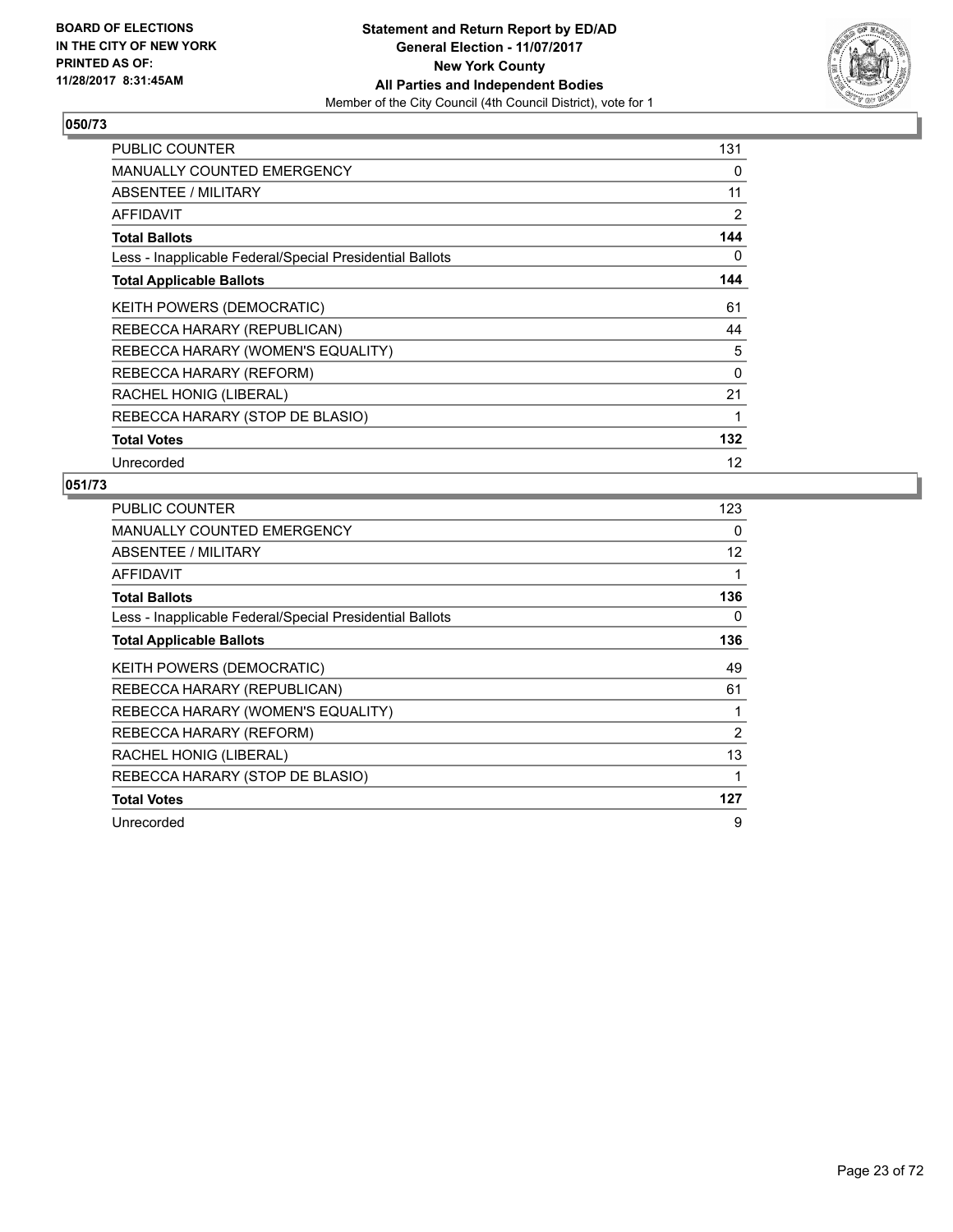

| <b>PUBLIC COUNTER</b>                                    | 138 |
|----------------------------------------------------------|-----|
| <b>MANUALLY COUNTED EMERGENCY</b>                        | 0   |
| ABSENTEE / MILITARY                                      | 9   |
| <b>AFFIDAVIT</b>                                         | 1   |
| <b>Total Ballots</b>                                     | 148 |
| Less - Inapplicable Federal/Special Presidential Ballots | 0   |
| <b>Total Applicable Ballots</b>                          | 148 |
| KEITH POWERS (DEMOCRATIC)                                | 64  |
| REBECCA HARARY (REPUBLICAN)                              | 63  |
| REBECCA HARARY (WOMEN'S EQUALITY)                        | 1   |
| REBECCA HARARY (REFORM)                                  | 0   |
| RACHEL HONIG (LIBERAL)                                   | 8   |
| REBECCA HARARY (STOP DE BLASIO)                          | 4   |
| <b>Total Votes</b>                                       | 140 |
| Unrecorded                                               | 8   |

| PUBLIC COUNTER                                           | 186 |
|----------------------------------------------------------|-----|
| <b>MANUALLY COUNTED EMERGENCY</b>                        | 0   |
| <b>ABSENTEE / MILITARY</b>                               | 4   |
| AFFIDAVIT                                                | 2   |
| <b>Total Ballots</b>                                     | 192 |
| Less - Inapplicable Federal/Special Presidential Ballots | 0   |
| <b>Total Applicable Ballots</b>                          | 192 |
| KEITH POWERS (DEMOCRATIC)                                | 91  |
| REBECCA HARARY (REPUBLICAN)                              | 67  |
| REBECCA HARARY (WOMEN'S EQUALITY)                        | 1   |
| REBECCA HARARY (REFORM)                                  | 3   |
| RACHEL HONIG (LIBERAL)                                   | 12  |
| REBECCA HARARY (STOP DE BLASIO)                          | 4   |
| <b>Total Votes</b>                                       | 178 |
| Unrecorded                                               | 14  |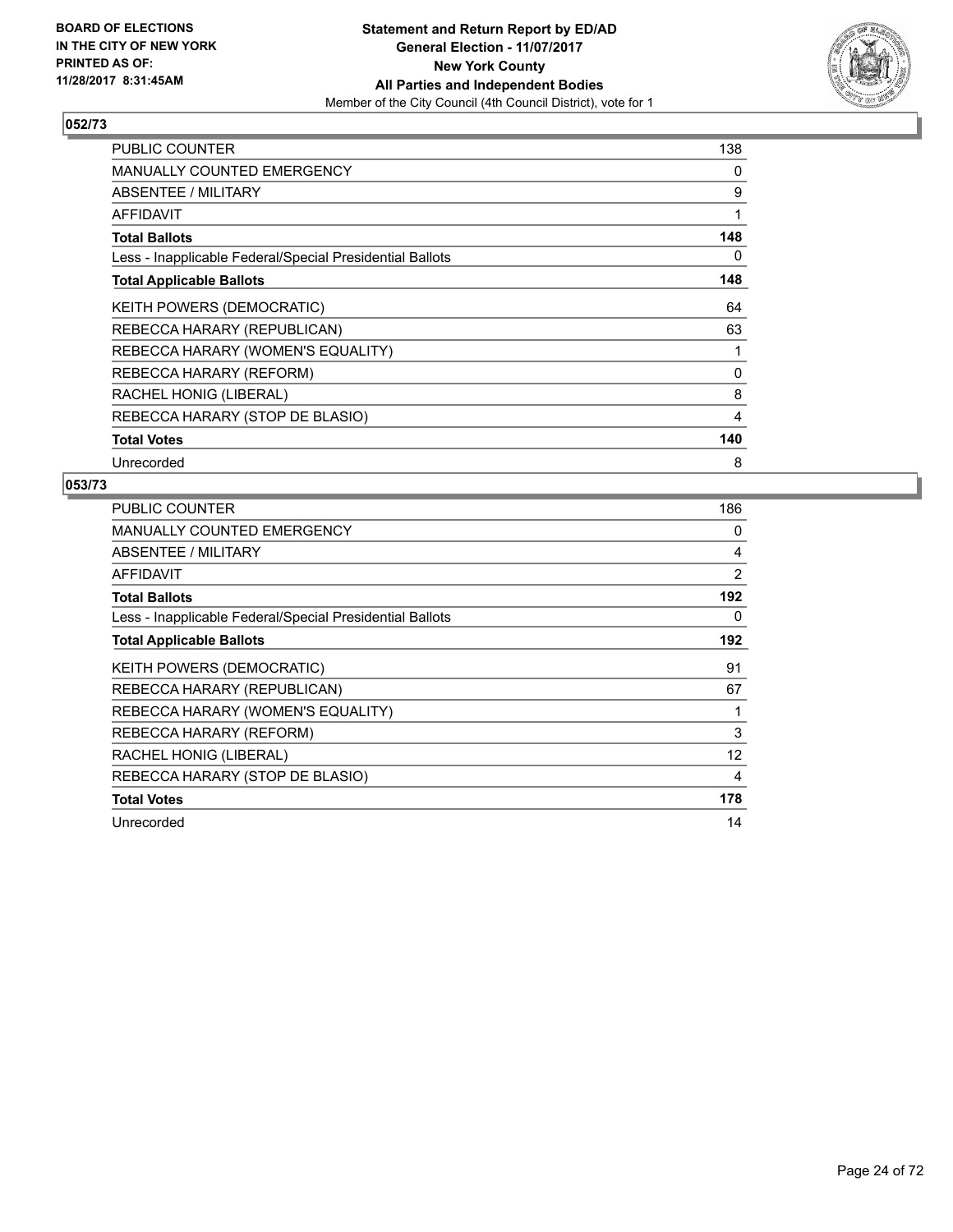

| PUBLIC COUNTER                                           | 184 |
|----------------------------------------------------------|-----|
| <b>MANUALLY COUNTED EMERGENCY</b>                        | 0   |
| ABSENTEE / MILITARY                                      | 6   |
| AFFIDAVIT                                                | 0   |
| <b>Total Ballots</b>                                     | 190 |
| Less - Inapplicable Federal/Special Presidential Ballots | 0   |
| <b>Total Applicable Ballots</b>                          | 190 |
| <b>KEITH POWERS (DEMOCRATIC)</b>                         | 85  |
| REBECCA HARARY (REPUBLICAN)                              | 70  |
| REBECCA HARARY (WOMEN'S EQUALITY)                        | 3   |
| REBECCA HARARY (REFORM)                                  | 1   |
| RACHEL HONIG (LIBERAL)                                   | 12  |
| REBECCA HARARY (STOP DE BLASIO)                          | 2   |
| <b>Total Votes</b>                                       | 173 |
| Unrecorded                                               | 17  |

| PUBLIC COUNTER                                           | 235            |
|----------------------------------------------------------|----------------|
| <b>MANUALLY COUNTED EMERGENCY</b>                        | 0              |
| <b>ABSENTEE / MILITARY</b>                               | 10             |
| AFFIDAVIT                                                | 1              |
| <b>Total Ballots</b>                                     | 246            |
| Less - Inapplicable Federal/Special Presidential Ballots | 0              |
| <b>Total Applicable Ballots</b>                          | 246            |
| KEITH POWERS (DEMOCRATIC)                                | 138            |
| REBECCA HARARY (REPUBLICAN)                              | 76             |
| REBECCA HARARY (WOMEN'S EQUALITY)                        | $\overline{2}$ |
| REBECCA HARARY (REFORM)                                  | $\Omega$       |
| RACHEL HONIG (LIBERAL)                                   | 19             |
| REBECCA HARARY (STOP DE BLASIO)                          | 2              |
| <b>Total Votes</b>                                       | 237            |
| Unrecorded                                               | 9              |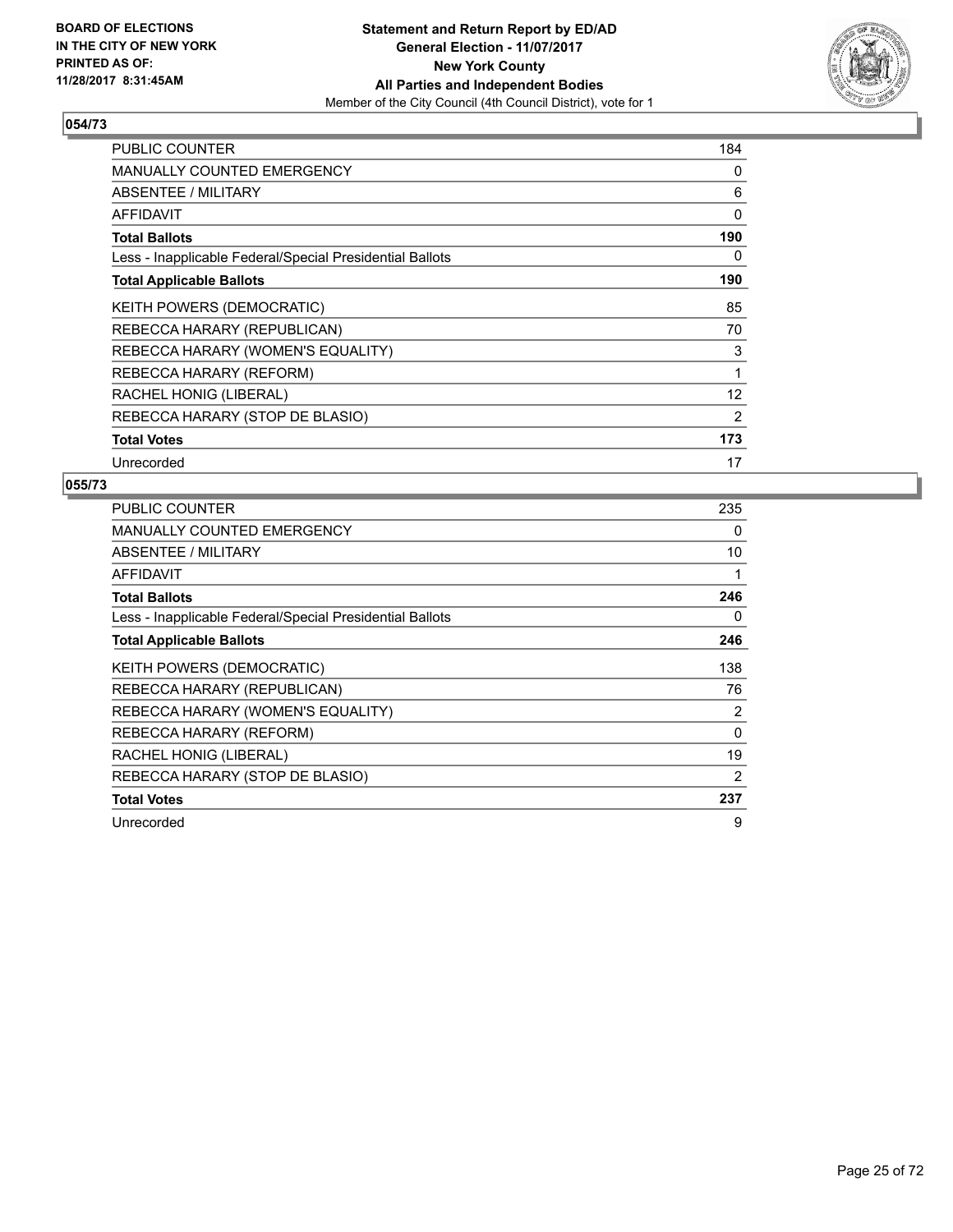

| <b>PUBLIC COUNTER</b>                                    | 234 |
|----------------------------------------------------------|-----|
| <b>MANUALLY COUNTED EMERGENCY</b>                        | 0   |
| ABSENTEE / MILITARY                                      | 22  |
| AFFIDAVIT                                                | 3   |
| <b>Total Ballots</b>                                     | 259 |
| Less - Inapplicable Federal/Special Presidential Ballots | 0   |
| <b>Total Applicable Ballots</b>                          | 259 |
| KEITH POWERS (DEMOCRATIC)                                | 107 |
| REBECCA HARARY (REPUBLICAN)                              | 114 |
| REBECCA HARARY (WOMEN'S EQUALITY)                        | 2   |
| REBECCA HARARY (REFORM)                                  | 1   |
| RACHEL HONIG (LIBERAL)                                   | 20  |
| REBECCA HARARY (STOP DE BLASIO)                          | 6   |
| <b>Total Votes</b>                                       | 250 |
| Unrecorded                                               | 9   |

| <b>PUBLIC COUNTER</b>                                    | 270 |
|----------------------------------------------------------|-----|
| <b>MANUALLY COUNTED EMERGENCY</b>                        | 0   |
| ABSENTEE / MILITARY                                      | 9   |
| <b>AFFIDAVIT</b>                                         | 0   |
| <b>Total Ballots</b>                                     | 279 |
| Less - Inapplicable Federal/Special Presidential Ballots | 0   |
| <b>Total Applicable Ballots</b>                          | 279 |
| KEITH POWERS (DEMOCRATIC)                                | 142 |
| REBECCA HARARY (REPUBLICAN)                              | 88  |
| REBECCA HARARY (WOMEN'S EQUALITY)                        | 4   |
| REBECCA HARARY (REFORM)                                  | 0   |
| RACHEL HONIG (LIBERAL)                                   | 26  |
| REBECCA HARARY (STOP DE BLASIO)                          | 8   |
| BRUCE SPECTER (WRITE-IN)                                 | 1   |
| UNCOUNTED WRITE-IN PER STATUTE (WRITE-IN)                | 1   |
| <b>Total Votes</b>                                       | 270 |
| Unrecorded                                               | 9   |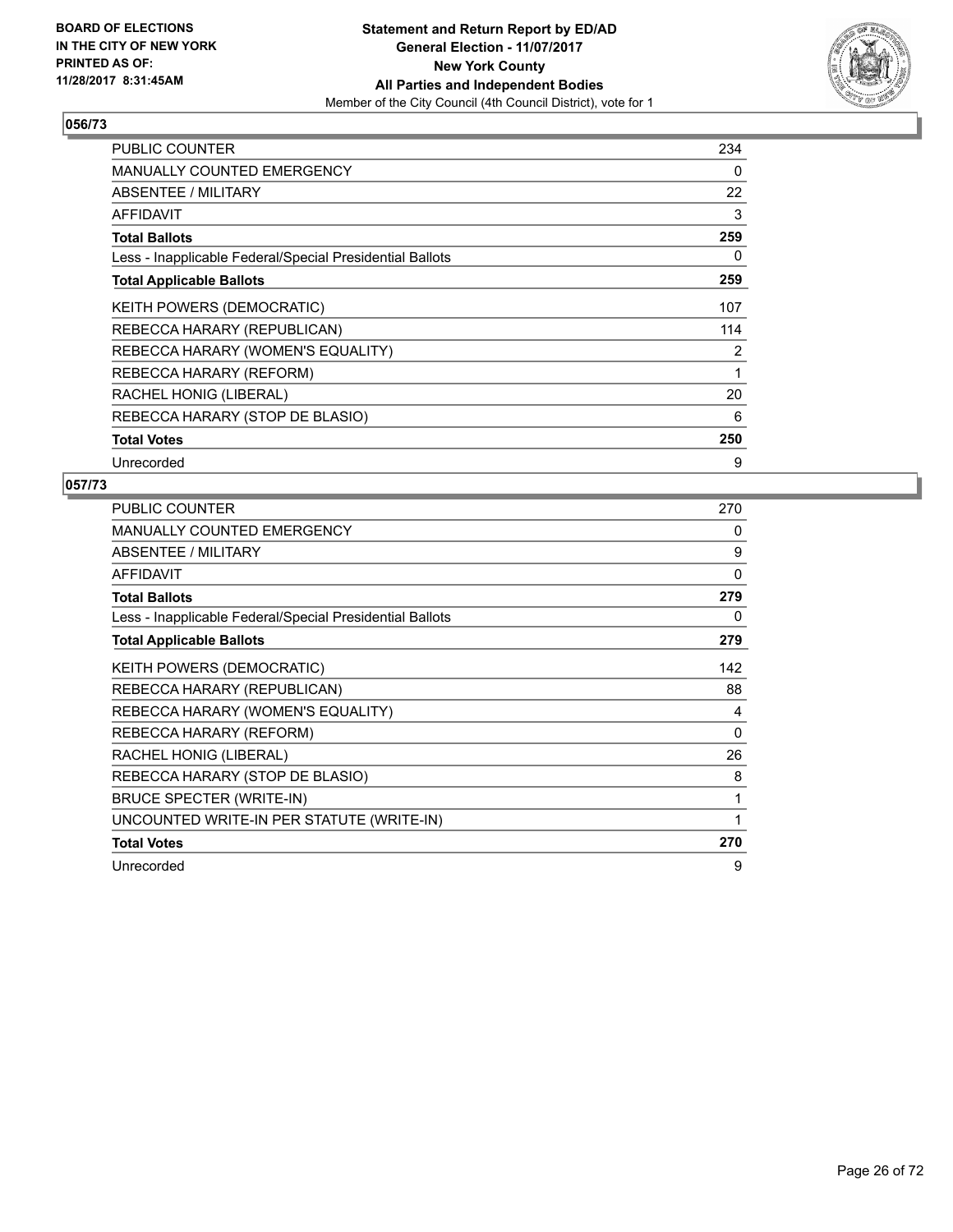

| <b>PUBLIC COUNTER</b>                                    | 246 |
|----------------------------------------------------------|-----|
| <b>MANUALLY COUNTED EMERGENCY</b>                        | 0   |
| ABSENTEE / MILITARY                                      | 9   |
| <b>AFFIDAVIT</b>                                         | 0   |
| <b>Total Ballots</b>                                     | 255 |
| Less - Inapplicable Federal/Special Presidential Ballots | 0   |
| <b>Total Applicable Ballots</b>                          | 255 |
| <b>KEITH POWERS (DEMOCRATIC)</b>                         | 119 |
| REBECCA HARARY (REPUBLICAN)                              | 100 |
| REBECCA HARARY (WOMEN'S EQUALITY)                        | 1   |
| REBECCA HARARY (REFORM)                                  | 0   |
| RACHEL HONIG (LIBERAL)                                   | 17  |
| REBECCA HARARY (STOP DE BLASIO)                          | 3   |
| UNATTRIBUTABLE WRITE-IN (WRITE-IN)                       | 1   |
| <b>Total Votes</b>                                       | 241 |
| Unrecorded                                               | 14  |

| PUBLIC COUNTER                                           | 169      |
|----------------------------------------------------------|----------|
| <b>MANUALLY COUNTED EMERGENCY</b>                        | 0        |
| ABSENTEE / MILITARY                                      | 10       |
| AFFIDAVIT                                                | 0        |
| <b>Total Ballots</b>                                     | 179      |
| Less - Inapplicable Federal/Special Presidential Ballots | 0        |
| <b>Total Applicable Ballots</b>                          | 179      |
| <b>KEITH POWERS (DEMOCRATIC)</b>                         | 93       |
| REBECCA HARARY (REPUBLICAN)                              | 56       |
| REBECCA HARARY (WOMEN'S EQUALITY)                        | 2        |
| REBECCA HARARY (REFORM)                                  | $\Omega$ |
| RACHEL HONIG (LIBERAL)                                   | 17       |
| REBECCA HARARY (STOP DE BLASIO)                          | 1        |
| <b>Total Votes</b>                                       | 169      |
| Unrecorded                                               | 10       |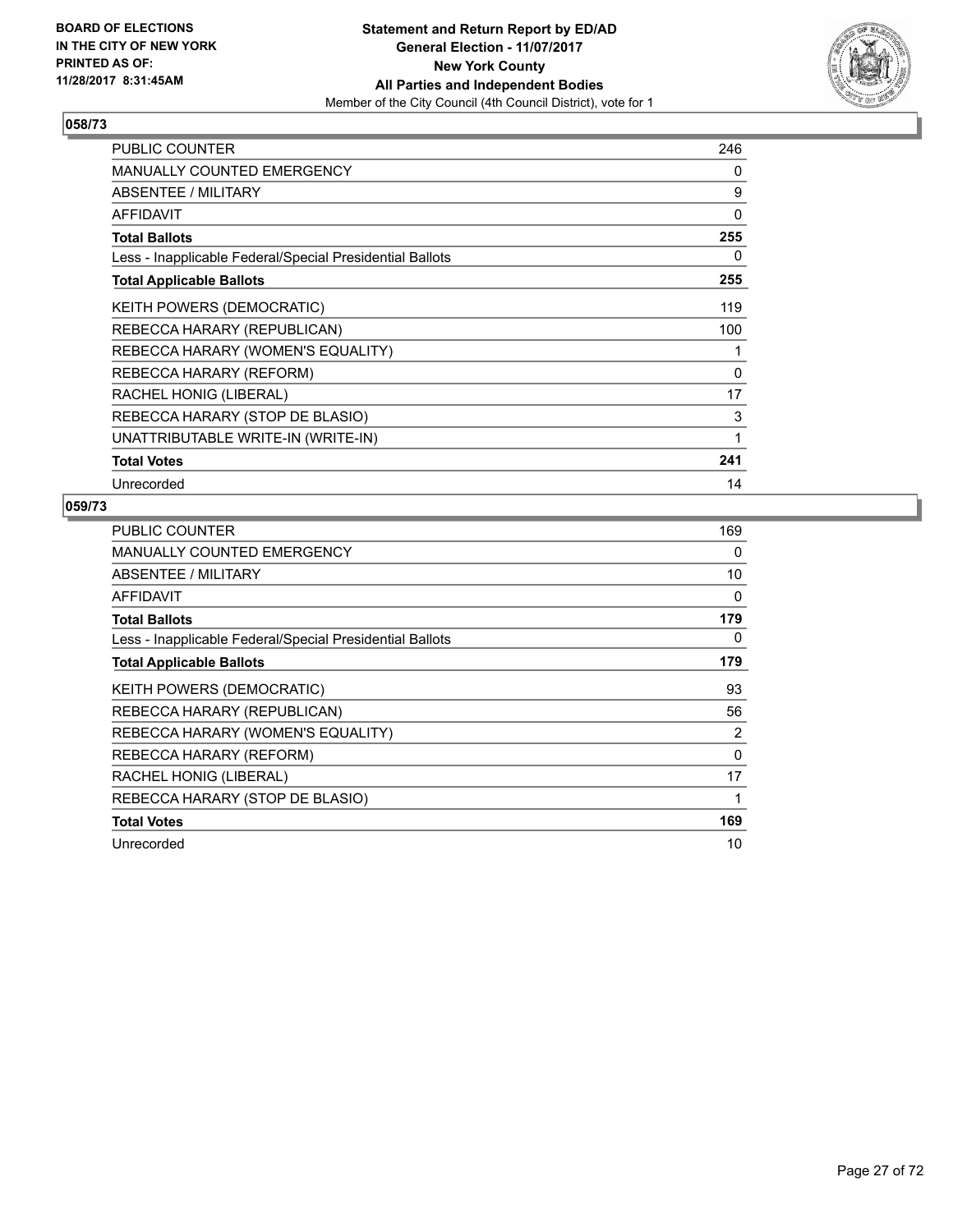

| <b>PUBLIC COUNTER</b>                                    | 231 |
|----------------------------------------------------------|-----|
| <b>MANUALLY COUNTED EMERGENCY</b>                        | 0   |
| <b>ABSENTEE / MILITARY</b>                               | 13  |
| <b>AFFIDAVIT</b>                                         | 1   |
| <b>Total Ballots</b>                                     | 245 |
| Less - Inapplicable Federal/Special Presidential Ballots | 0   |
| <b>Total Applicable Ballots</b>                          | 245 |
| <b>KEITH POWERS (DEMOCRATIC)</b>                         | 94  |
| REBECCA HARARY (REPUBLICAN)                              | 115 |
| REBECCA HARARY (WOMEN'S EQUALITY)                        | 2   |
| REBECCA HARARY (REFORM)                                  | 1   |
| RACHEL HONIG (LIBERAL)                                   | 14  |
| REBECCA HARARY (STOP DE BLASIO)                          | 4   |
| <b>Total Votes</b>                                       | 230 |
| Unrecorded                                               | 15  |

| <b>PUBLIC COUNTER</b>                                    | 176 |
|----------------------------------------------------------|-----|
| <b>MANUALLY COUNTED EMERGENCY</b>                        | 0   |
| ABSENTEE / MILITARY                                      | 14  |
| <b>AFFIDAVIT</b>                                         | 1   |
| <b>Total Ballots</b>                                     | 191 |
| Less - Inapplicable Federal/Special Presidential Ballots | 0   |
| <b>Total Applicable Ballots</b>                          | 191 |
| KEITH POWERS (DEMOCRATIC)                                | 76  |
| REBECCA HARARY (REPUBLICAN)                              | 89  |
| REBECCA HARARY (WOMEN'S EQUALITY)                        | 0   |
| REBECCA HARARY (REFORM)                                  | 2   |
| RACHEL HONIG (LIBERAL)                                   | 14  |
| REBECCA HARARY (STOP DE BLASIO)                          | 3   |
| <b>Total Votes</b>                                       | 184 |
| Unrecorded                                               | 7   |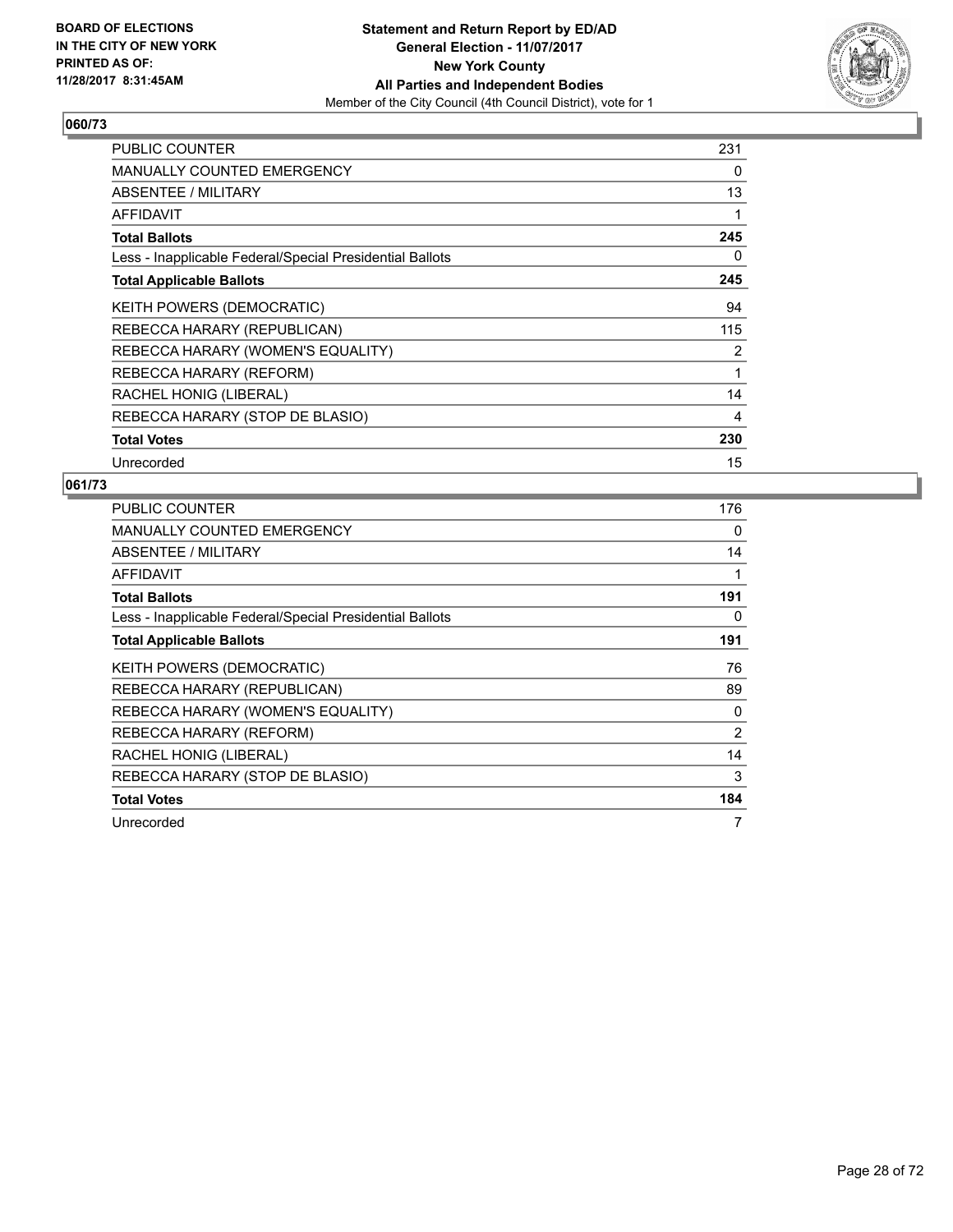

| <b>PUBLIC COUNTER</b>                                    | 206            |
|----------------------------------------------------------|----------------|
| <b>MANUALLY COUNTED EMERGENCY</b>                        | 0              |
| <b>ABSENTEE / MILITARY</b>                               | 9              |
| AFFIDAVIT                                                | 2              |
| <b>Total Ballots</b>                                     | 217            |
| Less - Inapplicable Federal/Special Presidential Ballots | 0              |
| <b>Total Applicable Ballots</b>                          | 217            |
| <b>KEITH POWERS (DEMOCRATIC)</b>                         | 104            |
| REBECCA HARARY (REPUBLICAN)                              | 86             |
| REBECCA HARARY (WOMEN'S EQUALITY)                        | 0              |
| REBECCA HARARY (REFORM)                                  | $\overline{2}$ |
| RACHEL HONIG (LIBERAL)                                   | 13             |
| REBECCA HARARY (STOP DE BLASIO)                          | 0              |
| <b>Total Votes</b>                                       | 205            |
| Unrecorded                                               | 12             |

| PUBLIC COUNTER                                           | 239      |
|----------------------------------------------------------|----------|
| <b>MANUALLY COUNTED EMERGENCY</b>                        | 0        |
| <b>ABSENTEE / MILITARY</b>                               | 18       |
| AFFIDAVIT                                                | 3        |
| <b>Total Ballots</b>                                     | 260      |
| Less - Inapplicable Federal/Special Presidential Ballots | 0        |
| <b>Total Applicable Ballots</b>                          | 260      |
| <b>KEITH POWERS (DEMOCRATIC)</b>                         | 127      |
| REBECCA HARARY (REPUBLICAN)                              | 95       |
| REBECCA HARARY (WOMEN'S EQUALITY)                        |          |
| REBECCA HARARY (REFORM)                                  | $\Omega$ |
| RACHEL HONIG (LIBERAL)                                   | 20       |
| REBECCA HARARY (STOP DE BLASIO)                          | 3        |
| <b>Total Votes</b>                                       | 246      |
| Unrecorded                                               | 14       |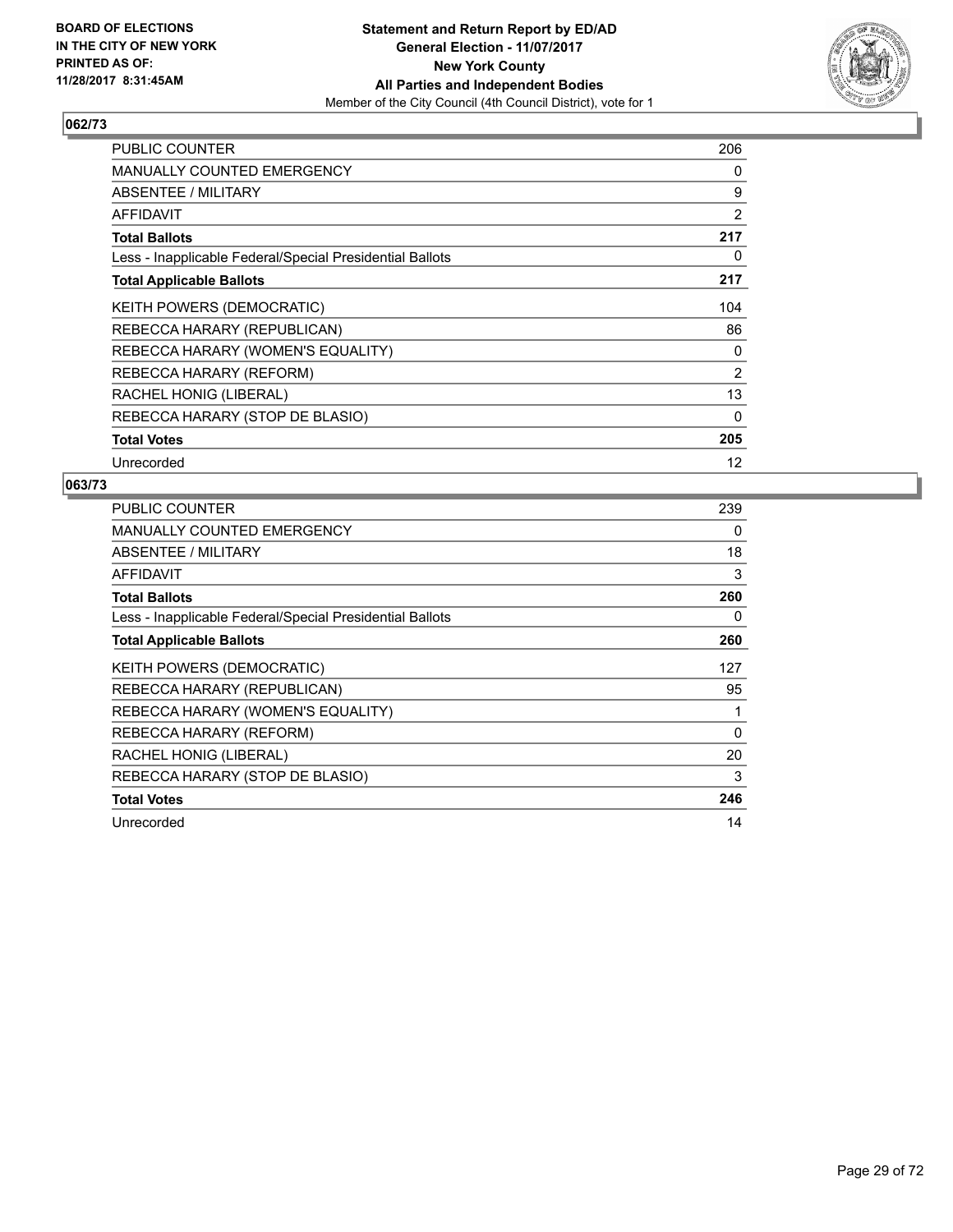

| <b>PUBLIC COUNTER</b>                                    | 193      |
|----------------------------------------------------------|----------|
| <b>MANUALLY COUNTED EMERGENCY</b>                        | 0        |
| <b>ABSENTEE / MILITARY</b>                               | 5        |
| AFFIDAVIT                                                | 6        |
| <b>Total Ballots</b>                                     | 204      |
| Less - Inapplicable Federal/Special Presidential Ballots | 0        |
| <b>Total Applicable Ballots</b>                          | 204      |
| KEITH POWERS (DEMOCRATIC)                                | 102      |
| REBECCA HARARY (REPUBLICAN)                              | 68       |
| REBECCA HARARY (WOMEN'S EQUALITY)                        | 1        |
| REBECCA HARARY (REFORM)                                  | $\Omega$ |
| RACHEL HONIG (LIBERAL)                                   | 19       |
| REBECCA HARARY (STOP DE BLASIO)                          | 4        |
| <b>Total Votes</b>                                       | 194      |
| Unrecorded                                               | 10       |

| <b>PUBLIC COUNTER</b>                                    | 268 |
|----------------------------------------------------------|-----|
| <b>MANUALLY COUNTED EMERGENCY</b>                        | 0   |
| ABSENTEE / MILITARY                                      | 23  |
| <b>AFFIDAVIT</b>                                         |     |
| <b>Total Ballots</b>                                     | 292 |
| Less - Inapplicable Federal/Special Presidential Ballots | 0   |
| <b>Total Applicable Ballots</b>                          | 292 |
| <b>KEITH POWERS (DEMOCRATIC)</b>                         | 142 |
| REBECCA HARARY (REPUBLICAN)                              | 96  |
| REBECCA HARARY (WOMEN'S EQUALITY)                        | 5   |
| REBECCA HARARY (REFORM)                                  | 1   |
| RACHEL HONIG (LIBERAL)                                   | 32  |
| REBECCA HARARY (STOP DE BLASIO)                          | 5   |
| <b>Total Votes</b>                                       | 281 |
| Unrecorded                                               | 11  |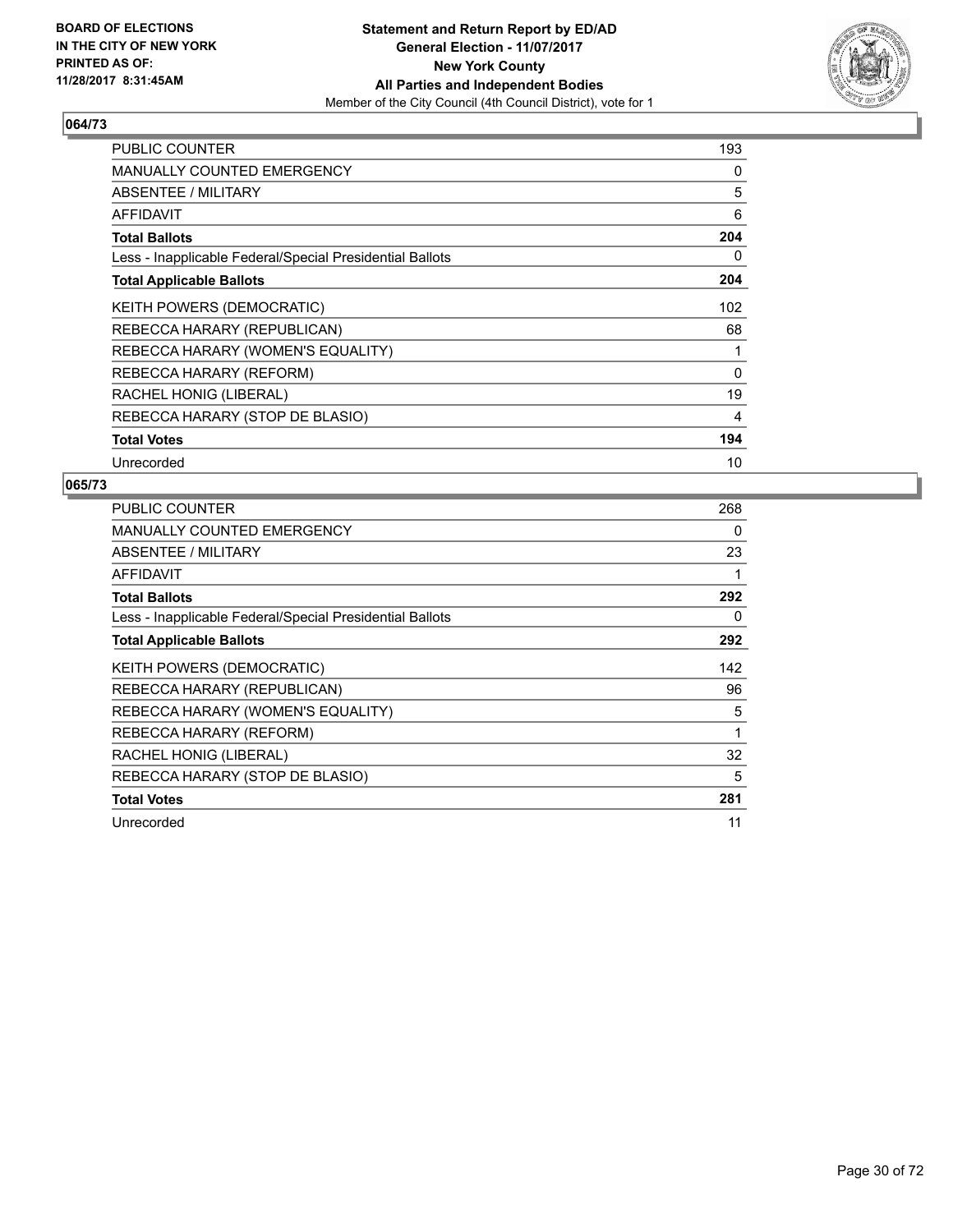

| <b>PUBLIC COUNTER</b>                                    | 179 |
|----------------------------------------------------------|-----|
| <b>MANUALLY COUNTED EMERGENCY</b>                        | 0   |
| <b>ABSENTEE / MILITARY</b>                               | 17  |
| <b>AFFIDAVIT</b>                                         | 4   |
| <b>Total Ballots</b>                                     | 200 |
| Less - Inapplicable Federal/Special Presidential Ballots | 0   |
| <b>Total Applicable Ballots</b>                          | 200 |
| <b>KEITH POWERS (DEMOCRATIC)</b>                         | 88  |
| REBECCA HARARY (REPUBLICAN)                              | 75  |
| REBECCA HARARY (WOMEN'S EQUALITY)                        | 2   |
| REBECCA HARARY (REFORM)                                  | 0   |
| RACHEL HONIG (LIBERAL)                                   | 15  |
| REBECCA HARARY (STOP DE BLASIO)                          | 3   |
| <b>Total Votes</b>                                       | 183 |
| Unrecorded                                               | 17  |

| PUBLIC COUNTER                                           | 213 |
|----------------------------------------------------------|-----|
| <b>MANUALLY COUNTED EMERGENCY</b>                        | 0   |
| ABSENTEE / MILITARY                                      | 23  |
| AFFIDAVIT                                                | 3   |
| <b>Total Ballots</b>                                     | 239 |
| Less - Inapplicable Federal/Special Presidential Ballots | 0   |
| <b>Total Applicable Ballots</b>                          | 239 |
| <b>KEITH POWERS (DEMOCRATIC)</b>                         | 90  |
| REBECCA HARARY (REPUBLICAN)                              | 104 |
| REBECCA HARARY (WOMEN'S EQUALITY)                        | 4   |
| REBECCA HARARY (REFORM)                                  | 0   |
| RACHEL HONIG (LIBERAL)                                   | 20  |
| REBECCA HARARY (STOP DE BLASIO)                          | 3   |
| <b>Total Votes</b>                                       | 221 |
| Unrecorded                                               | 18  |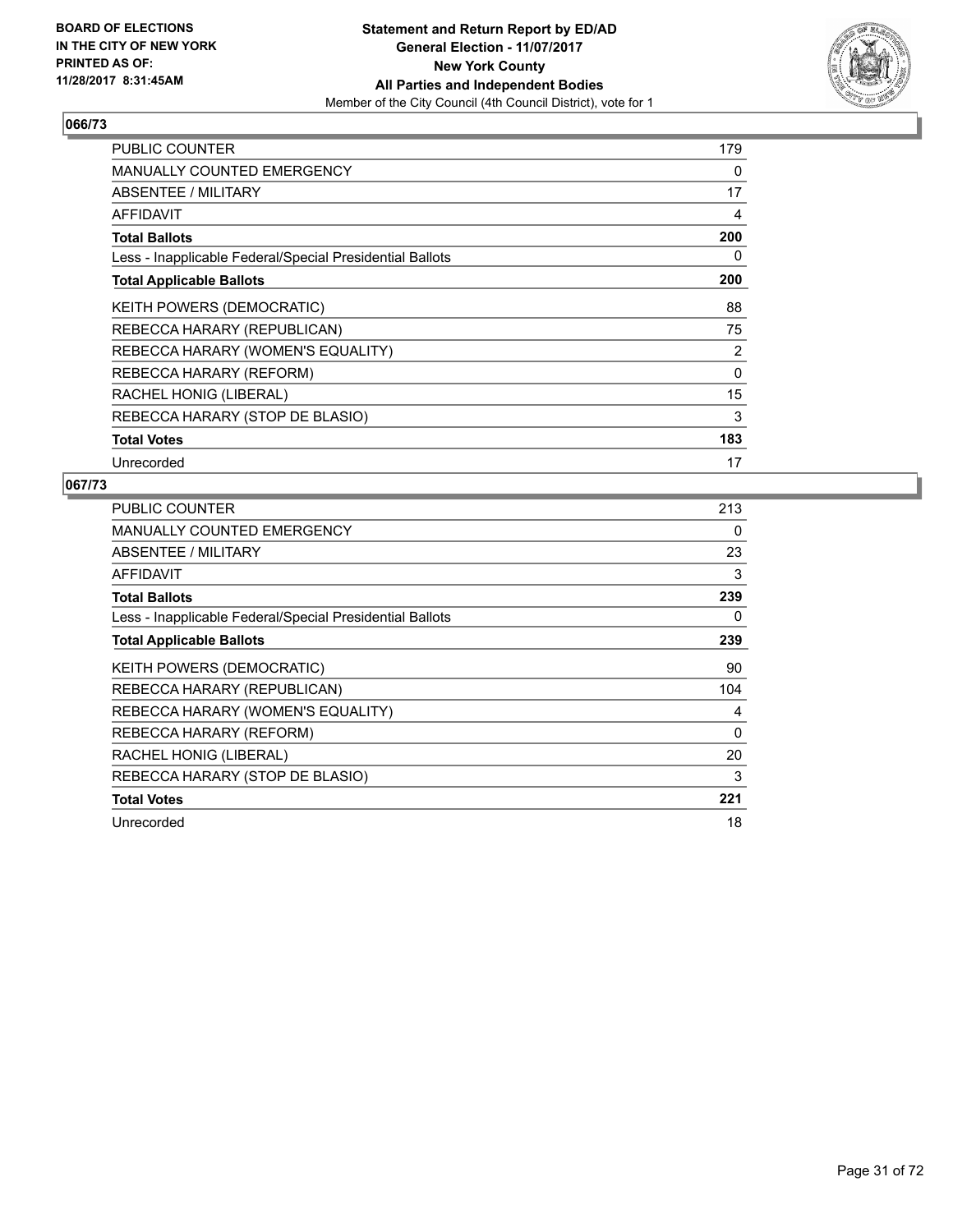

| <b>PUBLIC COUNTER</b>                                    | 333 |
|----------------------------------------------------------|-----|
| <b>MANUALLY COUNTED EMERGENCY</b>                        | 0   |
| <b>ABSENTEE / MILITARY</b>                               | 13  |
| <b>AFFIDAVIT</b>                                         | 1   |
| <b>Total Ballots</b>                                     | 347 |
| Less - Inapplicable Federal/Special Presidential Ballots | 0   |
| <b>Total Applicable Ballots</b>                          | 347 |
| <b>KEITH POWERS (DEMOCRATIC)</b>                         | 181 |
| REBECCA HARARY (REPUBLICAN)                              | 99  |
| REBECCA HARARY (WOMEN'S EQUALITY)                        | 2   |
| REBECCA HARARY (REFORM)                                  | 1   |
| RACHEL HONIG (LIBERAL)                                   | 39  |
| REBECCA HARARY (STOP DE BLASIO)                          | 5   |
| <b>Total Votes</b>                                       | 327 |
| Unrecorded                                               | 20  |

| PUBLIC COUNTER                                           | 215 |
|----------------------------------------------------------|-----|
| <b>MANUALLY COUNTED EMERGENCY</b>                        | 0   |
| ABSENTEE / MILITARY                                      | 3   |
| AFFIDAVIT                                                | 0   |
| <b>Total Ballots</b>                                     | 218 |
| Less - Inapplicable Federal/Special Presidential Ballots | 0   |
| <b>Total Applicable Ballots</b>                          | 218 |
| <b>KEITH POWERS (DEMOCRATIC)</b>                         | 80  |
| REBECCA HARARY (REPUBLICAN)                              | 96  |
| REBECCA HARARY (WOMEN'S EQUALITY)                        | 3   |
| REBECCA HARARY (REFORM)                                  | 1   |
| RACHEL HONIG (LIBERAL)                                   | 19  |
| REBECCA HARARY (STOP DE BLASIO)                          | 10  |
| <b>Total Votes</b>                                       | 209 |
| Unrecorded                                               | 9   |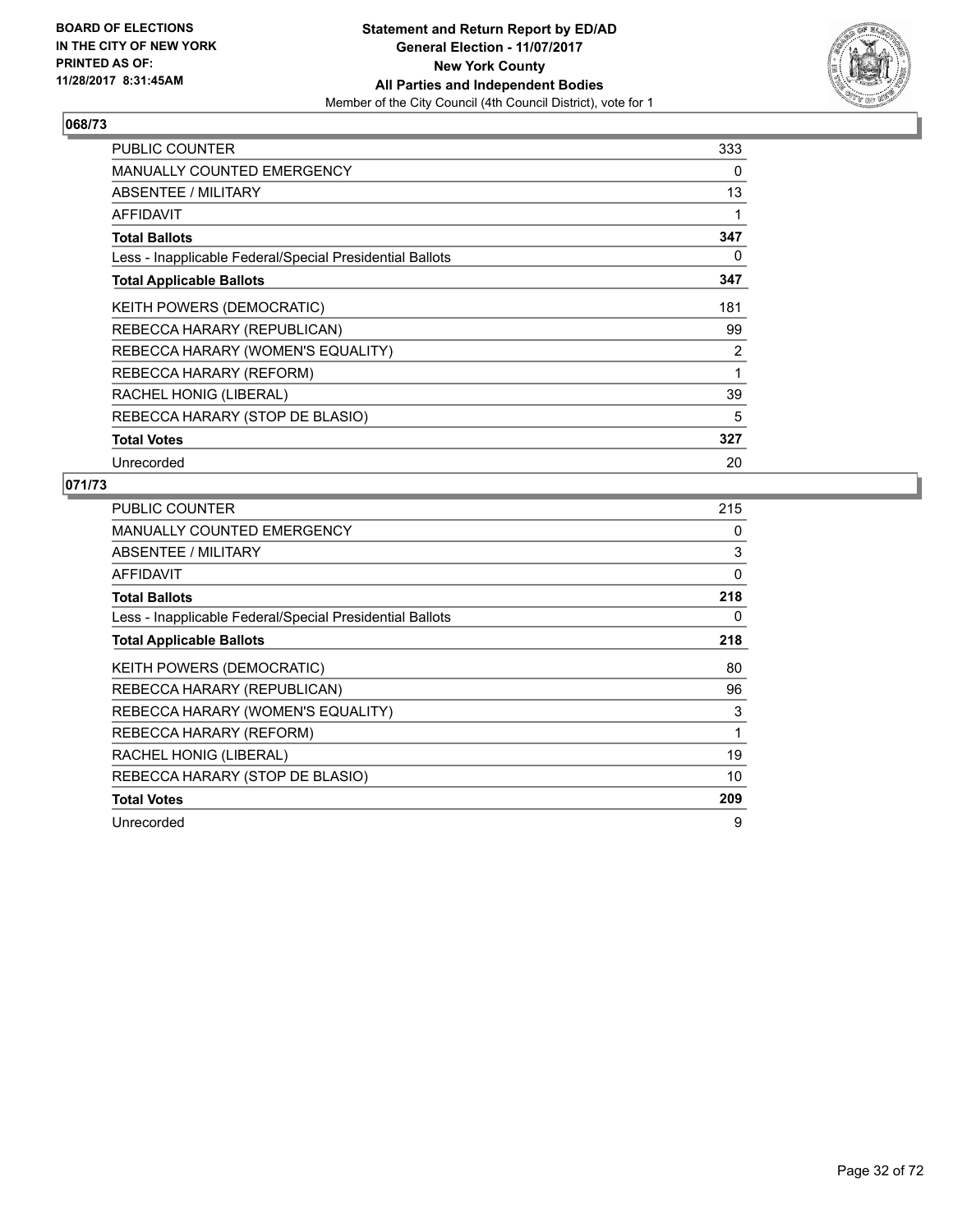

| <b>PUBLIC COUNTER</b>                                    | 222      |
|----------------------------------------------------------|----------|
| <b>MANUALLY COUNTED EMERGENCY</b>                        | 0        |
| <b>ABSENTEE / MILITARY</b>                               | 3        |
| <b>AFFIDAVIT</b>                                         | 3        |
| <b>Total Ballots</b>                                     | 228      |
| Less - Inapplicable Federal/Special Presidential Ballots | 0        |
| <b>Total Applicable Ballots</b>                          | 228      |
| <b>KEITH POWERS (DEMOCRATIC)</b>                         | 113      |
| REBECCA HARARY (REPUBLICAN)                              | 79       |
| REBECCA HARARY (WOMEN'S EQUALITY)                        | 2        |
| REBECCA HARARY (REFORM)                                  | $\Omega$ |
| RACHEL HONIG (LIBERAL)                                   | 16       |
| REBECCA HARARY (STOP DE BLASIO)                          | 5        |
| <b>Total Votes</b>                                       | 215      |
| Unrecorded                                               | 13       |

| PUBLIC COUNTER                                           | 299 |
|----------------------------------------------------------|-----|
| <b>MANUALLY COUNTED EMERGENCY</b>                        | 0   |
| ABSENTEE / MILITARY                                      | 11  |
| AFFIDAVIT                                                | 1   |
| <b>Total Ballots</b>                                     | 311 |
| Less - Inapplicable Federal/Special Presidential Ballots | 0   |
| <b>Total Applicable Ballots</b>                          | 311 |
| <b>KEITH POWERS (DEMOCRATIC)</b>                         | 157 |
| REBECCA HARARY (REPUBLICAN)                              | 107 |
| REBECCA HARARY (WOMEN'S EQUALITY)                        | 2   |
| REBECCA HARARY (REFORM)                                  |     |
| RACHEL HONIG (LIBERAL)                                   | 27  |
| REBECCA HARARY (STOP DE BLASIO)                          | 7   |
| <b>Total Votes</b>                                       | 301 |
| Unrecorded                                               | 10  |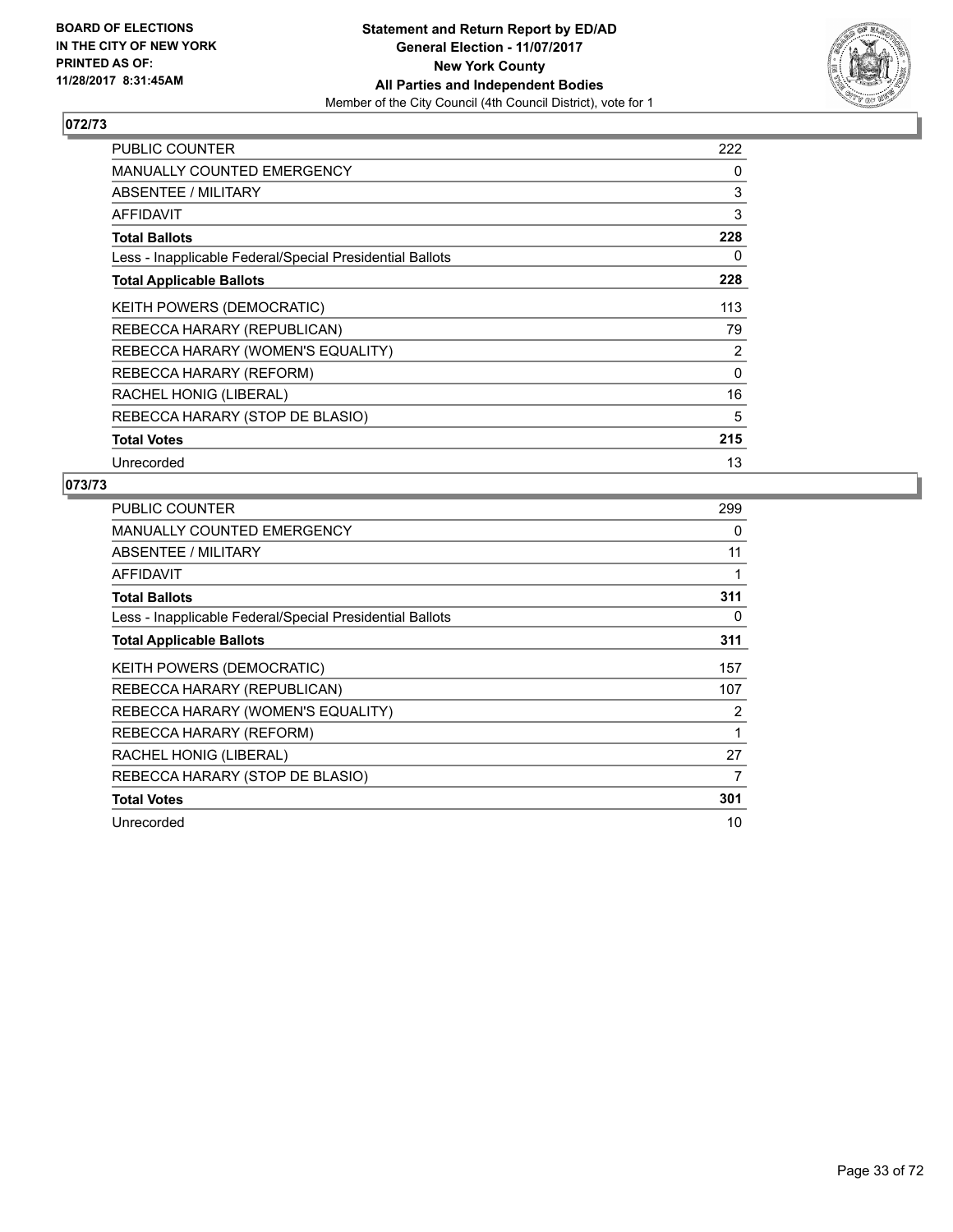

| <b>PUBLIC COUNTER</b>                                    | 276      |
|----------------------------------------------------------|----------|
| <b>MANUALLY COUNTED EMERGENCY</b>                        | 0        |
| ABSENTEE / MILITARY                                      | 12       |
| <b>AFFIDAVIT</b>                                         | 3        |
| <b>Total Ballots</b>                                     | 291      |
| Less - Inapplicable Federal/Special Presidential Ballots | 0        |
| <b>Total Applicable Ballots</b>                          | 291      |
| KEITH POWERS (DEMOCRATIC)                                | 134      |
| REBECCA HARARY (REPUBLICAN)                              | 104      |
| REBECCA HARARY (WOMEN'S EQUALITY)                        | 1        |
| REBECCA HARARY (REFORM)                                  | $\Omega$ |
| RACHEL HONIG (LIBERAL)                                   | 33       |
| REBECCA HARARY (STOP DE BLASIO)                          | 9        |
| <b>Total Votes</b>                                       | 281      |
| Unrecorded                                               | 10       |

| PUBLIC COUNTER                                           | 195      |
|----------------------------------------------------------|----------|
| <b>MANUALLY COUNTED EMERGENCY</b>                        | 0        |
| <b>ABSENTEE / MILITARY</b>                               | 3        |
| AFFIDAVIT                                                | 3        |
| <b>Total Ballots</b>                                     | 201      |
| Less - Inapplicable Federal/Special Presidential Ballots | 0        |
| <b>Total Applicable Ballots</b>                          | 201      |
| KEITH POWERS (DEMOCRATIC)                                | 94       |
| REBECCA HARARY (REPUBLICAN)                              | 72       |
| REBECCA HARARY (WOMEN'S EQUALITY)                        | 0        |
| REBECCA HARARY (REFORM)                                  | $\Omega$ |
| RACHEL HONIG (LIBERAL)                                   | 24       |
| REBECCA HARARY (STOP DE BLASIO)                          | 1        |
| <b>Total Votes</b>                                       | 191      |
| Unrecorded                                               | 10       |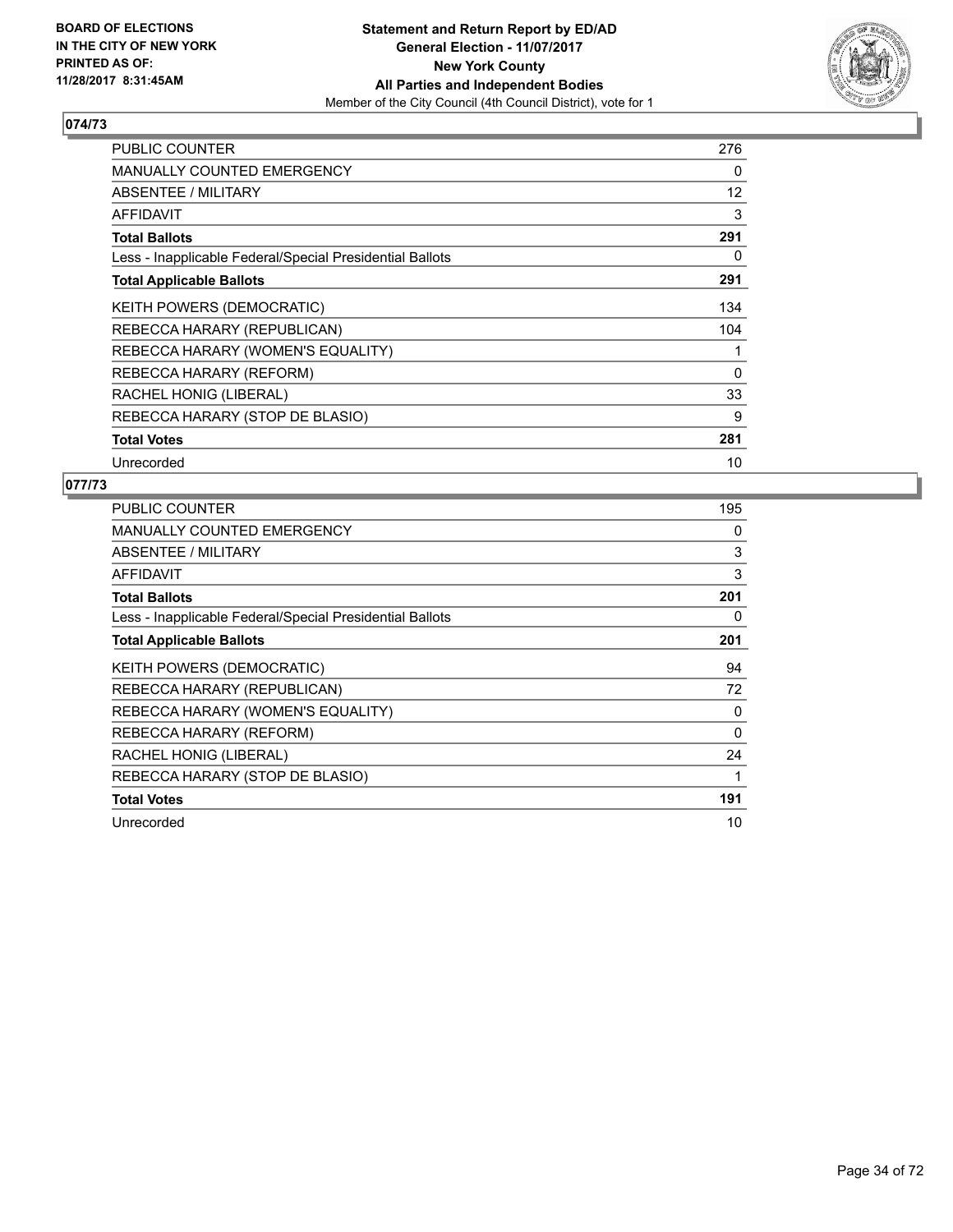

| <b>PUBLIC COUNTER</b>                                    | 239      |
|----------------------------------------------------------|----------|
| <b>MANUALLY COUNTED EMERGENCY</b>                        | 0        |
| ABSENTEE / MILITARY                                      | 12       |
| <b>AFFIDAVIT</b>                                         | 2        |
| <b>Total Ballots</b>                                     | 253      |
| Less - Inapplicable Federal/Special Presidential Ballots | 0        |
| <b>Total Applicable Ballots</b>                          | 253      |
| KEITH POWERS (DEMOCRATIC)                                | 111      |
| REBECCA HARARY (REPUBLICAN)                              | 84       |
| REBECCA HARARY (WOMEN'S EQUALITY)                        | 1        |
| REBECCA HARARY (REFORM)                                  | $\Omega$ |
| RACHEL HONIG (LIBERAL)                                   | 35       |
| REBECCA HARARY (STOP DE BLASIO)                          | 3        |
| <b>Total Votes</b>                                       | 234      |
| Unrecorded                                               | 19       |

| <b>PUBLIC COUNTER</b>                                    | 315 |
|----------------------------------------------------------|-----|
| <b>MANUALLY COUNTED EMERGENCY</b>                        | 0   |
| ABSENTEE / MILITARY                                      | 9   |
| <b>AFFIDAVIT</b>                                         | 4   |
| <b>Total Ballots</b>                                     | 328 |
| Less - Inapplicable Federal/Special Presidential Ballots | 0   |
| <b>Total Applicable Ballots</b>                          | 328 |
| KEITH POWERS (DEMOCRATIC)                                | 159 |
| REBECCA HARARY (REPUBLICAN)                              | 115 |
| REBECCA HARARY (WOMEN'S EQUALITY)                        |     |
| REBECCA HARARY (REFORM)                                  | 1   |
| RACHEL HONIG (LIBERAL)                                   | 32  |
| REBECCA HARARY (STOP DE BLASIO)                          | 5   |
| <b>Total Votes</b>                                       | 313 |
| Unrecorded                                               | 15  |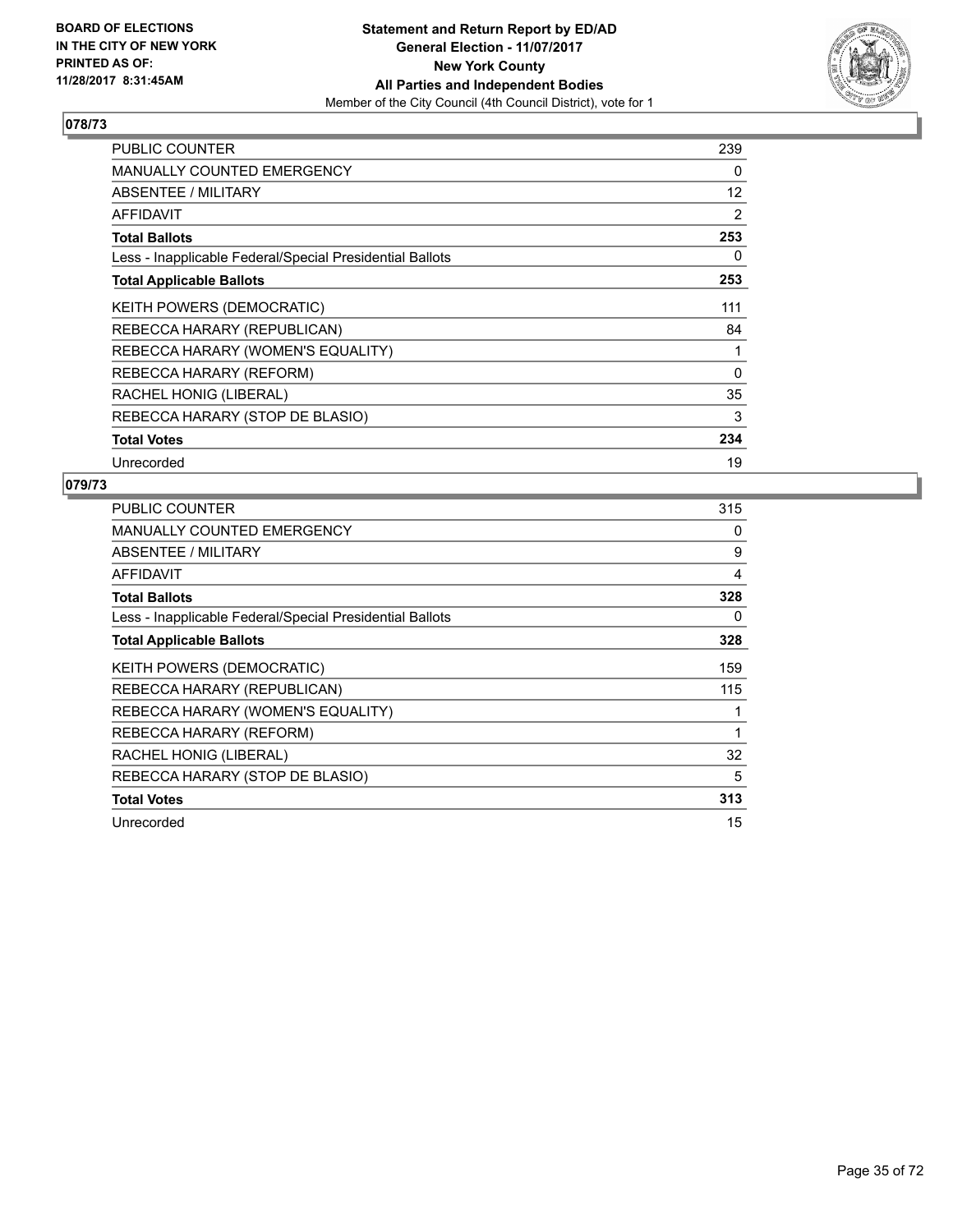

| <b>PUBLIC COUNTER</b>                                    | 279      |
|----------------------------------------------------------|----------|
| <b>MANUALLY COUNTED EMERGENCY</b>                        | 0        |
| <b>ABSENTEE / MILITARY</b>                               | 6        |
| <b>AFFIDAVIT</b>                                         | 2        |
| <b>Total Ballots</b>                                     | 287      |
| Less - Inapplicable Federal/Special Presidential Ballots | 0        |
| <b>Total Applicable Ballots</b>                          | 287      |
| <b>KEITH POWERS (DEMOCRATIC)</b>                         | 143      |
| REBECCA HARARY (REPUBLICAN)                              | 86       |
| REBECCA HARARY (WOMEN'S EQUALITY)                        | 3        |
| REBECCA HARARY (REFORM)                                  | $\Omega$ |
| RACHEL HONIG (LIBERAL)                                   | 35       |
| REBECCA HARARY (STOP DE BLASIO)                          | 4        |
| <b>Total Votes</b>                                       | 271      |
| Unrecorded                                               | 16       |

| <b>PUBLIC COUNTER</b>                                    | 199 |
|----------------------------------------------------------|-----|
| <b>MANUALLY COUNTED EMERGENCY</b>                        | 0   |
| ABSENTEE / MILITARY                                      | 8   |
| AFFIDAVIT                                                | 0   |
| <b>Total Ballots</b>                                     | 207 |
| Less - Inapplicable Federal/Special Presidential Ballots | 0   |
| <b>Total Applicable Ballots</b>                          | 207 |
| <b>KEITH POWERS (DEMOCRATIC)</b>                         | 96  |
| REBECCA HARARY (REPUBLICAN)                              | 77  |
| REBECCA HARARY (WOMEN'S EQUALITY)                        |     |
| REBECCA HARARY (REFORM)                                  | 2   |
| RACHEL HONIG (LIBERAL)                                   | 19  |
| REBECCA HARARY (STOP DE BLASIO)                          | 3   |
| <b>Total Votes</b>                                       | 198 |
| Unrecorded                                               | 9   |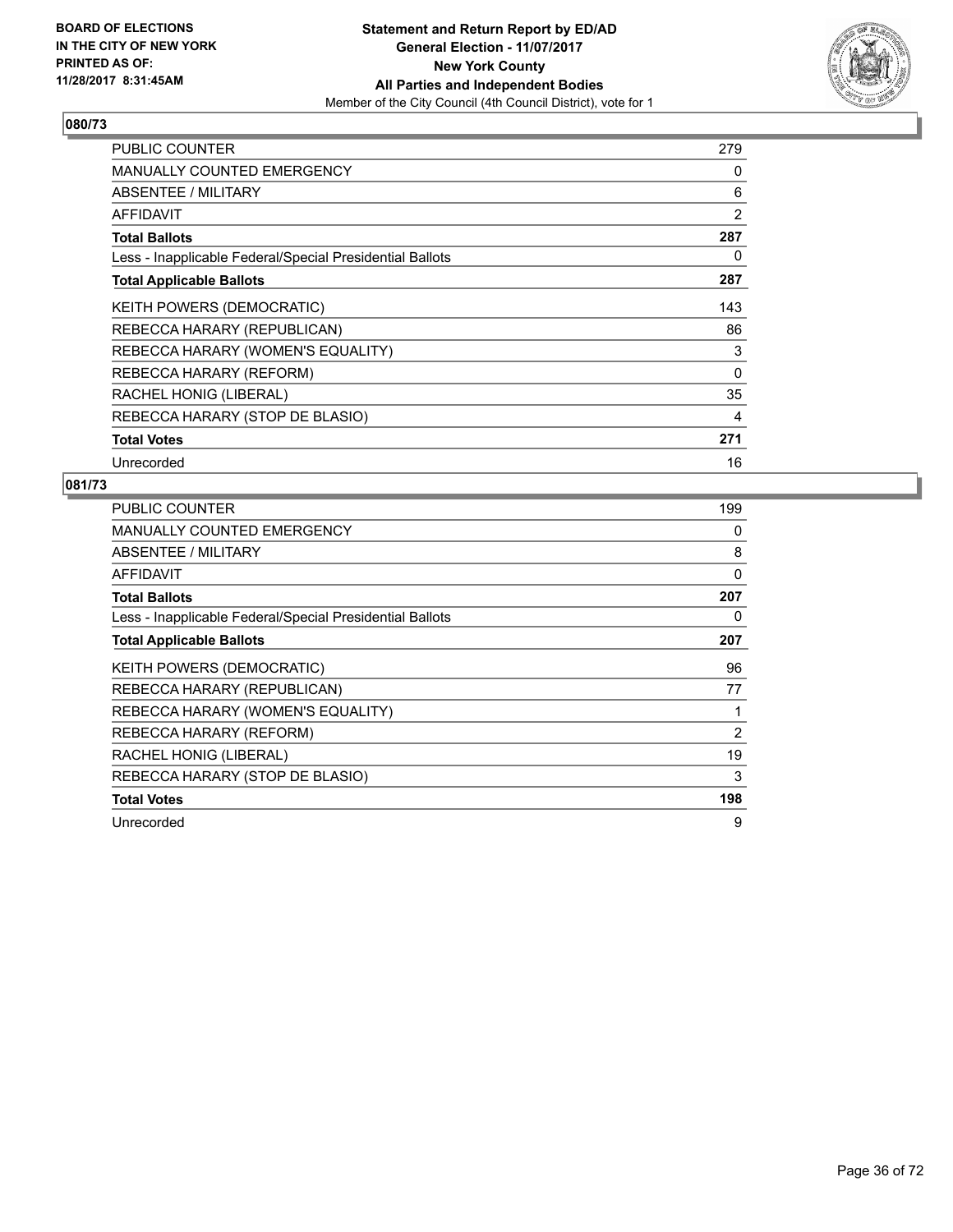

| <b>PUBLIC COUNTER</b>                                    | 205 |
|----------------------------------------------------------|-----|
| <b>MANUALLY COUNTED EMERGENCY</b>                        | 0   |
| ABSENTEE / MILITARY                                      | 5   |
| AFFIDAVIT                                                | 2   |
| <b>Total Ballots</b>                                     | 212 |
| Less - Inapplicable Federal/Special Presidential Ballots | 0   |
| <b>Total Applicable Ballots</b>                          | 212 |
| KEITH POWERS (DEMOCRATIC)                                | 120 |
| REBECCA HARARY (REPUBLICAN)                              | 64  |
| REBECCA HARARY (WOMEN'S EQUALITY)                        | 0   |
| REBECCA HARARY (REFORM)                                  | 0   |
| RACHEL HONIG (LIBERAL)                                   | 9   |
| REBECCA HARARY (STOP DE BLASIO)                          | 4   |
| <b>Total Votes</b>                                       | 197 |
| Unrecorded                                               | 15  |

| <b>PUBLIC COUNTER</b>                                    | 306 |
|----------------------------------------------------------|-----|
| <b>MANUALLY COUNTED EMERGENCY</b>                        | 0   |
| ABSENTEE / MILITARY                                      | 9   |
| AFFIDAVIT                                                | 3   |
| <b>Total Ballots</b>                                     | 318 |
| Less - Inapplicable Federal/Special Presidential Ballots | 0   |
| <b>Total Applicable Ballots</b>                          | 318 |
| <b>KEITH POWERS (DEMOCRATIC)</b>                         | 135 |
| REBECCA HARARY (REPUBLICAN)                              | 99  |
| REBECCA HARARY (WOMEN'S EQUALITY)                        | 2   |
| REBECCA HARARY (REFORM)                                  | 0   |
| RACHEL HONIG (LIBERAL)                                   | 72  |
| REBECCA HARARY (STOP DE BLASIO)                          | 3   |
| <b>Total Votes</b>                                       | 311 |
| Unrecorded                                               | 7   |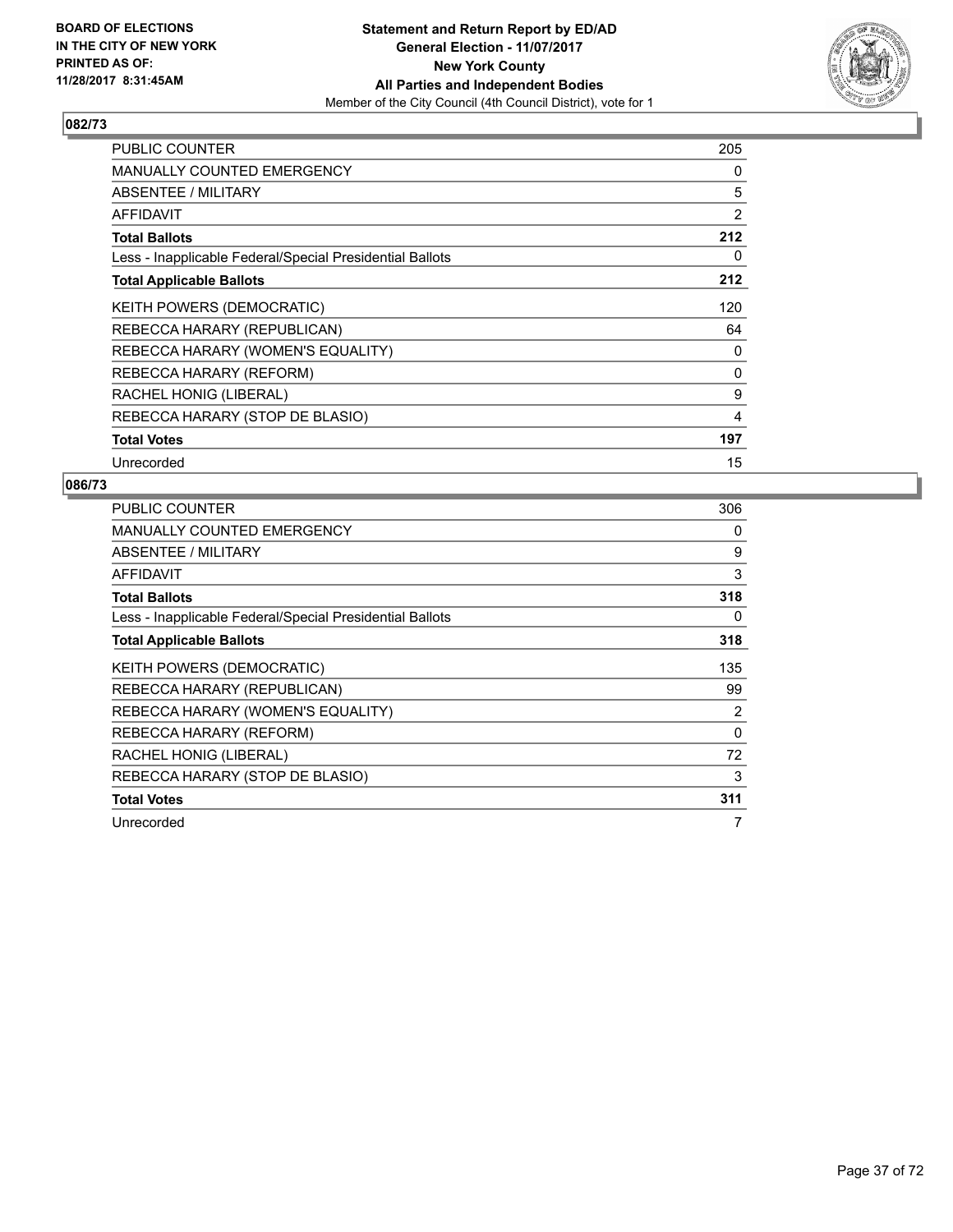

| <b>PUBLIC COUNTER</b>                                    | 317 |
|----------------------------------------------------------|-----|
| <b>MANUALLY COUNTED EMERGENCY</b>                        | 0   |
| <b>ABSENTEE / MILITARY</b>                               | 10  |
| AFFIDAVIT                                                | 2   |
| <b>Total Ballots</b>                                     | 329 |
| Less - Inapplicable Federal/Special Presidential Ballots | 0   |
| <b>Total Applicable Ballots</b>                          | 329 |
| KEITH POWERS (DEMOCRATIC)                                | 177 |
| REBECCA HARARY (REPUBLICAN)                              | 93  |
| REBECCA HARARY (WOMEN'S EQUALITY)                        | 2   |
| REBECCA HARARY (REFORM)                                  | 1   |
| RACHEL HONIG (LIBERAL)                                   | 35  |
| REBECCA HARARY (STOP DE BLASIO)                          | 7   |
| <b>Total Votes</b>                                       | 315 |
| Unrecorded                                               | 14  |

| <b>PUBLIC COUNTER</b>                                    | 197      |
|----------------------------------------------------------|----------|
| <b>MANUALLY COUNTED EMERGENCY</b>                        | 0        |
| ABSENTEE / MILITARY                                      | 3        |
| AFFIDAVIT                                                | 0        |
| <b>Total Ballots</b>                                     | 200      |
| Less - Inapplicable Federal/Special Presidential Ballots | 0        |
| <b>Total Applicable Ballots</b>                          | 200      |
| <b>KEITH POWERS (DEMOCRATIC)</b>                         | 88       |
| REBECCA HARARY (REPUBLICAN)                              | 77       |
| REBECCA HARARY (WOMEN'S EQUALITY)                        |          |
| REBECCA HARARY (REFORM)                                  | $\Omega$ |
| RACHEL HONIG (LIBERAL)                                   | 21       |
| REBECCA HARARY (STOP DE BLASIO)                          | 2        |
| <b>Total Votes</b>                                       | 189      |
| Unrecorded                                               | 11       |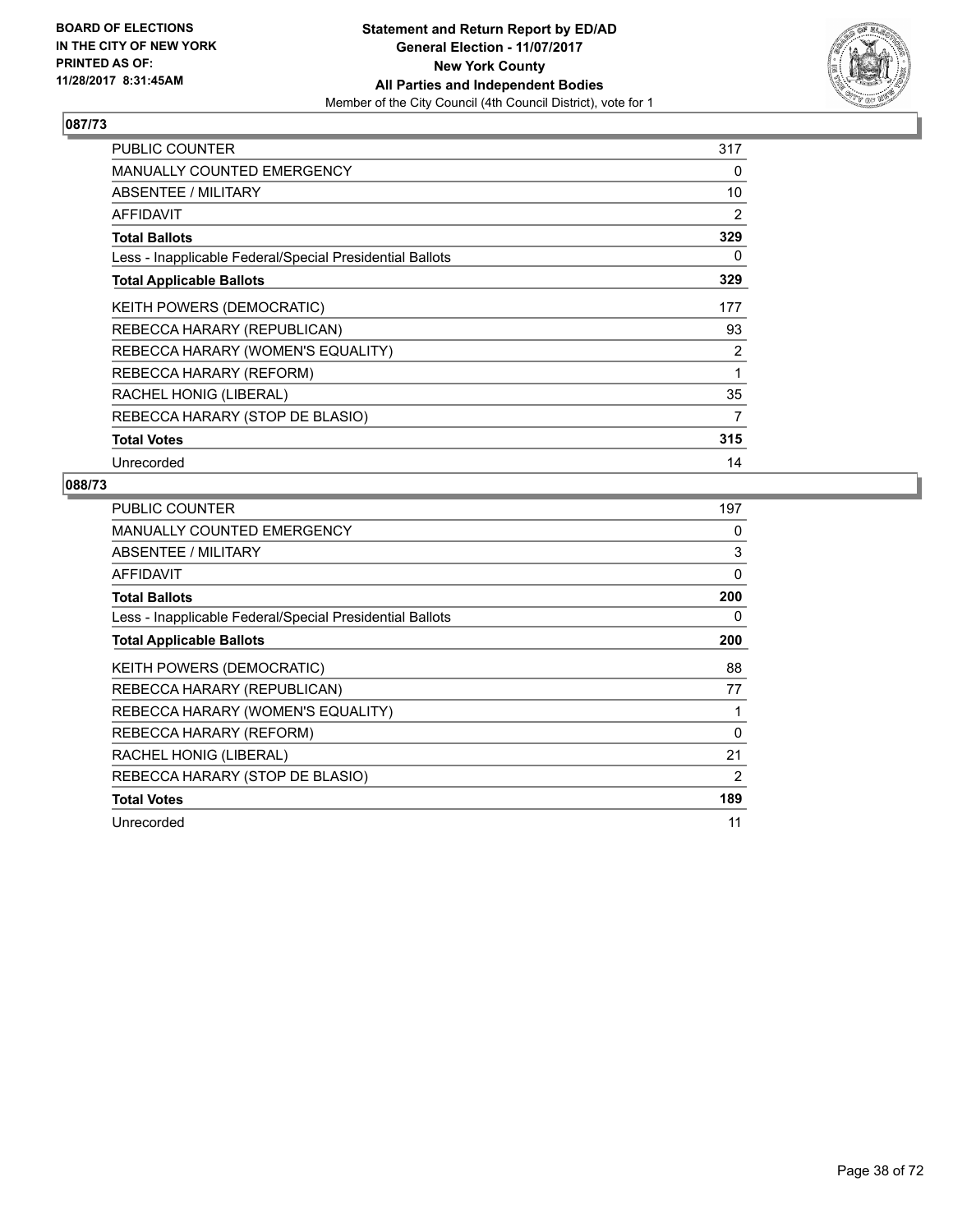

| PUBLIC COUNTER                                           | 265 |
|----------------------------------------------------------|-----|
| <b>MANUALLY COUNTED EMERGENCY</b>                        | 0   |
| <b>ABSENTEE / MILITARY</b>                               | 4   |
| <b>AFFIDAVIT</b>                                         | 2   |
| <b>Total Ballots</b>                                     | 271 |
| Less - Inapplicable Federal/Special Presidential Ballots | 0   |
| <b>Total Applicable Ballots</b>                          | 271 |
| KEITH POWERS (DEMOCRATIC)                                | 141 |
| REBECCA HARARY (REPUBLICAN)                              | 84  |
| REBECCA HARARY (WOMEN'S EQUALITY)                        | 0   |
| REBECCA HARARY (REFORM)                                  | 1   |
| RACHEL HONIG (LIBERAL)                                   | 30  |
| REBECCA HARARY (STOP DE BLASIO)                          | 4   |
| <b>Total Votes</b>                                       | 260 |
| Unrecorded                                               | 11  |

| <b>PUBLIC COUNTER</b>                                    | 260      |
|----------------------------------------------------------|----------|
| <b>MANUALLY COUNTED EMERGENCY</b>                        | 0        |
| ABSENTEE / MILITARY                                      | 6        |
| AFFIDAVIT                                                | 0        |
| <b>Total Ballots</b>                                     | 266      |
| Less - Inapplicable Federal/Special Presidential Ballots | 0        |
| <b>Total Applicable Ballots</b>                          | 266      |
| <b>KEITH POWERS (DEMOCRATIC)</b>                         | 117      |
| REBECCA HARARY (REPUBLICAN)                              | 96       |
| REBECCA HARARY (WOMEN'S EQUALITY)                        | 3        |
| REBECCA HARARY (REFORM)                                  | $\Omega$ |
| RACHEL HONIG (LIBERAL)                                   | 32       |
| REBECCA HARARY (STOP DE BLASIO)                          | 7        |
| <b>Total Votes</b>                                       | 255      |
| Unrecorded                                               | 11       |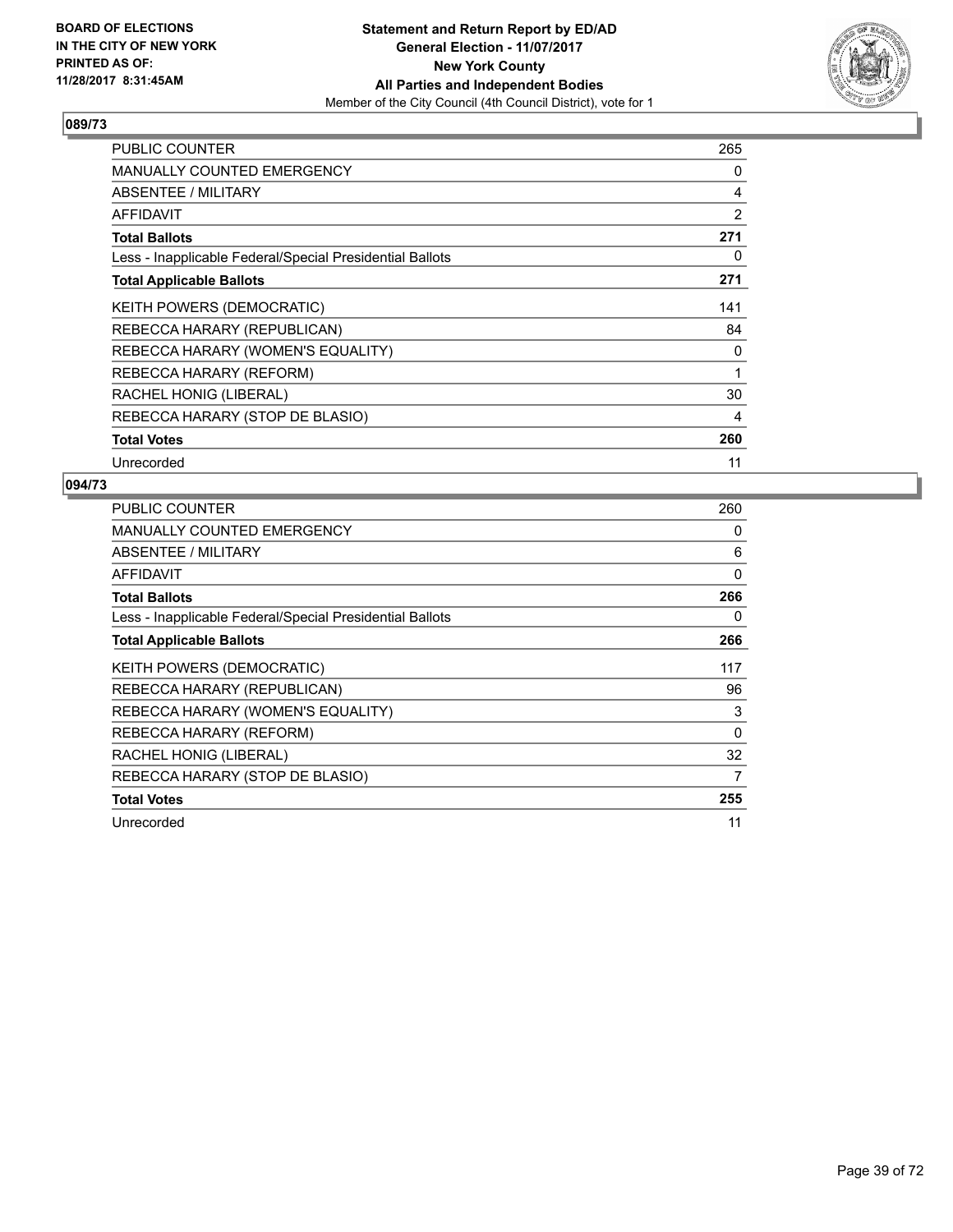

| PUBLIC COUNTER                                           | 249 |
|----------------------------------------------------------|-----|
| <b>MANUALLY COUNTED EMERGENCY</b>                        | 0   |
| ABSENTEE / MILITARY                                      | 3   |
| <b>AFFIDAVIT</b>                                         | 5   |
| <b>Total Ballots</b>                                     | 257 |
| Less - Inapplicable Federal/Special Presidential Ballots | 0   |
| <b>Total Applicable Ballots</b>                          | 257 |
| KEITH POWERS (DEMOCRATIC)                                | 102 |
| REBECCA HARARY (REPUBLICAN)                              | 103 |
| REBECCA HARARY (WOMEN'S EQUALITY)                        | 2   |
| REBECCA HARARY (REFORM)                                  | 1   |
| RACHEL HONIG (LIBERAL)                                   | 30  |
| REBECCA HARARY (STOP DE BLASIO)                          | 6   |
| <b>Total Votes</b>                                       | 244 |
| Unrecorded                                               | 13  |

| PUBLIC COUNTER                                           | 269            |
|----------------------------------------------------------|----------------|
| <b>MANUALLY COUNTED EMERGENCY</b>                        | 0              |
| ABSENTEE / MILITARY                                      | 14             |
| AFFIDAVIT                                                | 1              |
| <b>Total Ballots</b>                                     | 284            |
| Less - Inapplicable Federal/Special Presidential Ballots | 0              |
| <b>Total Applicable Ballots</b>                          | 284            |
| <b>KEITH POWERS (DEMOCRATIC)</b>                         | 137            |
| REBECCA HARARY (REPUBLICAN)                              | 102            |
| REBECCA HARARY (WOMEN'S EQUALITY)                        | $\overline{2}$ |
| REBECCA HARARY (REFORM)                                  | 3              |
| RACHEL HONIG (LIBERAL)                                   | 25             |
| REBECCA HARARY (STOP DE BLASIO)                          | 6              |
| <b>Total Votes</b>                                       | 275            |
| Unrecorded                                               | 9              |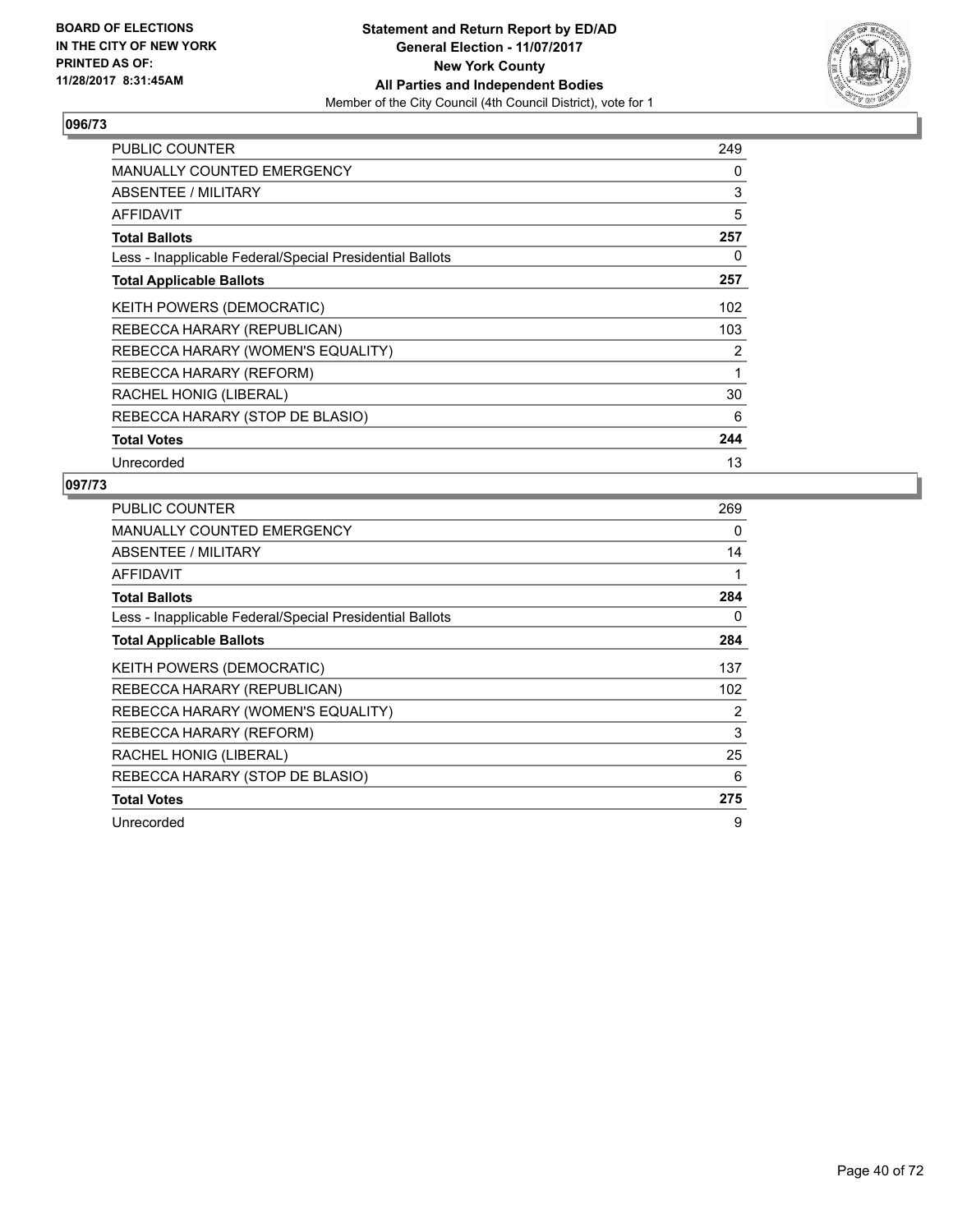

| PUBLIC COUNTER                                           | 256 |
|----------------------------------------------------------|-----|
| <b>MANUALLY COUNTED EMERGENCY</b>                        | 0   |
| ABSENTEE / MILITARY                                      | 5   |
| <b>AFFIDAVIT</b>                                         | 3   |
| <b>Total Ballots</b>                                     | 264 |
| Less - Inapplicable Federal/Special Presidential Ballots | 0   |
| <b>Total Applicable Ballots</b>                          | 264 |
| <b>KEITH POWERS (DEMOCRATIC)</b>                         | 130 |
| REBECCA HARARY (REPUBLICAN)                              | 80  |
| REBECCA HARARY (WOMEN'S EQUALITY)                        | 2   |
| REBECCA HARARY (REFORM)                                  | 1   |
| RACHEL HONIG (LIBERAL)                                   | 35  |
| REBECCA HARARY (STOP DE BLASIO)                          | 4   |
| <b>Total Votes</b>                                       | 252 |
| Unrecorded                                               | 12  |

| PUBLIC COUNTER                                           | 185            |
|----------------------------------------------------------|----------------|
| <b>MANUALLY COUNTED EMERGENCY</b>                        | 0              |
| ABSENTEE / MILITARY                                      | 17             |
| AFFIDAVIT                                                | 2              |
| <b>Total Ballots</b>                                     | 204            |
| Less - Inapplicable Federal/Special Presidential Ballots | 0              |
| <b>Total Applicable Ballots</b>                          | 204            |
| KEITH POWERS (DEMOCRATIC)                                | 91             |
| REBECCA HARARY (REPUBLICAN)                              | 72             |
| REBECCA HARARY (WOMEN'S EQUALITY)                        | $\overline{2}$ |
| REBECCA HARARY (REFORM)                                  | 1              |
| RACHEL HONIG (LIBERAL)                                   | 25             |
| REBECCA HARARY (STOP DE BLASIO)                          | 4              |
| <b>Total Votes</b>                                       | 195            |
| Unrecorded                                               | 9              |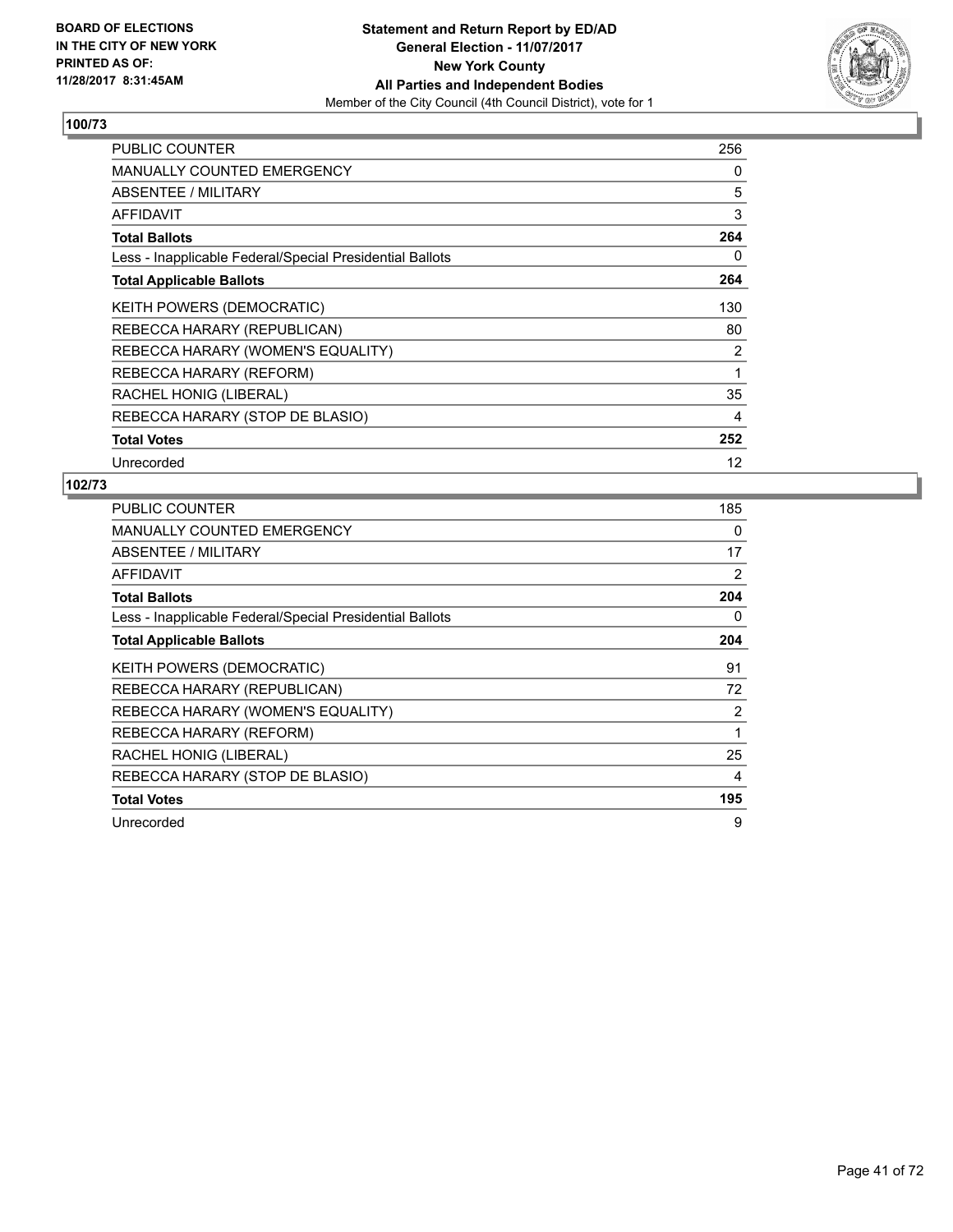

| <b>PUBLIC COUNTER</b>                                    | 114 |
|----------------------------------------------------------|-----|
| <b>MANUALLY COUNTED EMERGENCY</b>                        | 0   |
| ABSENTEE / MILITARY                                      | 6   |
| <b>AFFIDAVIT</b>                                         | 1   |
| <b>Total Ballots</b>                                     | 121 |
| Less - Inapplicable Federal/Special Presidential Ballots | 0   |
| <b>Total Applicable Ballots</b>                          | 121 |
| KEITH POWERS (DEMOCRATIC)                                | 58  |
| REBECCA HARARY (REPUBLICAN)                              | 45  |
| REBECCA HARARY (WOMEN'S EQUALITY)                        | 0   |
| REBECCA HARARY (REFORM)                                  | 0   |
| RACHEL HONIG (LIBERAL)                                   | 11  |
| REBECCA HARARY (STOP DE BLASIO)                          | 1   |
| <b>Total Votes</b>                                       | 115 |
| Unrecorded                                               | 6   |

| PUBLIC COUNTER                                           | 280      |
|----------------------------------------------------------|----------|
| <b>MANUALLY COUNTED EMERGENCY</b>                        | 0        |
| <b>ABSENTEE / MILITARY</b>                               | 12       |
| AFFIDAVIT                                                | 4        |
| <b>Total Ballots</b>                                     | 296      |
| Less - Inapplicable Federal/Special Presidential Ballots | 0        |
| <b>Total Applicable Ballots</b>                          | 296      |
| <b>KEITH POWERS (DEMOCRATIC)</b>                         | 126      |
| REBECCA HARARY (REPUBLICAN)                              | 130      |
| REBECCA HARARY (WOMEN'S EQUALITY)                        |          |
| REBECCA HARARY (REFORM)                                  | $\Omega$ |
| RACHEL HONIG (LIBERAL)                                   | 25       |
| REBECCA HARARY (STOP DE BLASIO)                          | 5        |
| <b>Total Votes</b>                                       | 287      |
| Unrecorded                                               | 9        |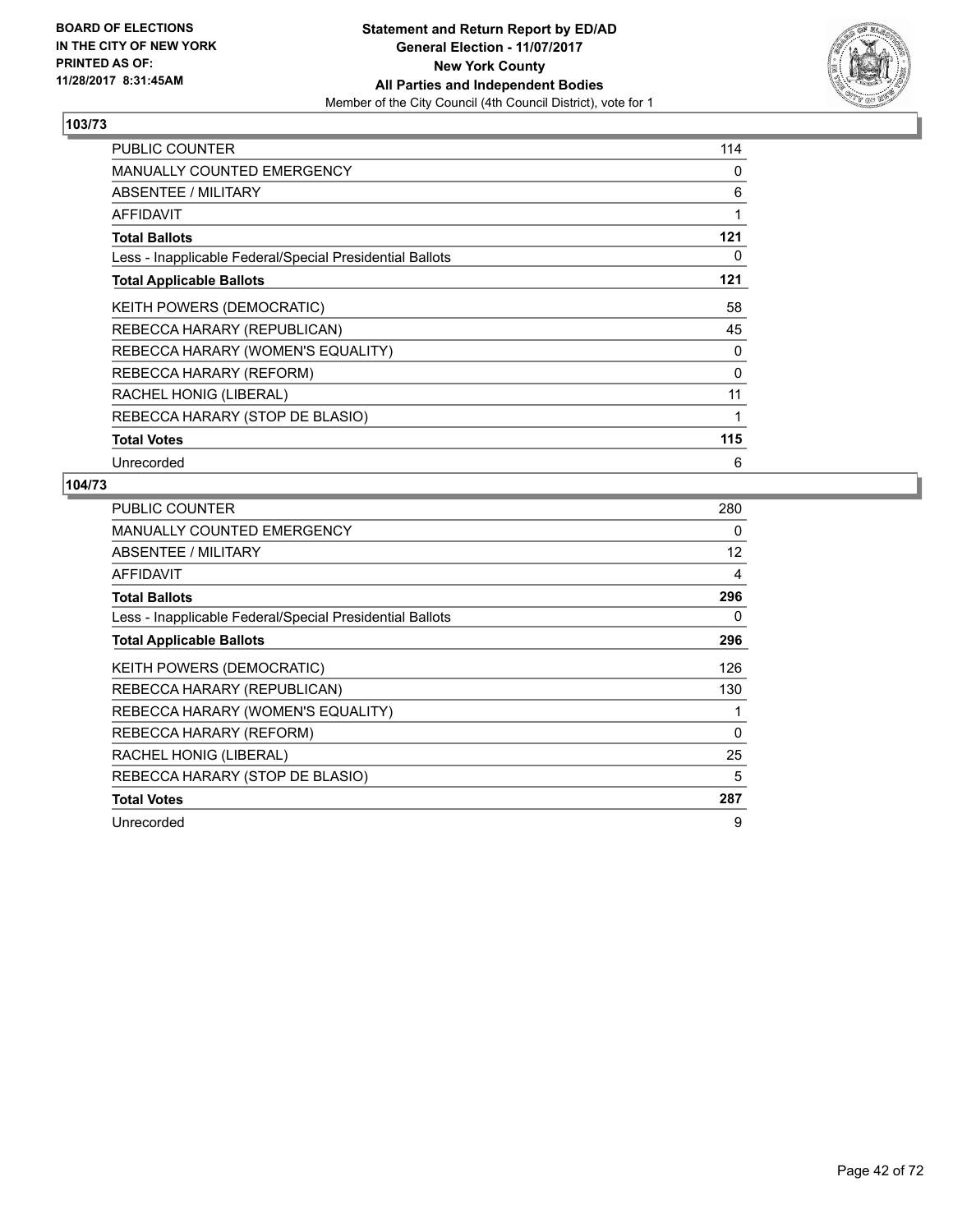

| <b>PUBLIC COUNTER</b>                                    | 179 |
|----------------------------------------------------------|-----|
| <b>MANUALLY COUNTED EMERGENCY</b>                        | 0   |
| ABSENTEE / MILITARY                                      | 20  |
| <b>AFFIDAVIT</b>                                         | 1   |
| <b>Total Ballots</b>                                     | 200 |
| Less - Inapplicable Federal/Special Presidential Ballots | 0   |
| <b>Total Applicable Ballots</b>                          | 200 |
| <b>KEITH POWERS (DEMOCRATIC)</b>                         | 86  |
| REBECCA HARARY (REPUBLICAN)                              | 95  |
| REBECCA HARARY (WOMEN'S EQUALITY)                        | 0   |
| REBECCA HARARY (REFORM)                                  | 1   |
| RACHEL HONIG (LIBERAL)                                   | 9   |
| REBECCA HARARY (STOP DE BLASIO)                          | 0   |
| DOUG BAIRD (WRITE-IN)                                    | 1   |
| <b>Total Votes</b>                                       | 192 |
| Unrecorded                                               | 8   |

| <b>PUBLIC COUNTER</b>                                    | 181            |
|----------------------------------------------------------|----------------|
| <b>MANUALLY COUNTED EMERGENCY</b>                        | 0              |
| ABSENTEE / MILITARY                                      | 11             |
| AFFIDAVIT                                                | 1              |
| <b>Total Ballots</b>                                     | 193            |
| Less - Inapplicable Federal/Special Presidential Ballots | 0              |
| <b>Total Applicable Ballots</b>                          | 193            |
| <b>KEITH POWERS (DEMOCRATIC)</b>                         | 108            |
| REBECCA HARARY (REPUBLICAN)                              | 48             |
| REBECCA HARARY (WOMEN'S EQUALITY)                        |                |
| REBECCA HARARY (REFORM)                                  | $\mathbf 1$    |
| RACHEL HONIG (LIBERAL)                                   | 20             |
| REBECCA HARARY (STOP DE BLASIO)                          | $\overline{2}$ |
| <b>Total Votes</b>                                       | 180            |
| Unrecorded                                               | 13             |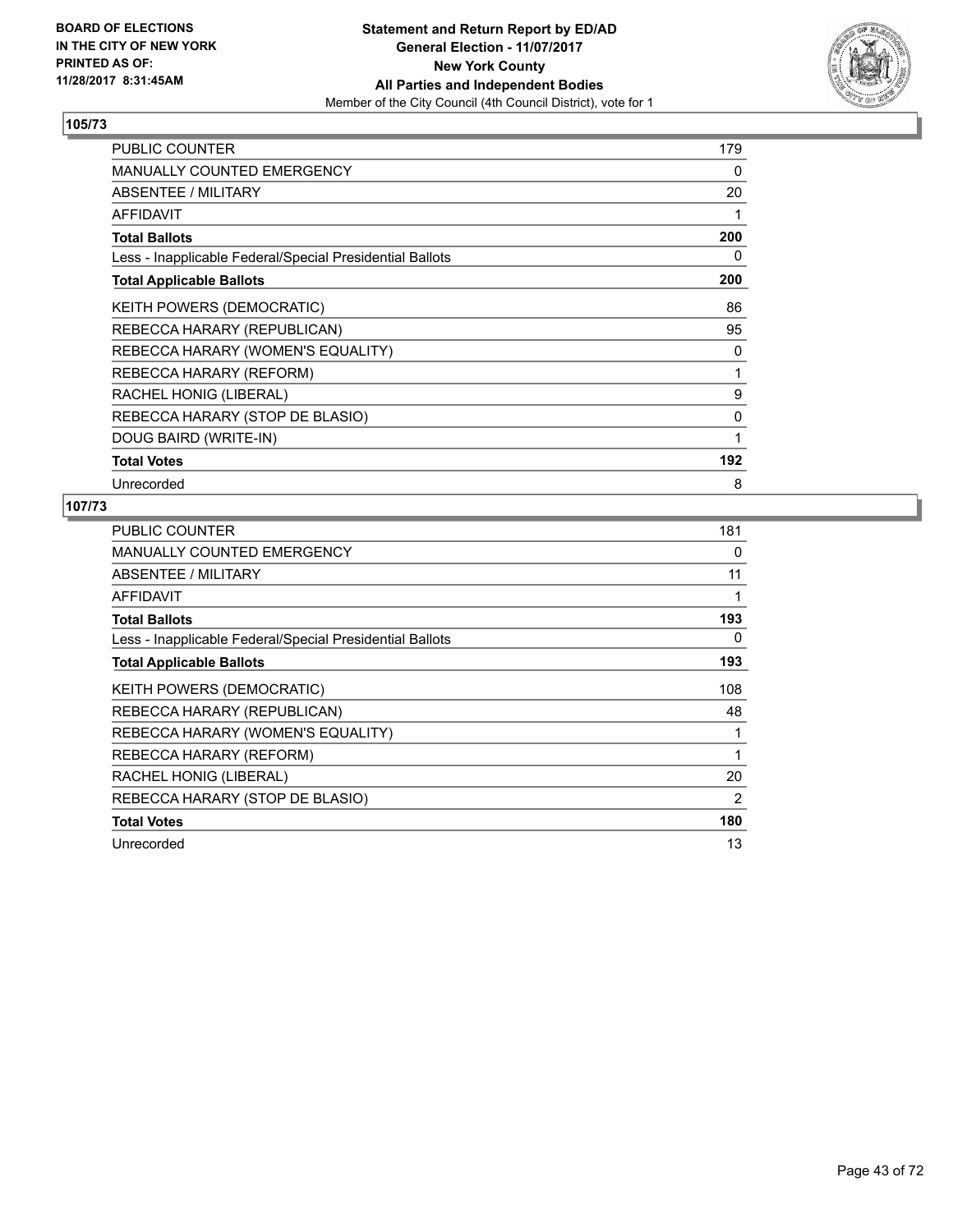

| <b>PUBLIC COUNTER</b>                                    | 260 |
|----------------------------------------------------------|-----|
| <b>MANUALLY COUNTED EMERGENCY</b>                        | 0   |
| <b>ABSENTEE / MILITARY</b>                               | 6   |
| AFFIDAVIT                                                | 1   |
| <b>Total Ballots</b>                                     | 267 |
| Less - Inapplicable Federal/Special Presidential Ballots | 0   |
| <b>Total Applicable Ballots</b>                          | 267 |
| KEITH POWERS (DEMOCRATIC)                                | 184 |
| REBECCA HARARY (REPUBLICAN)                              | 34  |
| REBECCA HARARY (WOMEN'S EQUALITY)                        | 1   |
| REBECCA HARARY (REFORM)                                  | 1   |
| RACHEL HONIG (LIBERAL)                                   | 40  |
| REBECCA HARARY (STOP DE BLASIO)                          | 0   |
| <b>Total Votes</b>                                       | 260 |
| Unrecorded                                               | 7   |

| <b>PUBLIC COUNTER</b>                                    | 341 |
|----------------------------------------------------------|-----|
| MANUALLY COUNTED EMERGENCY                               | 0   |
| ABSENTEE / MILITARY                                      | 11  |
| AFFIDAVIT                                                | 2   |
| <b>Total Ballots</b>                                     | 354 |
| Less - Inapplicable Federal/Special Presidential Ballots | 0   |
| <b>Total Applicable Ballots</b>                          | 354 |
| KEITH POWERS (DEMOCRATIC)                                | 243 |
| REBECCA HARARY (REPUBLICAN)                              | 42  |
| REBECCA HARARY (WOMEN'S EQUALITY)                        | 3   |
| REBECCA HARARY (REFORM)                                  | 2   |
| RACHEL HONIG (LIBERAL)                                   | 46  |
| REBECCA HARARY (STOP DE BLASIO)                          | 5   |
| UNATTRIBUTABLE WRITE-IN (WRITE-IN)                       | 1   |
| <b>Total Votes</b>                                       | 342 |
| Unrecorded                                               | 12  |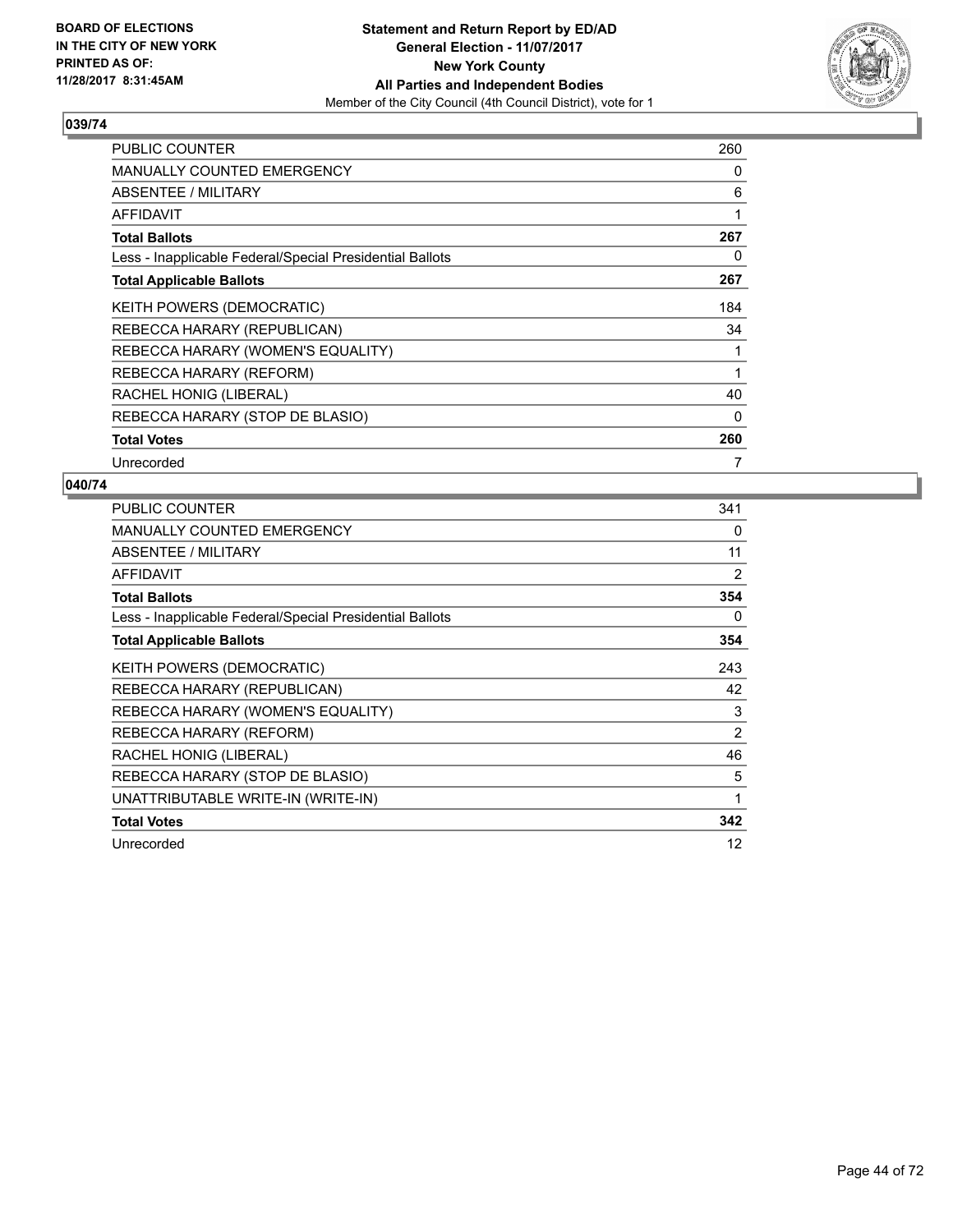

| <b>PUBLIC COUNTER</b>                                    | 371      |
|----------------------------------------------------------|----------|
| <b>MANUALLY COUNTED EMERGENCY</b>                        | 0        |
| ABSENTEE / MILITARY                                      | 9        |
| AFFIDAVIT                                                | 6        |
| <b>Total Ballots</b>                                     | 386      |
| Less - Inapplicable Federal/Special Presidential Ballots | 0        |
| <b>Total Applicable Ballots</b>                          | 386      |
| KEITH POWERS (DEMOCRATIC)                                | 258      |
| REBECCA HARARY (REPUBLICAN)                              | 40       |
| REBECCA HARARY (WOMEN'S EQUALITY)                        | 2        |
| REBECCA HARARY (REFORM)                                  | $\Omega$ |
| RACHEL HONIG (LIBERAL)                                   | 73       |
| REBECCA HARARY (STOP DE BLASIO)                          | 5        |
| <b>Total Votes</b>                                       | 378      |
| Unrecorded                                               | 8        |

| <b>PUBLIC COUNTER</b>                                    | 340      |
|----------------------------------------------------------|----------|
| <b>MANUALLY COUNTED EMERGENCY</b>                        | 0        |
| ABSENTEE / MILITARY                                      | 8        |
| AFFIDAVIT                                                | 4        |
| <b>Total Ballots</b>                                     | 352      |
| Less - Inapplicable Federal/Special Presidential Ballots | 0        |
| <b>Total Applicable Ballots</b>                          | 352      |
| <b>KEITH POWERS (DEMOCRATIC)</b>                         | 241      |
| REBECCA HARARY (REPUBLICAN)                              | 51       |
| REBECCA HARARY (WOMEN'S EQUALITY)                        | 3        |
| REBECCA HARARY (REFORM)                                  | $\Omega$ |
| RACHEL HONIG (LIBERAL)                                   | 42       |
| REBECCA HARARY (STOP DE BLASIO)                          | 3        |
| <b>Total Votes</b>                                       | 340      |
| Unrecorded                                               | 12       |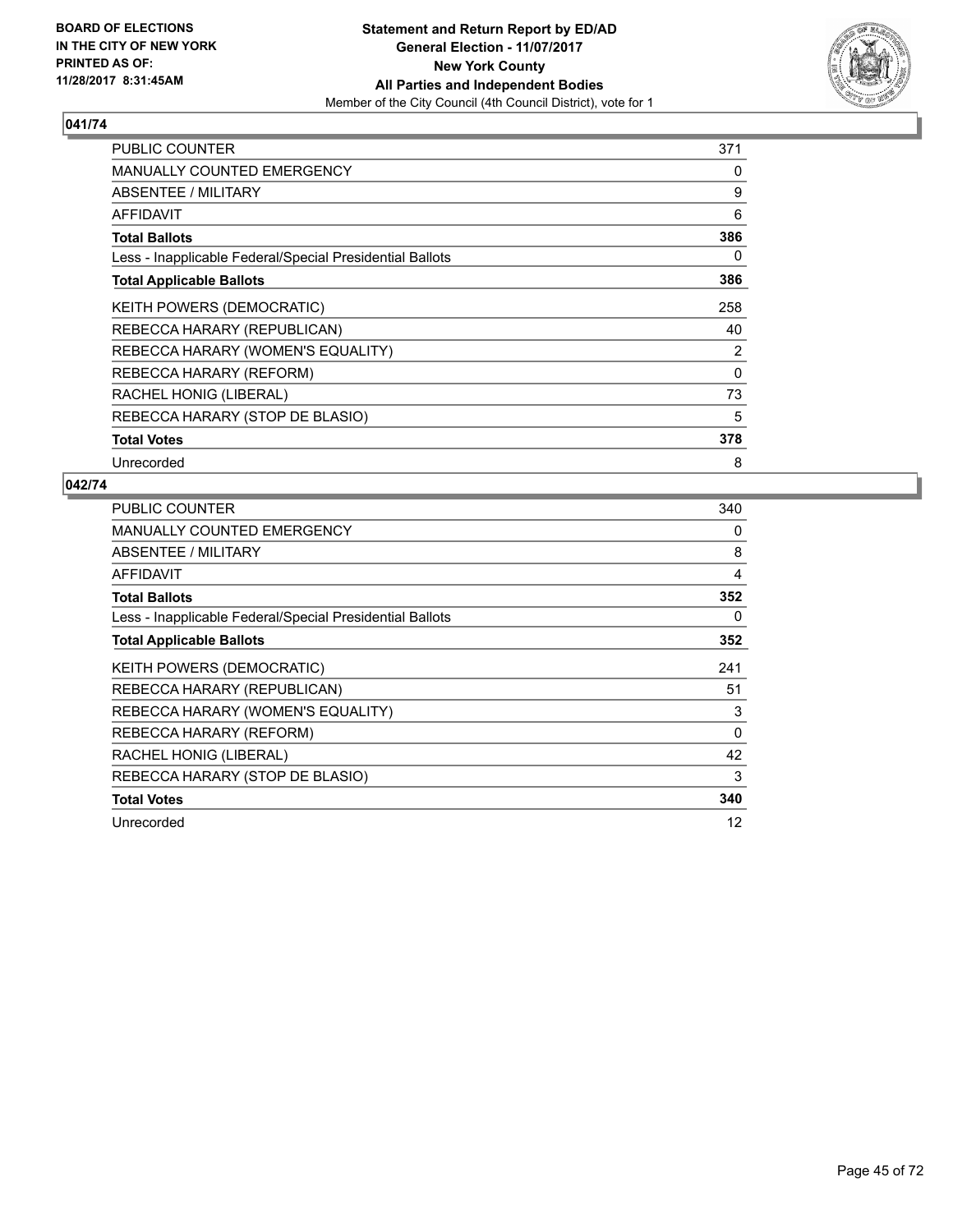

| <b>PUBLIC COUNTER</b>                                    | 430 |
|----------------------------------------------------------|-----|
| <b>MANUALLY COUNTED EMERGENCY</b>                        | 0   |
| ABSENTEE / MILITARY                                      | 5   |
| AFFIDAVIT                                                | 7   |
| <b>Total Ballots</b>                                     | 442 |
| Less - Inapplicable Federal/Special Presidential Ballots | 0   |
| <b>Total Applicable Ballots</b>                          | 442 |
| <b>KEITH POWERS (DEMOCRATIC)</b>                         | 313 |
| REBECCA HARARY (REPUBLICAN)                              | 41  |
| REBECCA HARARY (WOMEN'S EQUALITY)                        | 2   |
| REBECCA HARARY (REFORM)                                  | 2   |
| RACHEL HONIG (LIBERAL)                                   | 65  |
| REBECCA HARARY (STOP DE BLASIO)                          | 9   |
| <b>Total Votes</b>                                       | 432 |
| Unrecorded                                               | 10  |

| PUBLIC COUNTER                                           | 297 |
|----------------------------------------------------------|-----|
| <b>MANUALLY COUNTED EMERGENCY</b>                        | 0   |
| ABSENTEE / MILITARY                                      | 10  |
| <b>AFFIDAVIT</b>                                         | 4   |
| <b>Total Ballots</b>                                     | 311 |
| Less - Inapplicable Federal/Special Presidential Ballots | 0   |
| <b>Total Applicable Ballots</b>                          | 311 |
| KEITH POWERS (DEMOCRATIC)                                | 222 |
| REBECCA HARARY (REPUBLICAN)                              | 29  |
| REBECCA HARARY (WOMEN'S EQUALITY)                        | 3   |
| REBECCA HARARY (REFORM)                                  | 0   |
| RACHEL HONIG (LIBERAL)                                   | 37  |
| REBECCA HARARY (STOP DE BLASIO)                          | 10  |
| DAVID COARD (WRITE-IN)                                   | 1   |
| <b>Total Votes</b>                                       | 302 |
| Unrecorded                                               | 9   |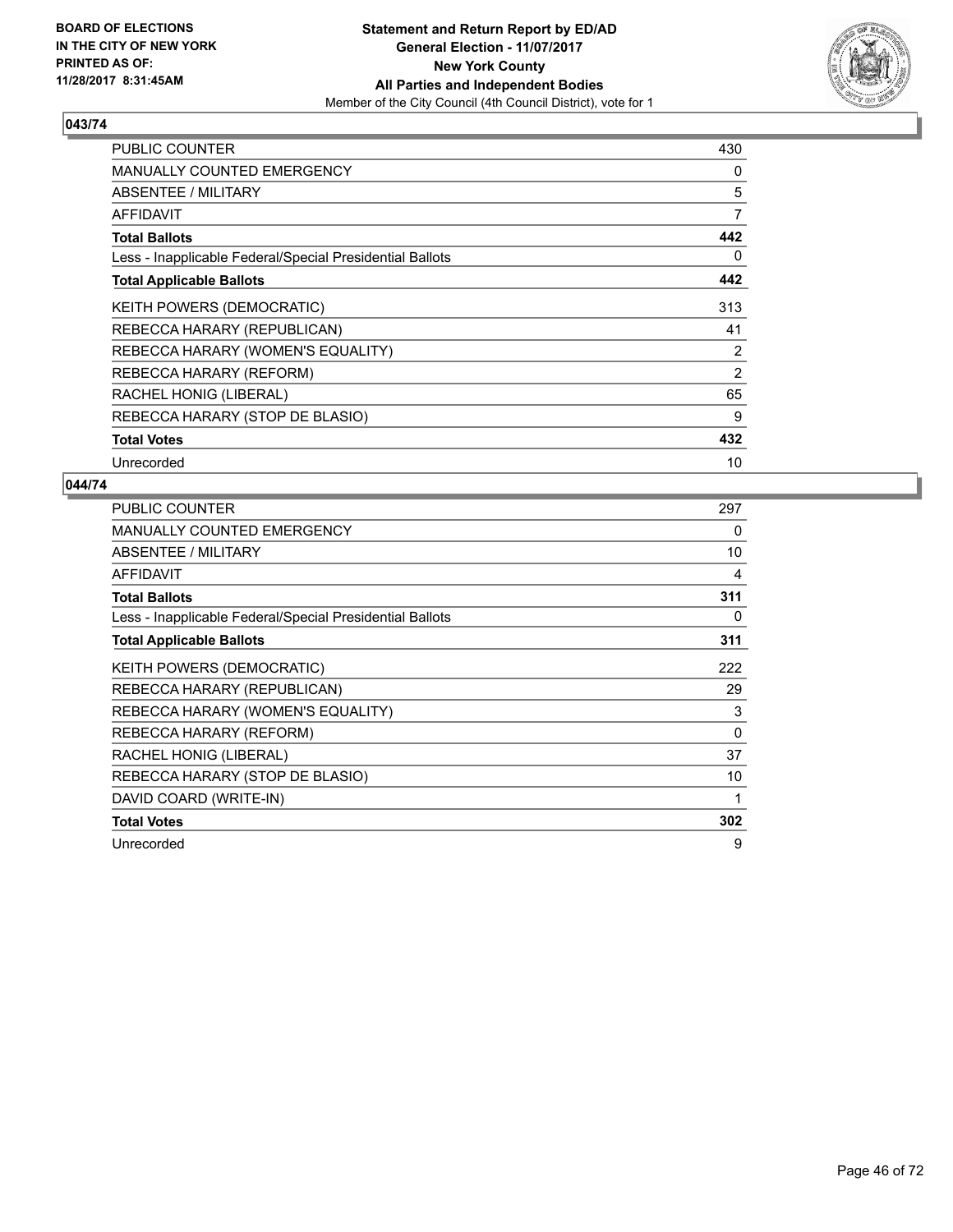

| <b>PUBLIC COUNTER</b>                                    | 415 |
|----------------------------------------------------------|-----|
| <b>MANUALLY COUNTED EMERGENCY</b>                        | 0   |
| ABSENTEE / MILITARY                                      | 18  |
| <b>AFFIDAVIT</b>                                         | 4   |
| <b>Total Ballots</b>                                     | 437 |
| Less - Inapplicable Federal/Special Presidential Ballots | 0   |
| <b>Total Applicable Ballots</b>                          | 437 |
| KEITH POWERS (DEMOCRATIC)                                | 305 |
| REBECCA HARARY (REPUBLICAN)                              | 58  |
| REBECCA HARARY (WOMEN'S EQUALITY)                        | 2   |
| REBECCA HARARY (REFORM)                                  | 0   |
| RACHEL HONIG (LIBERAL)                                   | 64  |
| REBECCA HARARY (STOP DE BLASIO)                          | 5   |
| <b>Total Votes</b>                                       | 434 |
| Unrecorded                                               | 3   |

| <b>PUBLIC COUNTER</b>                                    | 289 |
|----------------------------------------------------------|-----|
| <b>MANUALLY COUNTED EMERGENCY</b>                        | 0   |
| ABSENTEE / MILITARY                                      | 8   |
| AFFIDAVIT                                                | 6   |
| <b>Total Ballots</b>                                     | 303 |
| Less - Inapplicable Federal/Special Presidential Ballots | 0   |
| <b>Total Applicable Ballots</b>                          | 303 |
| KEITH POWERS (DEMOCRATIC)                                | 226 |
| REBECCA HARARY (REPUBLICAN)                              | 37  |
| REBECCA HARARY (WOMEN'S EQUALITY)                        | 0   |
| REBECCA HARARY (REFORM)                                  | 1   |
| RACHEL HONIG (LIBERAL)                                   | 33  |
| REBECCA HARARY (STOP DE BLASIO)                          | 2   |
| MARC FLIEDNER (WRITE-IN)                                 | 1   |
| <b>Total Votes</b>                                       | 300 |
| Unrecorded                                               | 3   |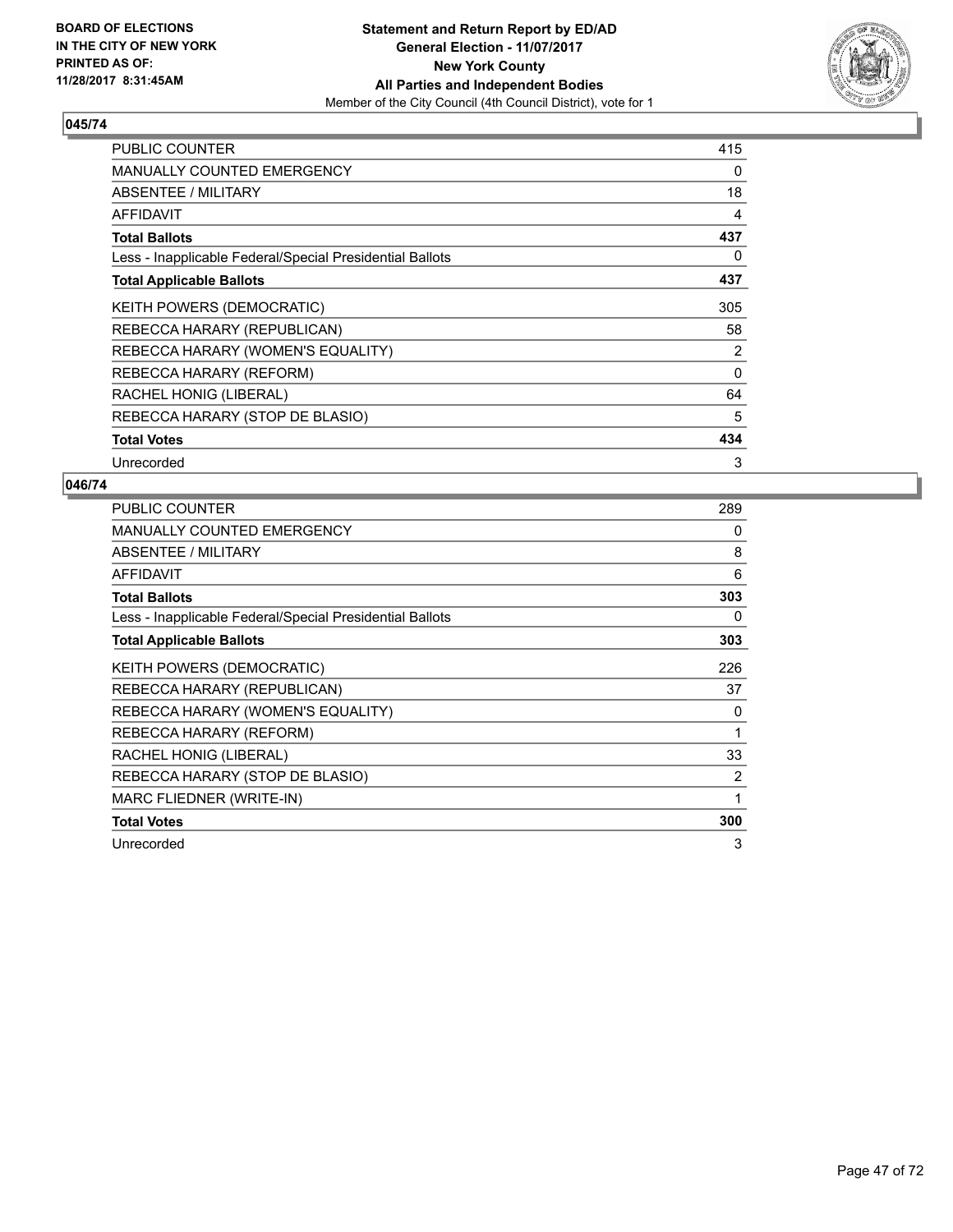

| <b>PUBLIC COUNTER</b>                                    | 399 |
|----------------------------------------------------------|-----|
| <b>MANUALLY COUNTED EMERGENCY</b>                        | 0   |
| ABSENTEE / MILITARY                                      |     |
| <b>AFFIDAVIT</b>                                         | 6   |
| <b>Total Ballots</b>                                     | 406 |
| Less - Inapplicable Federal/Special Presidential Ballots | 0   |
| <b>Total Applicable Ballots</b>                          | 406 |
| <b>KEITH POWERS (DEMOCRATIC)</b>                         | 270 |
| REBECCA HARARY (REPUBLICAN)                              | 44  |
| REBECCA HARARY (WOMEN'S EQUALITY)                        | 2   |
| REBECCA HARARY (REFORM)                                  | 0   |
| RACHEL HONIG (LIBERAL)                                   | 69  |
| REBECCA HARARY (STOP DE BLASIO)                          | 3   |
| <b>Total Votes</b>                                       | 388 |
| Unrecorded                                               | 18  |

| PUBLIC COUNTER                                           | 315 |
|----------------------------------------------------------|-----|
| <b>MANUALLY COUNTED EMERGENCY</b>                        | 0   |
| ABSENTEE / MILITARY                                      | 18  |
| <b>AFFIDAVIT</b>                                         | 6   |
| <b>Total Ballots</b>                                     | 339 |
| Less - Inapplicable Federal/Special Presidential Ballots | 0   |
| <b>Total Applicable Ballots</b>                          | 339 |
| KEITH POWERS (DEMOCRATIC)                                | 236 |
| REBECCA HARARY (REPUBLICAN)                              | 32  |
| REBECCA HARARY (WOMEN'S EQUALITY)                        | 1   |
| REBECCA HARARY (REFORM)                                  | 1   |
| RACHEL HONIG (LIBERAL)                                   | 57  |
| REBECCA HARARY (STOP DE BLASIO)                          | 4   |
| BARRY GEWOLB (WRITE-IN)                                  | 1   |
| JULIA GEWOLB (WRITE-IN)                                  | 1   |
| <b>Total Votes</b>                                       | 333 |
| Unrecorded                                               | 6   |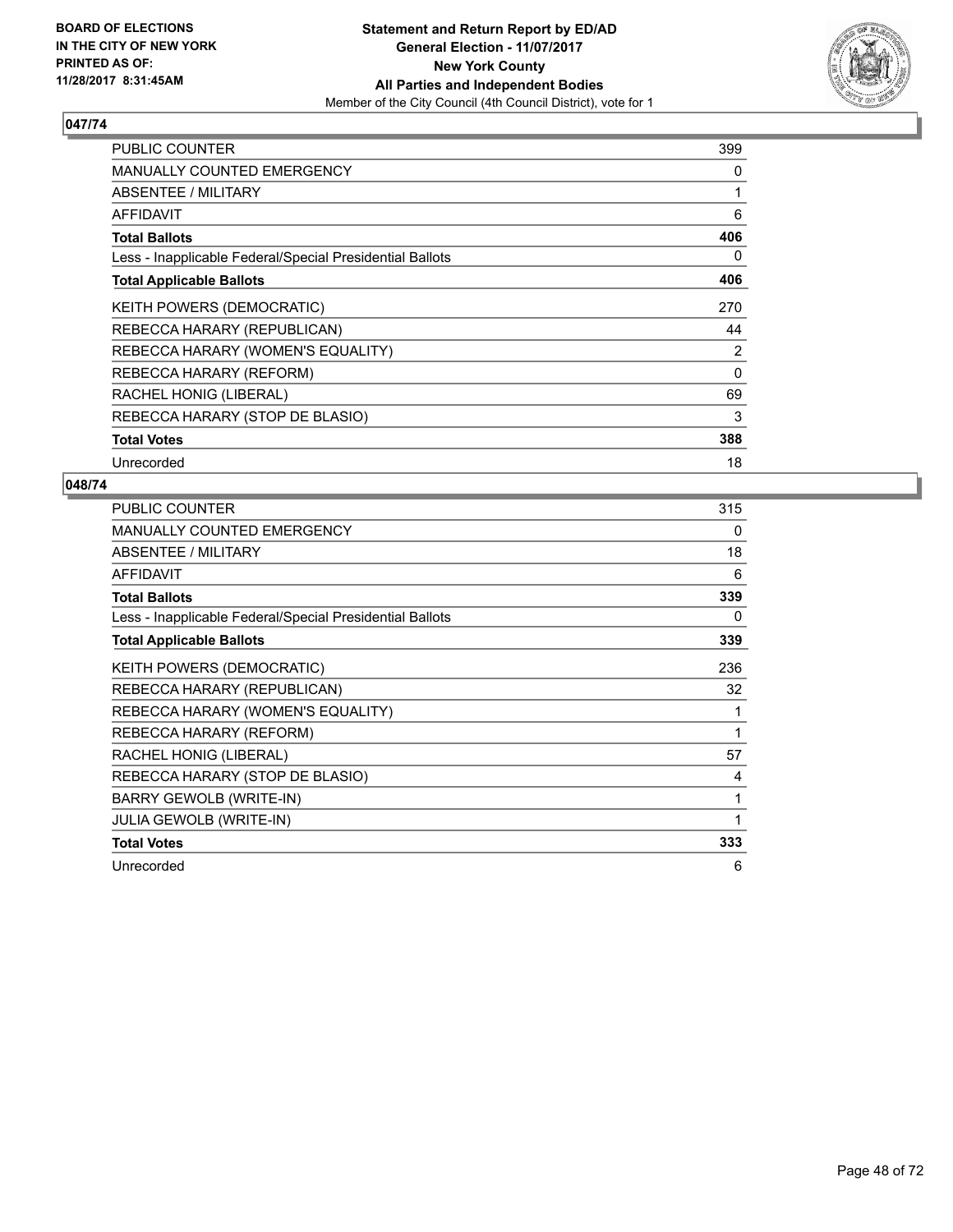

| <b>PUBLIC COUNTER</b>                                    | 345 |
|----------------------------------------------------------|-----|
| <b>MANUALLY COUNTED EMERGENCY</b>                        | 0   |
| <b>ABSENTEE / MILITARY</b>                               | 18  |
| AFFIDAVIT                                                | 4   |
| <b>Total Ballots</b>                                     | 367 |
| Less - Inapplicable Federal/Special Presidential Ballots | 0   |
| <b>Total Applicable Ballots</b>                          | 367 |
| <b>KEITH POWERS (DEMOCRATIC)</b>                         | 270 |
| REBECCA HARARY (REPUBLICAN)                              | 50  |
| REBECCA HARARY (WOMEN'S EQUALITY)                        | 3   |
| REBECCA HARARY (REFORM)                                  | 1   |
| RACHEL HONIG (LIBERAL)                                   | 26  |
| REBECCA HARARY (STOP DE BLASIO)                          | 3   |
| <b>Total Votes</b>                                       | 353 |
| Unrecorded                                               | 14  |

| <b>PUBLIC COUNTER</b>                                    | 362 |
|----------------------------------------------------------|-----|
| MANUALLY COUNTED EMERGENCY                               | 0   |
| ABSENTEE / MILITARY                                      | 17  |
| AFFIDAVIT                                                | 8   |
| <b>Total Ballots</b>                                     | 387 |
| Less - Inapplicable Federal/Special Presidential Ballots | 0   |
| <b>Total Applicable Ballots</b>                          | 387 |
| KEITH POWERS (DEMOCRATIC)                                | 267 |
| REBECCA HARARY (REPUBLICAN)                              | 67  |
| REBECCA HARARY (WOMEN'S EQUALITY)                        | 3   |
| REBECCA HARARY (REFORM)                                  | 0   |
| RACHEL HONIG (LIBERAL)                                   | 35  |
| REBECCA HARARY (STOP DE BLASIO)                          | 2   |
| BARRY SHAPIRO (WRITE-IN)                                 | 1   |
| <b>Total Votes</b>                                       | 375 |
| Unrecorded                                               | 12  |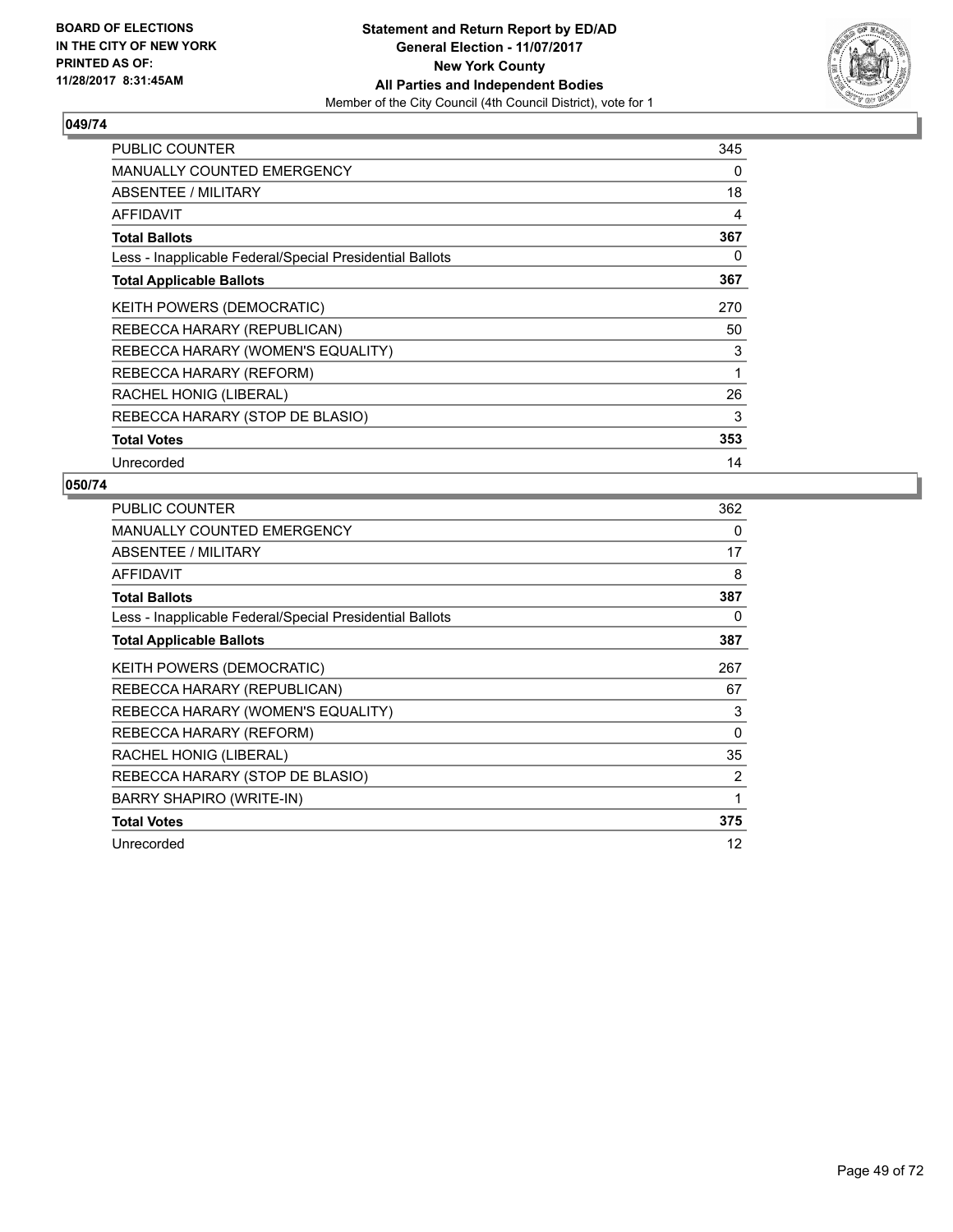

| <b>PUBLIC COUNTER</b>                                    | 313 |
|----------------------------------------------------------|-----|
| <b>MANUALLY COUNTED EMERGENCY</b>                        | 0   |
| ABSENTEE / MILITARY                                      | 7   |
| <b>AFFIDAVIT</b>                                         | 3   |
| <b>Total Ballots</b>                                     | 323 |
| Less - Inapplicable Federal/Special Presidential Ballots | 0   |
| <b>Total Applicable Ballots</b>                          | 323 |
| KEITH POWERS (DEMOCRATIC)                                | 228 |
| REBECCA HARARY (REPUBLICAN)                              | 31  |
| REBECCA HARARY (WOMEN'S EQUALITY)                        | 1   |
| REBECCA HARARY (REFORM)                                  | 1   |
| RACHEL HONIG (LIBERAL)                                   | 52  |
| REBECCA HARARY (STOP DE BLASIO)                          | 2   |
| <b>Total Votes</b>                                       | 315 |
| Unrecorded                                               | 8   |

| <b>PUBLIC COUNTER</b>                                    | 282 |
|----------------------------------------------------------|-----|
| <b>MANUALLY COUNTED EMERGENCY</b>                        | 0   |
| ABSENTEE / MILITARY                                      | 4   |
| AFFIDAVIT                                                | 4   |
| <b>Total Ballots</b>                                     | 290 |
| Less - Inapplicable Federal/Special Presidential Ballots | 0   |
| <b>Total Applicable Ballots</b>                          | 290 |
| <b>KEITH POWERS (DEMOCRATIC)</b>                         | 194 |
| REBECCA HARARY (REPUBLICAN)                              | 47  |
| REBECCA HARARY (WOMEN'S EQUALITY)                        | 2   |
| REBECCA HARARY (REFORM)                                  | 0   |
| RACHEL HONIG (LIBERAL)                                   | 33  |
| REBECCA HARARY (STOP DE BLASIO)                          | 5   |
| <b>BARRY SHAPIRO (WRITE-IN)</b>                          | 1   |
| <b>Total Votes</b>                                       | 282 |
| Unrecorded                                               | 8   |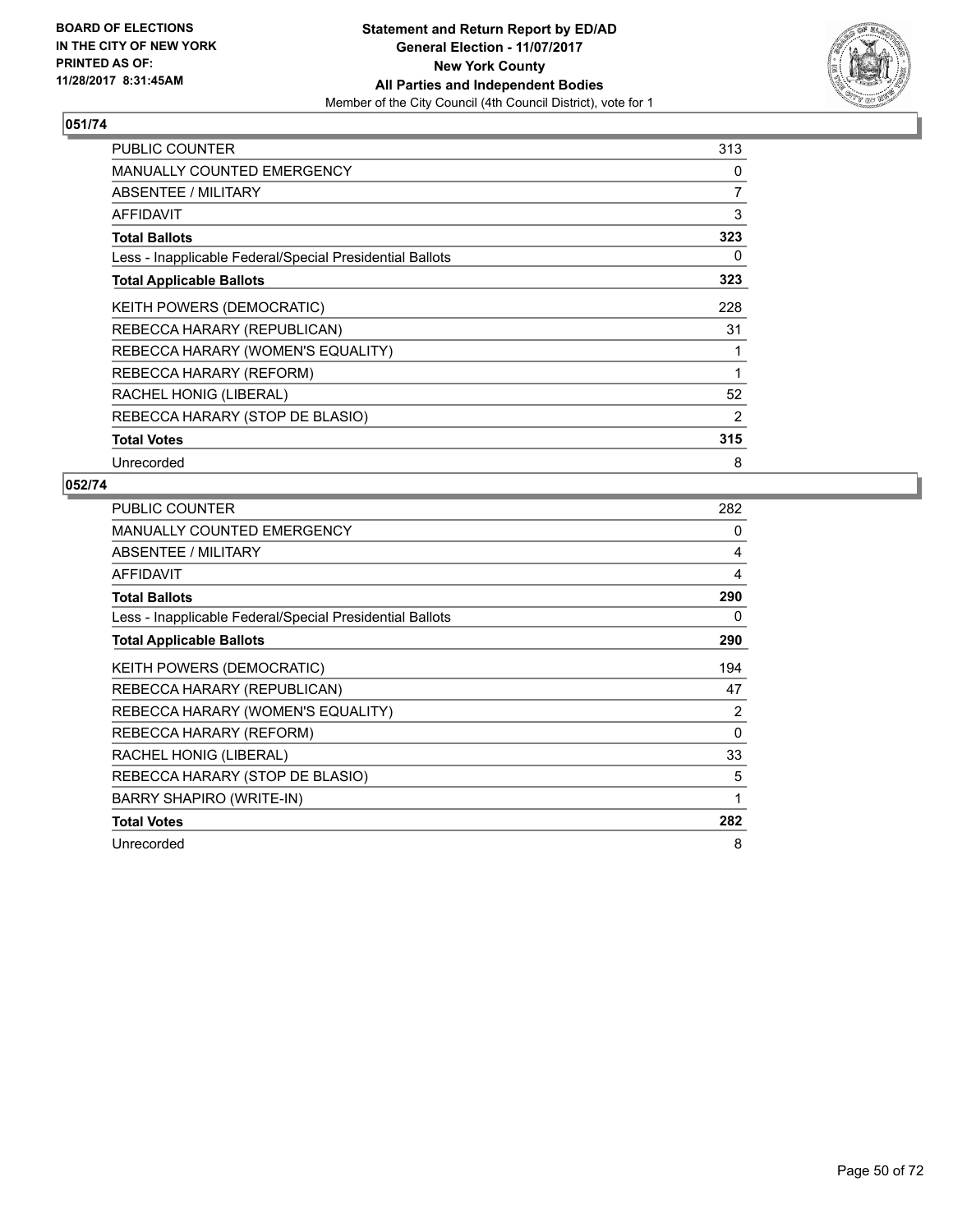

| <b>PUBLIC COUNTER</b>                                    | 216 |
|----------------------------------------------------------|-----|
| <b>MANUALLY COUNTED EMERGENCY</b>                        | 0   |
| ABSENTEE / MILITARY                                      | 4   |
| <b>AFFIDAVIT</b>                                         | 1   |
| <b>Total Ballots</b>                                     | 221 |
| Less - Inapplicable Federal/Special Presidential Ballots | 0   |
| <b>Total Applicable Ballots</b>                          | 221 |
| KEITH POWERS (DEMOCRATIC)                                | 158 |
| REBECCA HARARY (REPUBLICAN)                              | 27  |
| REBECCA HARARY (WOMEN'S EQUALITY)                        | 1   |
| REBECCA HARARY (REFORM)                                  | 1   |
| RACHEL HONIG (LIBERAL)                                   | 22  |
| REBECCA HARARY (STOP DE BLASIO)                          | 2   |
| <b>Total Votes</b>                                       | 211 |
| Unrecorded                                               | 10  |

| <b>PUBLIC COUNTER</b>                                    | 183      |
|----------------------------------------------------------|----------|
| <b>MANUALLY COUNTED EMERGENCY</b>                        | 0        |
| ABSENTEE / MILITARY                                      |          |
| AFFIDAVIT                                                | 2        |
| <b>Total Ballots</b>                                     | 186      |
| Less - Inapplicable Federal/Special Presidential Ballots | 0        |
| <b>Total Applicable Ballots</b>                          | 186      |
| <b>KEITH POWERS (DEMOCRATIC)</b>                         | 124      |
| REBECCA HARARY (REPUBLICAN)                              | 31       |
| REBECCA HARARY (WOMEN'S EQUALITY)                        | 0        |
| REBECCA HARARY (REFORM)                                  | $\Omega$ |
| RACHEL HONIG (LIBERAL)                                   | 18       |
| REBECCA HARARY (STOP DE BLASIO)                          | 3        |
| <b>Total Votes</b>                                       | 176      |
| Unrecorded                                               | 10       |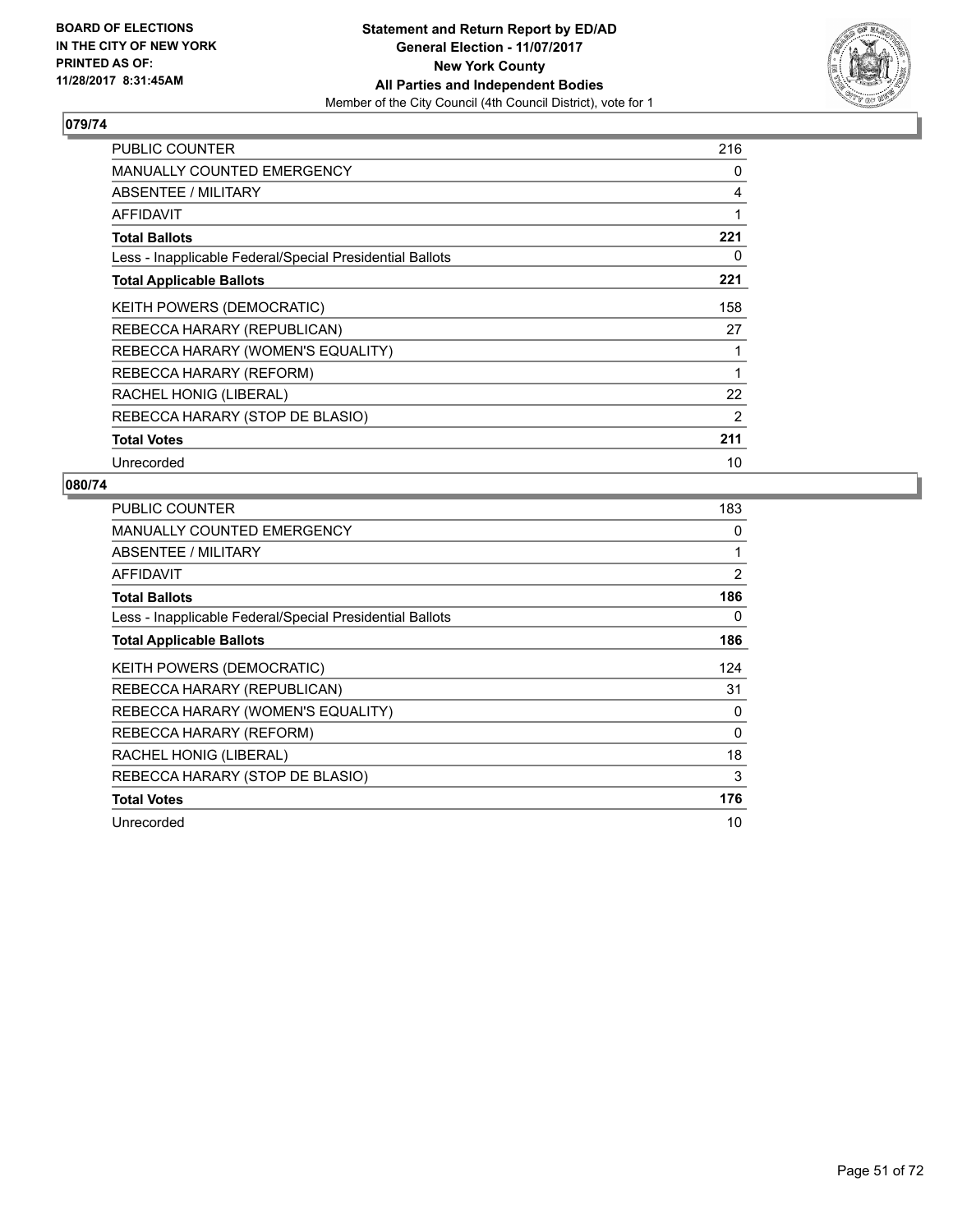

| <b>PUBLIC COUNTER</b>                                    | 58       |
|----------------------------------------------------------|----------|
| MANUALLY COUNTED EMERGENCY                               | 0        |
| ABSENTEE / MILITARY                                      |          |
| AFFIDAVIT                                                | $\Omega$ |
| <b>Total Ballots</b>                                     | 59       |
| Less - Inapplicable Federal/Special Presidential Ballots | 0        |
| <b>Total Applicable Ballots</b>                          | 59       |
| KEITH POWERS (DEMOCRATIC)                                | 42       |
| REBECCA HARARY (REPUBLICAN)                              | 10       |
| REBECCA HARARY (WOMEN'S EQUALITY)                        | 3        |
| REBECCA HARARY (REFORM)                                  | 0        |
| RACHEL HONIG (LIBERAL)                                   | 3        |
| REBECCA HARARY (STOP DE BLASIO)                          | 0        |
| <b>Total Votes</b>                                       | 58       |
| Unrecorded                                               | 1        |

| <b>PUBLIC COUNTER</b>                                    | 292 |
|----------------------------------------------------------|-----|
| <b>MANUALLY COUNTED EMERGENCY</b>                        | 0   |
| ABSENTEE / MILITARY                                      | 6   |
| AFFIDAVIT                                                | 6   |
| <b>Total Ballots</b>                                     | 304 |
| Less - Inapplicable Federal/Special Presidential Ballots | 0   |
| <b>Total Applicable Ballots</b>                          | 304 |
| <b>KEITH POWERS (DEMOCRATIC)</b>                         | 221 |
| REBECCA HARARY (REPUBLICAN)                              | 29  |
| REBECCA HARARY (WOMEN'S EQUALITY)                        | 4   |
| REBECCA HARARY (REFORM)                                  | 1   |
| RACHEL HONIG (LIBERAL)                                   | 36  |
| REBECCA HARARY (STOP DE BLASIO)                          | 2   |
| <b>Total Votes</b>                                       | 293 |
| Unrecorded                                               | 11  |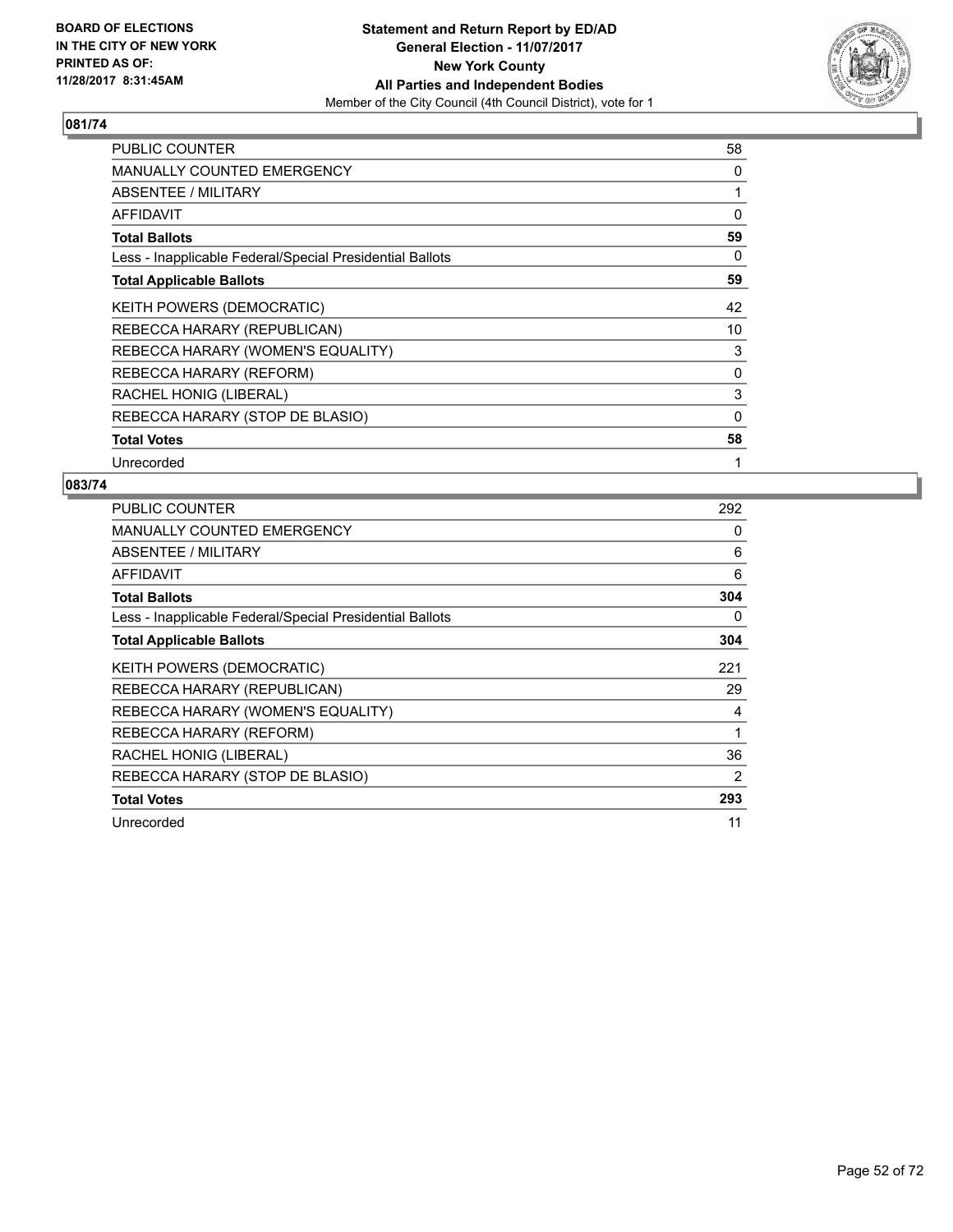

| <b>PUBLIC COUNTER</b>                                    | 136 |
|----------------------------------------------------------|-----|
| <b>MANUALLY COUNTED EMERGENCY</b>                        | 0   |
| ABSENTEE / MILITARY                                      | 1   |
| <b>AFFIDAVIT</b>                                         | 2   |
| <b>Total Ballots</b>                                     | 139 |
| Less - Inapplicable Federal/Special Presidential Ballots | 0   |
| <b>Total Applicable Ballots</b>                          | 139 |
| KEITH POWERS (DEMOCRATIC)                                | 77  |
| REBECCA HARARY (REPUBLICAN)                              | 40  |
| REBECCA HARARY (WOMEN'S EQUALITY)                        | 1   |
| REBECCA HARARY (REFORM)                                  | 0   |
| RACHEL HONIG (LIBERAL)                                   | 14  |
| REBECCA HARARY (STOP DE BLASIO)                          | 1   |
| <b>Total Votes</b>                                       | 133 |
| Unrecorded                                               | 6   |

| <b>PUBLIC COUNTER</b>                                    | 116 |
|----------------------------------------------------------|-----|
| <b>MANUALLY COUNTED EMERGENCY</b>                        | 0   |
| <b>ABSENTEE / MILITARY</b>                               | 2   |
| <b>AFFIDAVIT</b>                                         | 0   |
| <b>Total Ballots</b>                                     | 118 |
| Less - Inapplicable Federal/Special Presidential Ballots | 0   |
| <b>Total Applicable Ballots</b>                          | 118 |
| KEITH POWERS (DEMOCRATIC)                                | 56  |
| REBECCA HARARY (REPUBLICAN)                              | 39  |
| REBECCA HARARY (WOMEN'S EQUALITY)                        | 1   |
| REBECCA HARARY (REFORM)                                  | 1   |
| RACHEL HONIG (LIBERAL)                                   | 11  |
| REBECCA HARARY (STOP DE BLASIO)                          | 5   |
| <b>Total Votes</b>                                       | 113 |
| Unrecorded                                               | 5   |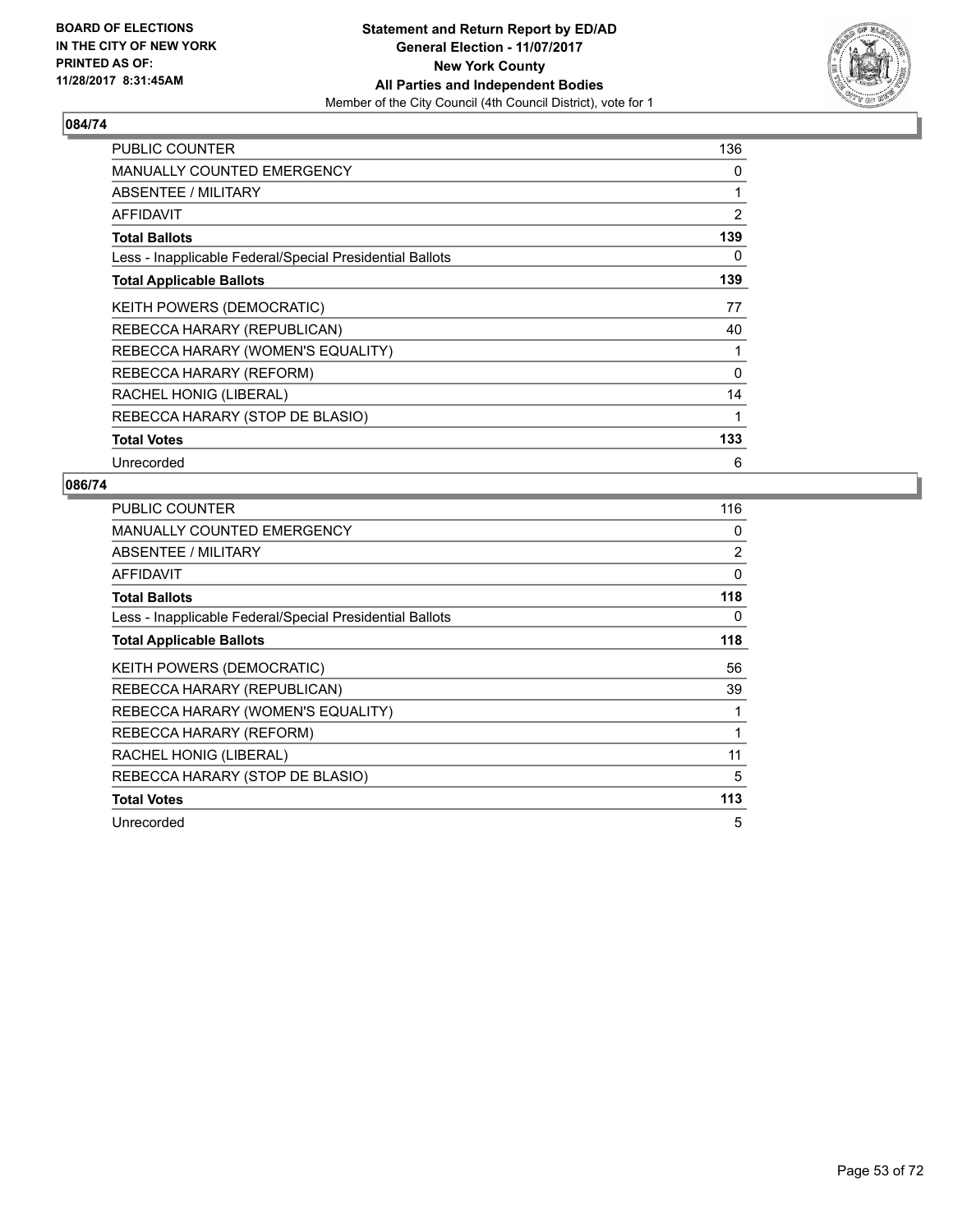

| <b>PUBLIC COUNTER</b>                                    | 230 |
|----------------------------------------------------------|-----|
| <b>MANUALLY COUNTED EMERGENCY</b>                        | 0   |
| <b>ABSENTEE / MILITARY</b>                               | 10  |
| <b>AFFIDAVIT</b>                                         |     |
| <b>Total Ballots</b>                                     | 241 |
| Less - Inapplicable Federal/Special Presidential Ballots | 0   |
| <b>Total Applicable Ballots</b>                          | 241 |
| KEITH POWERS (DEMOCRATIC)                                | 121 |
| REBECCA HARARY (REPUBLICAN)                              | 70  |
| REBECCA HARARY (WOMEN'S EQUALITY)                        | 4   |
| REBECCA HARARY (REFORM)                                  | 0   |
| RACHEL HONIG (LIBERAL)                                   | 35  |
| REBECCA HARARY (STOP DE BLASIO)                          | 2   |
| <b>Total Votes</b>                                       | 232 |
| Unrecorded                                               | 9   |

| <b>PUBLIC COUNTER</b>                                    | 317 |
|----------------------------------------------------------|-----|
| <b>MANUALLY COUNTED EMERGENCY</b>                        | 0   |
| ABSENTEE / MILITARY                                      | 11  |
| AFFIDAVIT                                                | 0   |
| <b>Total Ballots</b>                                     | 328 |
| Less - Inapplicable Federal/Special Presidential Ballots | 0   |
| <b>Total Applicable Ballots</b>                          | 328 |
| <b>KEITH POWERS (DEMOCRATIC)</b>                         | 172 |
| REBECCA HARARY (REPUBLICAN)                              | 66  |
| REBECCA HARARY (WOMEN'S EQUALITY)                        | 4   |
| REBECCA HARARY (REFORM)                                  | 3   |
| RACHEL HONIG (LIBERAL)                                   | 60  |
| REBECCA HARARY (STOP DE BLASIO)                          | 1   |
| <b>Total Votes</b>                                       | 306 |
| Unrecorded                                               | 22  |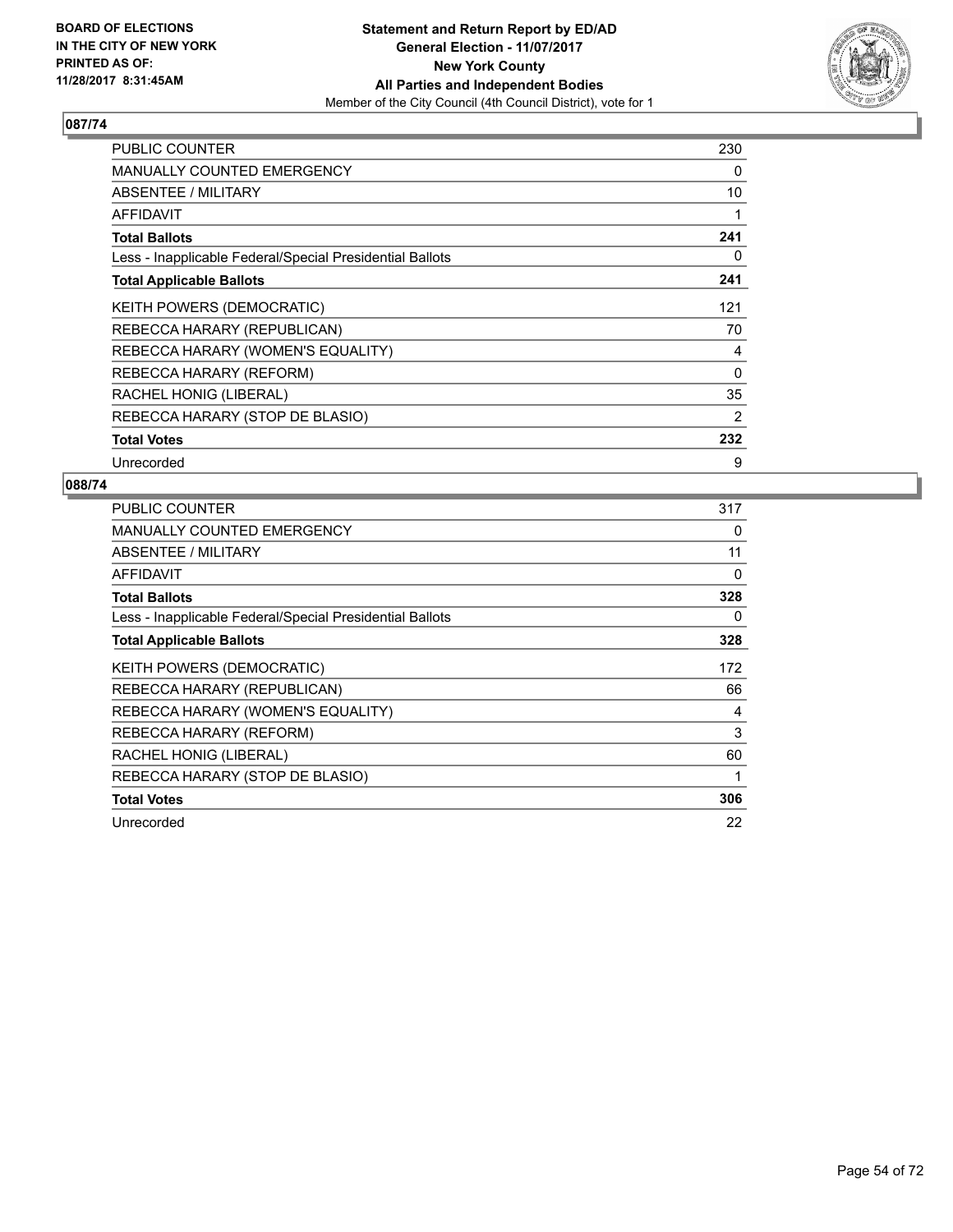

| PUBLIC COUNTER                                           | 277 |
|----------------------------------------------------------|-----|
| <b>MANUALLY COUNTED EMERGENCY</b>                        | 0   |
| ABSENTEE / MILITARY                                      | 5   |
| AFFIDAVIT                                                | 2   |
| <b>Total Ballots</b>                                     | 284 |
| Less - Inapplicable Federal/Special Presidential Ballots | 0   |
| <b>Total Applicable Ballots</b>                          | 284 |
| <b>KEITH POWERS (DEMOCRATIC)</b>                         | 126 |
| REBECCA HARARY (REPUBLICAN)                              | 82  |
| REBECCA HARARY (WOMEN'S EQUALITY)                        | 5   |
| REBECCA HARARY (REFORM)                                  | 1   |
| RACHEL HONIG (LIBERAL)                                   | 48  |
| REBECCA HARARY (STOP DE BLASIO)                          | 4   |
| JOE KLONOWSKI (WRITE-IN)                                 | 1   |
| <b>Total Votes</b>                                       | 267 |
| Unrecorded                                               | 17  |

| <b>PUBLIC COUNTER</b>                                    | 249            |
|----------------------------------------------------------|----------------|
| MANUALLY COUNTED EMERGENCY                               | 0              |
| ABSENTEE / MILITARY                                      | 3              |
| AFFIDAVIT                                                | 6              |
| <b>Total Ballots</b>                                     | 258            |
| Less - Inapplicable Federal/Special Presidential Ballots | 0              |
| <b>Total Applicable Ballots</b>                          | 258            |
| KEITH POWERS (DEMOCRATIC)                                | 121            |
| REBECCA HARARY (REPUBLICAN)                              | 71             |
| REBECCA HARARY (WOMEN'S EQUALITY)                        | 6              |
| REBECCA HARARY (REFORM)                                  | $\overline{2}$ |
| RACHEL HONIG (LIBERAL)                                   | 37             |
| REBECCA HARARY (STOP DE BLASIO)                          | 6              |
| <b>Total Votes</b>                                       | 243            |
| Unrecorded                                               | 15             |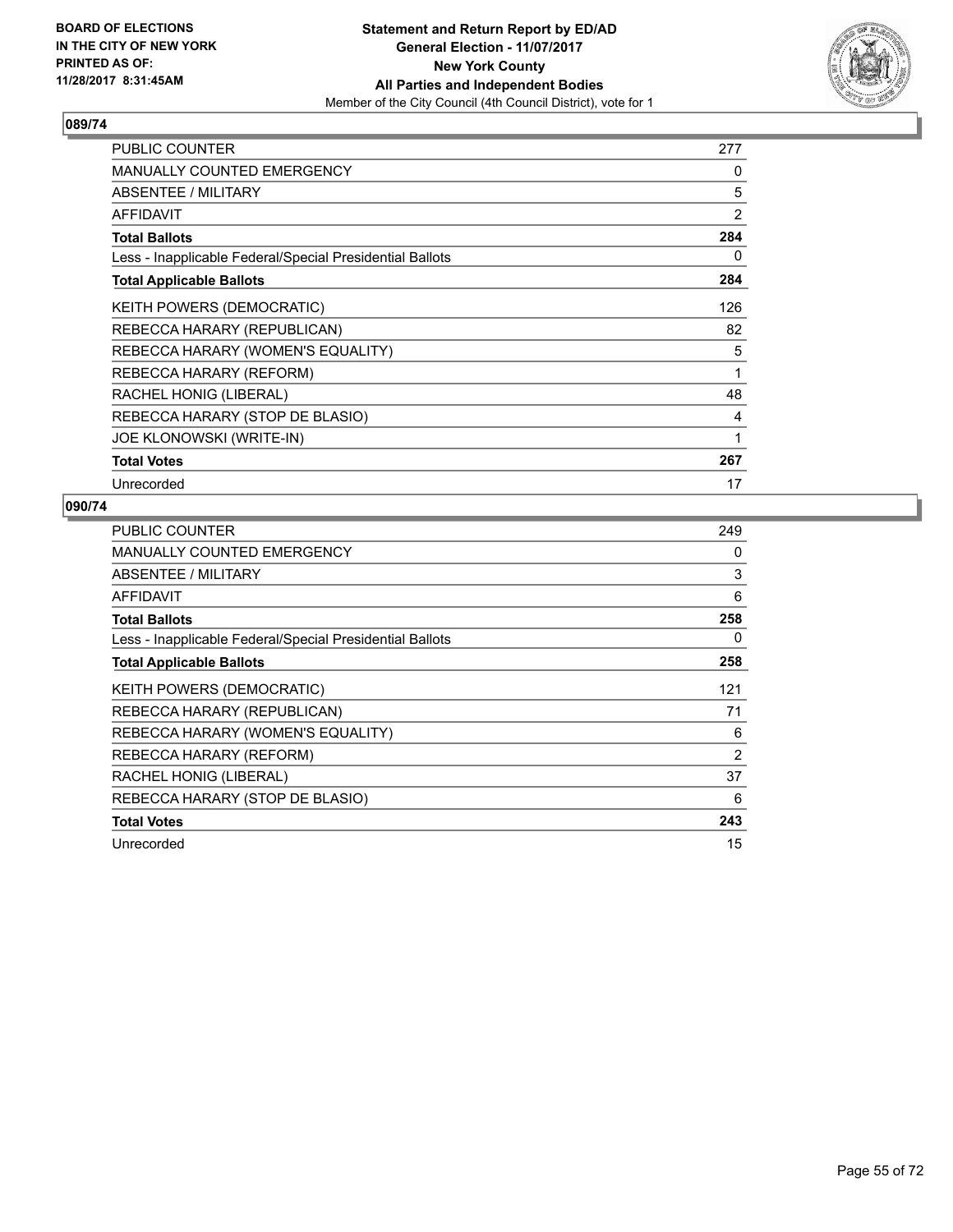

| <b>PUBLIC COUNTER</b>                                    | 283 |
|----------------------------------------------------------|-----|
| <b>MANUALLY COUNTED EMERGENCY</b>                        | 0   |
| ABSENTEE / MILITARY                                      | 4   |
| <b>AFFIDAVIT</b>                                         | 3   |
| <b>Total Ballots</b>                                     | 290 |
| Less - Inapplicable Federal/Special Presidential Ballots | 0   |
| <b>Total Applicable Ballots</b>                          | 290 |
| KEITH POWERS (DEMOCRATIC)                                | 158 |
| REBECCA HARARY (REPUBLICAN)                              | 65  |
| REBECCA HARARY (WOMEN'S EQUALITY)                        | 3   |
| REBECCA HARARY (REFORM)                                  | 1   |
| RACHEL HONIG (LIBERAL)                                   | 38  |
| REBECCA HARARY (STOP DE BLASIO)                          | 5   |
| <b>Total Votes</b>                                       | 270 |
| Unrecorded                                               | 20  |

| <b>PUBLIC COUNTER</b>                                    | 304 |
|----------------------------------------------------------|-----|
| <b>MANUALLY COUNTED EMERGENCY</b>                        | 0   |
| ABSENTEE / MILITARY                                      | 7   |
| AFFIDAVIT                                                |     |
| <b>Total Ballots</b>                                     | 312 |
| Less - Inapplicable Federal/Special Presidential Ballots | 0   |
| <b>Total Applicable Ballots</b>                          | 312 |
| <b>KEITH POWERS (DEMOCRATIC)</b>                         | 238 |
| REBECCA HARARY (REPUBLICAN)                              | 30  |
| REBECCA HARARY (WOMEN'S EQUALITY)                        |     |
| REBECCA HARARY (REFORM)                                  | 1   |
| RACHEL HONIG (LIBERAL)                                   | 29  |
| REBECCA HARARY (STOP DE BLASIO)                          | 4   |
| <b>Total Votes</b>                                       | 303 |
| Unrecorded                                               | 9   |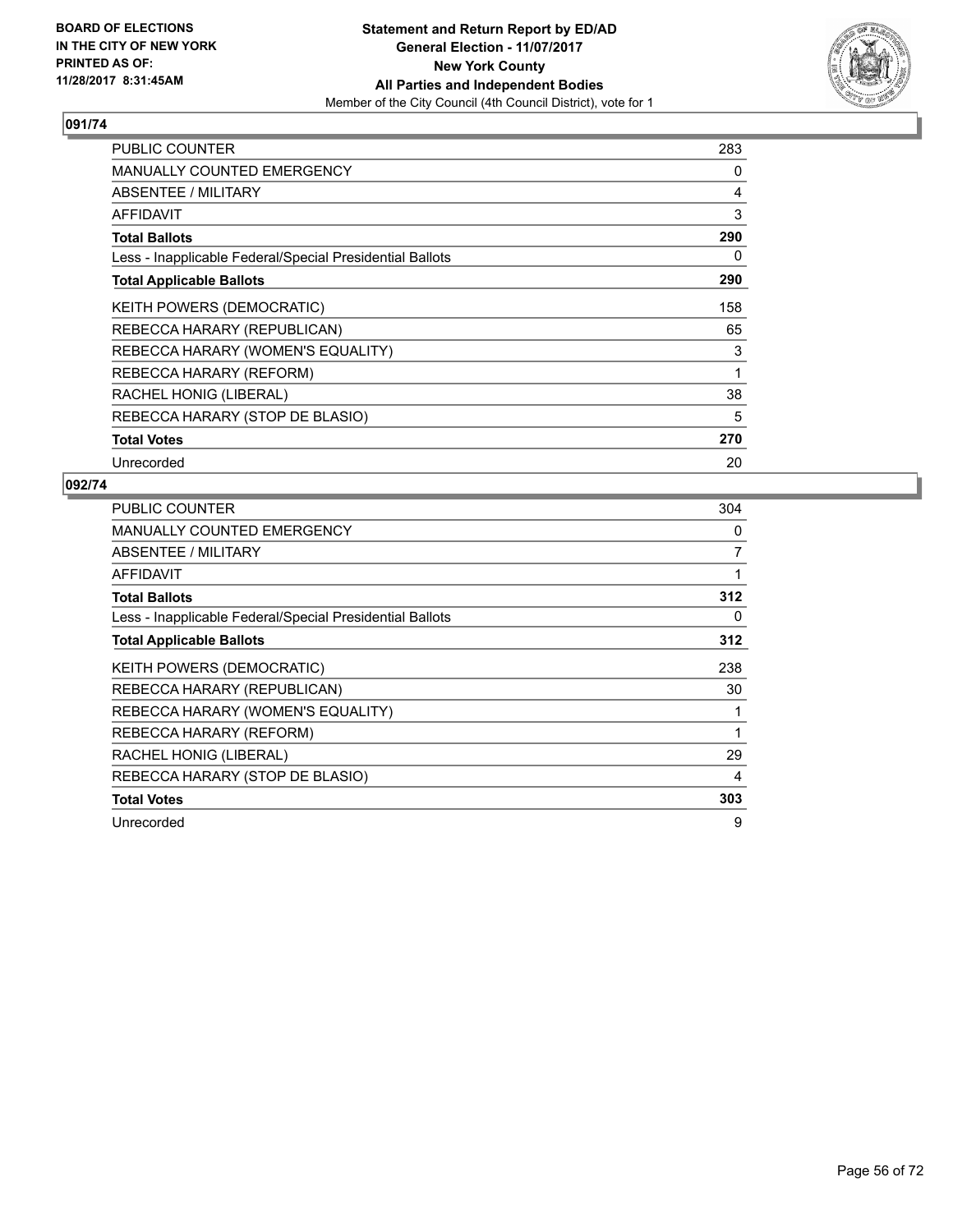

| <b>PUBLIC COUNTER</b>                                    | 0 |
|----------------------------------------------------------|---|
| <b>MANUALLY COUNTED EMERGENCY</b>                        | 0 |
| <b>ABSENTEE / MILITARY</b>                               | 0 |
| AFFIDAVIT                                                | 0 |
| <b>Total Ballots</b>                                     | 0 |
| Less - Inapplicable Federal/Special Presidential Ballots | 0 |
| <b>Total Applicable Ballots</b>                          | 0 |
| <b>KEITH POWERS (DEMOCRATIC)</b>                         | 0 |
| REBECCA HARARY (REPUBLICAN)                              | 0 |
| REBECCA HARARY (WOMEN'S EQUALITY)                        | 0 |
| REBECCA HARARY (REFORM)                                  | 0 |
| RACHEL HONIG (LIBERAL)                                   | 0 |
| REBECCA HARARY (STOP DE BLASIO)                          | 0 |
| <b>Total Votes</b>                                       | 0 |

| <b>PUBLIC COUNTER</b>                                    | 184      |
|----------------------------------------------------------|----------|
| <b>MANUALLY COUNTED EMERGENCY</b>                        | 0        |
| <b>ABSENTEE / MILITARY</b>                               | 6        |
| <b>AFFIDAVIT</b>                                         | 1        |
| <b>Total Ballots</b>                                     | 191      |
| Less - Inapplicable Federal/Special Presidential Ballots | 0        |
| <b>Total Applicable Ballots</b>                          | 191      |
| <b>KEITH POWERS (DEMOCRATIC)</b>                         | 114      |
| REBECCA HARARY (REPUBLICAN)                              | 42       |
| REBECCA HARARY (WOMEN'S EQUALITY)                        | 3        |
| REBECCA HARARY (REFORM)                                  | $\Omega$ |
| RACHEL HONIG (LIBERAL)                                   | 20       |
| REBECCA HARARY (STOP DE BLASIO)                          | 4        |
| <b>Total Votes</b>                                       | 183      |
| Unrecorded                                               | 8        |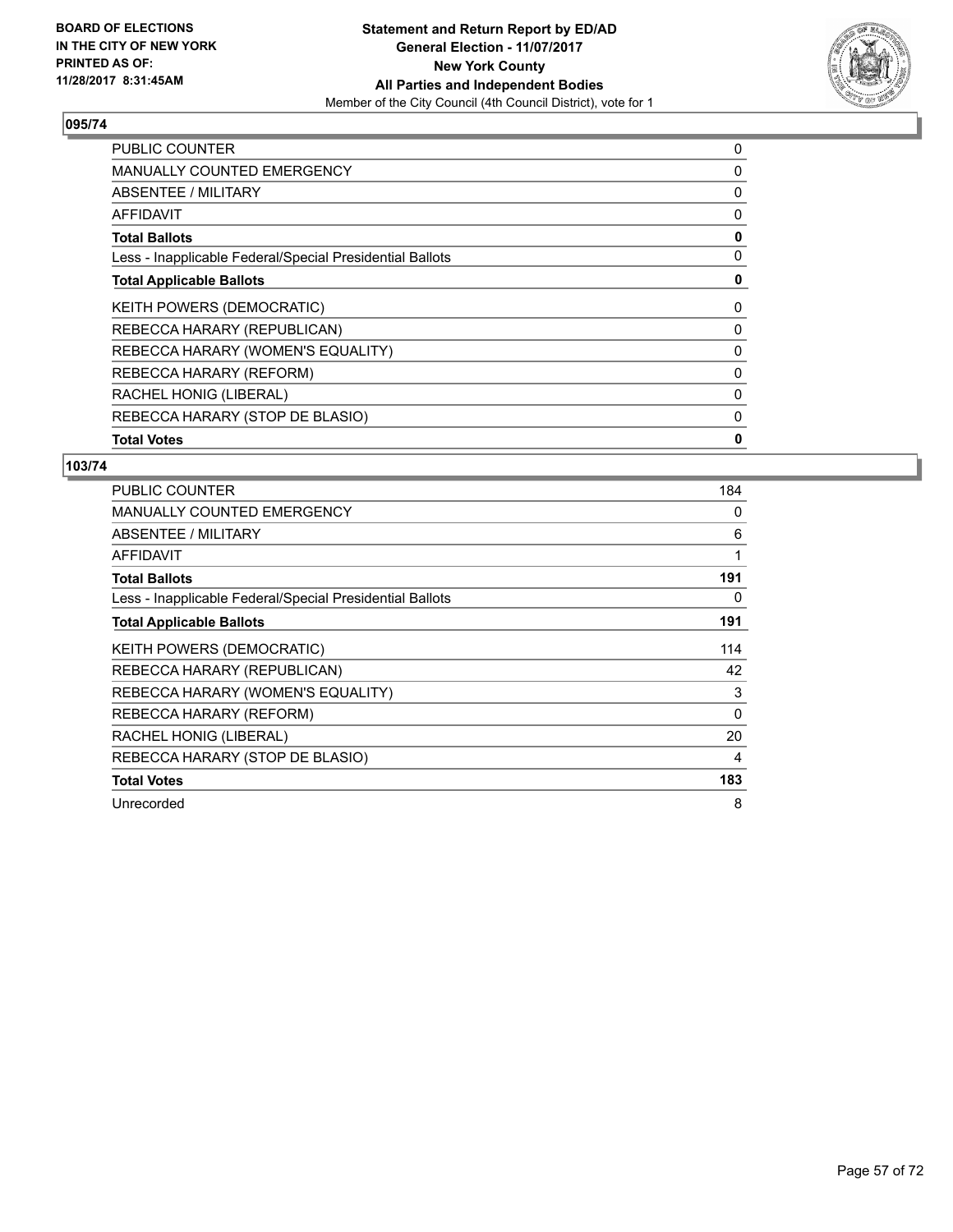

| <b>PUBLIC COUNTER</b>                                    | 204 |
|----------------------------------------------------------|-----|
| <b>MANUALLY COUNTED EMERGENCY</b>                        | 0   |
| <b>ABSENTEE / MILITARY</b>                               | 8   |
| <b>AFFIDAVIT</b>                                         | 0   |
| <b>Total Ballots</b>                                     | 212 |
| Less - Inapplicable Federal/Special Presidential Ballots | 0   |
| <b>Total Applicable Ballots</b>                          | 212 |
| KEITH POWERS (DEMOCRATIC)                                | 126 |
| REBECCA HARARY (REPUBLICAN)                              | 42  |
| REBECCA HARARY (WOMEN'S EQUALITY)                        | 4   |
| REBECCA HARARY (REFORM)                                  | 1   |
| RACHEL HONIG (LIBERAL)                                   | 27  |
| REBECCA HARARY (STOP DE BLASIO)                          | 5   |
| UNATTRIBUTABLE WRITE-IN (WRITE-IN)                       | 1   |
| <b>Total Votes</b>                                       | 206 |
| Unrecorded                                               | 6   |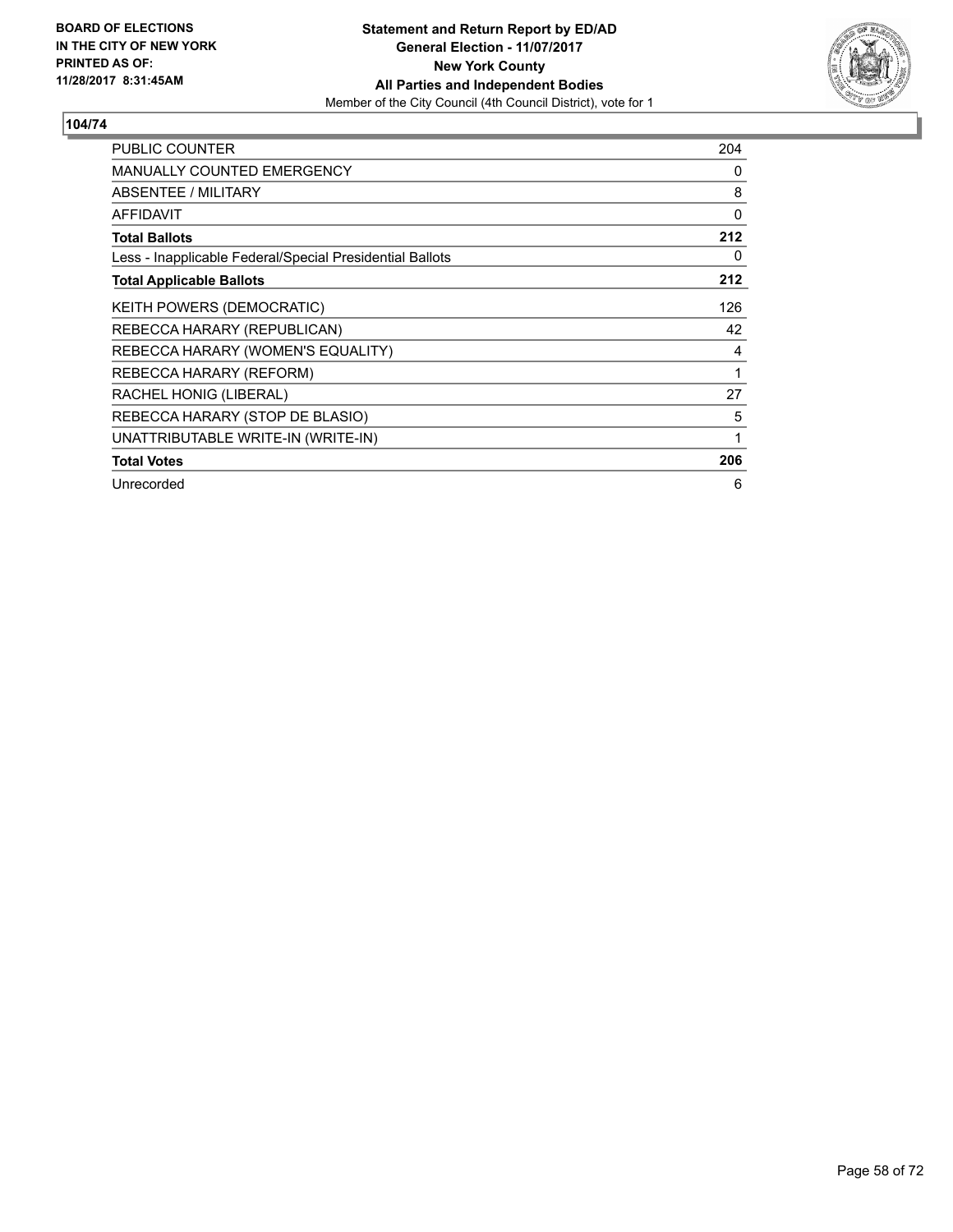

| <b>PUBLIC COUNTER</b>                                    | 112 |
|----------------------------------------------------------|-----|
| <b>MANUALLY COUNTED EMERGENCY</b>                        | 0   |
| <b>ABSENTEE / MILITARY</b>                               | 2   |
| <b>AFFIDAVIT</b>                                         | 3   |
| <b>Total Ballots</b>                                     | 117 |
| Less - Inapplicable Federal/Special Presidential Ballots | 0   |
| <b>Total Applicable Ballots</b>                          | 117 |
| <b>KEITH POWERS (DEMOCRATIC)</b>                         | 80  |
| REBECCA HARARY (REPUBLICAN)                              | 17  |
| REBECCA HARARY (WOMEN'S EQUALITY)                        | 0   |
| REBECCA HARARY (REFORM)                                  | 0   |
| RACHEL HONIG (LIBERAL)                                   | 8   |
| REBECCA HARARY (STOP DE BLASIO)                          | 2   |
| <b>Total Votes</b>                                       | 107 |
| Unrecorded                                               | 10  |

| <b>PUBLIC COUNTER</b>                                    | 111 |
|----------------------------------------------------------|-----|
| <b>MANUALLY COUNTED EMERGENCY</b>                        | 0   |
| ABSENTEE / MILITARY                                      | 5   |
| AFFIDAVIT                                                | 1   |
| <b>Total Ballots</b>                                     | 117 |
| Less - Inapplicable Federal/Special Presidential Ballots | 0   |
| <b>Total Applicable Ballots</b>                          | 117 |
| <b>KEITH POWERS (DEMOCRATIC)</b>                         | 63  |
| REBECCA HARARY (REPUBLICAN)                              | 36  |
| REBECCA HARARY (WOMEN'S EQUALITY)                        | 3   |
| REBECCA HARARY (REFORM)                                  | 0   |
| RACHEL HONIG (LIBERAL)                                   | 7   |
| REBECCA HARARY (STOP DE BLASIO)                          | 2   |
| <b>Total Votes</b>                                       | 111 |
| Unrecorded                                               | 6   |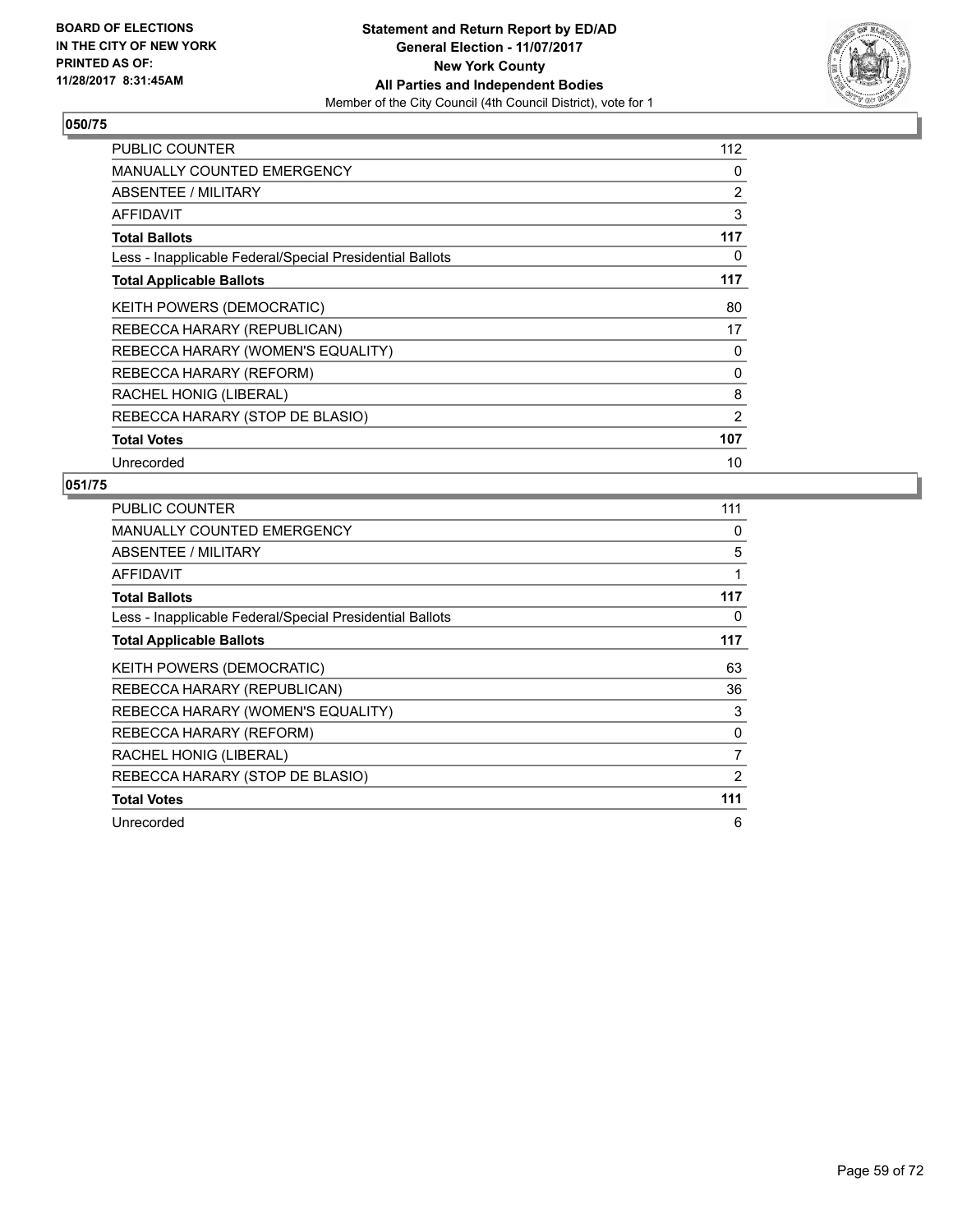

| <b>PUBLIC COUNTER</b>                                    | 134 |
|----------------------------------------------------------|-----|
| <b>MANUALLY COUNTED EMERGENCY</b>                        | 0   |
| ABSENTEE / MILITARY                                      | 7   |
| <b>AFFIDAVIT</b>                                         | 3   |
| <b>Total Ballots</b>                                     | 144 |
| Less - Inapplicable Federal/Special Presidential Ballots | 0   |
| <b>Total Applicable Ballots</b>                          | 144 |
| KEITH POWERS (DEMOCRATIC)                                | 88  |
| REBECCA HARARY (REPUBLICAN)                              | 39  |
| REBECCA HARARY (WOMEN'S EQUALITY)                        | 0   |
| REBECCA HARARY (REFORM)                                  | 0   |
| RACHEL HONIG (LIBERAL)                                   | 9   |
| REBECCA HARARY (STOP DE BLASIO)                          | 1   |
| <b>Total Votes</b>                                       | 137 |
| Unrecorded                                               | 7   |

| <b>PUBLIC COUNTER</b>                                    | 130      |
|----------------------------------------------------------|----------|
| MANUALLY COUNTED EMERGENCY                               | 0        |
| ABSENTEE / MILITARY                                      | 6        |
| <b>AFFIDAVIT</b>                                         | 1        |
| <b>Total Ballots</b>                                     | 137      |
| Less - Inapplicable Federal/Special Presidential Ballots | 0        |
| <b>Total Applicable Ballots</b>                          | 137      |
| <b>KEITH POWERS (DEMOCRATIC)</b>                         | 88       |
| REBECCA HARARY (REPUBLICAN)                              | 21       |
| REBECCA HARARY (WOMEN'S EQUALITY)                        | 2        |
| REBECCA HARARY (REFORM)                                  | $\Omega$ |
| RACHEL HONIG (LIBERAL)                                   | 16       |
| REBECCA HARARY (STOP DE BLASIO)                          | 4        |
| ERICK ISRARI (WRITE-IN)                                  | 1        |
| <b>Total Votes</b>                                       | 132      |
| Unrecorded                                               | 5        |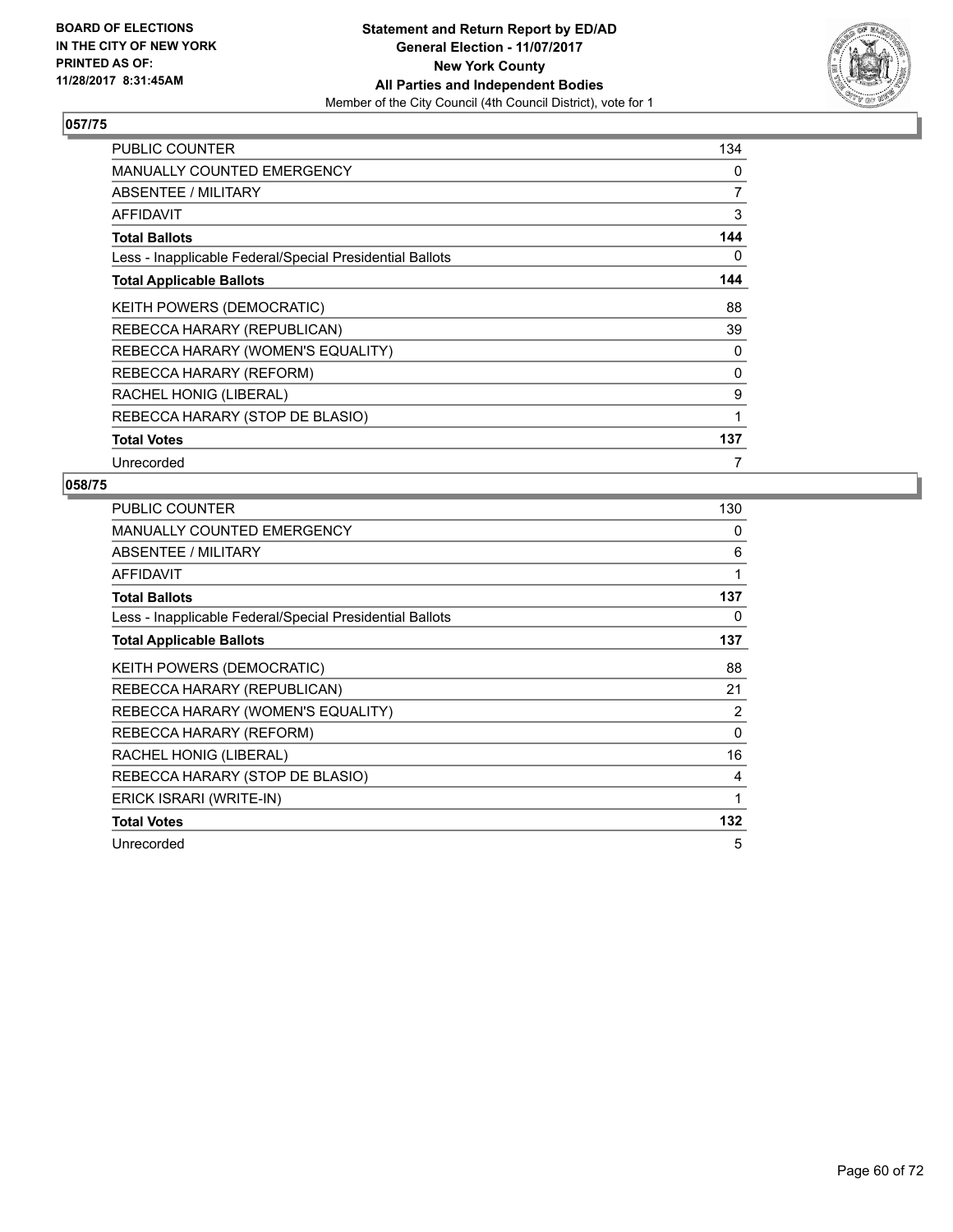

| <b>PUBLIC COUNTER</b>                                    | 8 |
|----------------------------------------------------------|---|
| <b>MANUALLY COUNTED EMERGENCY</b>                        | 0 |
| ABSENTEE / MILITARY                                      | 0 |
| <b>AFFIDAVIT</b>                                         | 0 |
| <b>Total Ballots</b>                                     | 8 |
| Less - Inapplicable Federal/Special Presidential Ballots | 0 |
| <b>Total Applicable Ballots</b>                          | 8 |
| KEITH POWERS (DEMOCRATIC)                                | 3 |
| REBECCA HARARY (REPUBLICAN)                              | 4 |
| REBECCA HARARY (WOMEN'S EQUALITY)                        | 0 |
| REBECCA HARARY (REFORM)                                  | 0 |
| RACHEL HONIG (LIBERAL)                                   | 0 |
| REBECCA HARARY (STOP DE BLASIO)                          | 0 |
| <b>Total Votes</b>                                       | 7 |
| Unrecorded                                               | 1 |

| PUBLIC COUNTER                                           | 141 |
|----------------------------------------------------------|-----|
| <b>MANUALLY COUNTED EMERGENCY</b>                        | 0   |
| ABSENTEE / MILITARY                                      | 10  |
| AFFIDAVIT                                                | 1   |
| <b>Total Ballots</b>                                     | 152 |
| Less - Inapplicable Federal/Special Presidential Ballots | 0   |
| <b>Total Applicable Ballots</b>                          | 152 |
| KEITH POWERS (DEMOCRATIC)                                | 97  |
| REBECCA HARARY (REPUBLICAN)                              | 28  |
| REBECCA HARARY (WOMEN'S EQUALITY)                        |     |
| REBECCA HARARY (REFORM)                                  | 1   |
| RACHEL HONIG (LIBERAL)                                   | 14  |
| REBECCA HARARY (STOP DE BLASIO)                          | 1   |
| <b>Total Votes</b>                                       | 142 |
| Unrecorded                                               | 10  |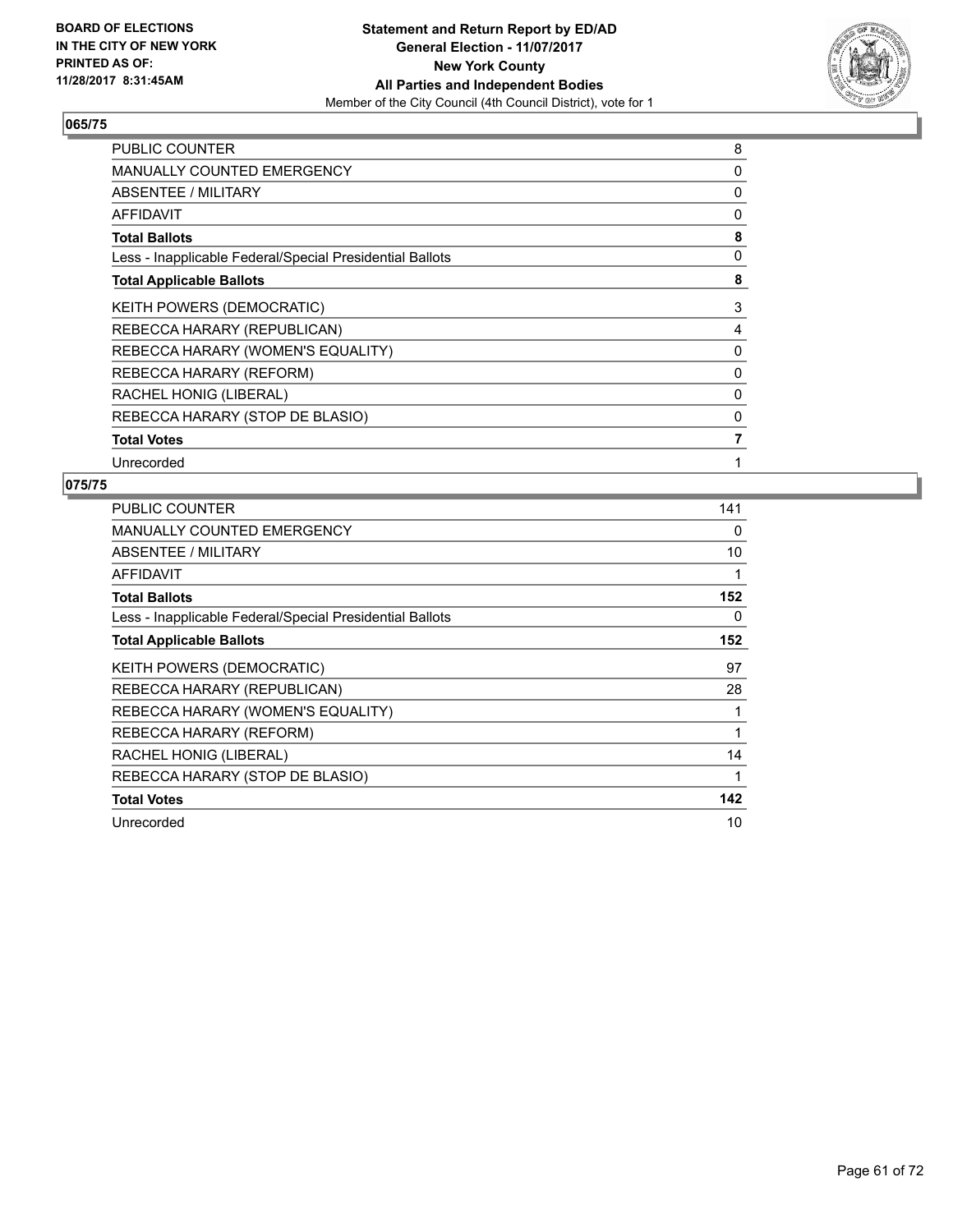

| <b>PUBLIC COUNTER</b>                                    | 198      |
|----------------------------------------------------------|----------|
| <b>MANUALLY COUNTED EMERGENCY</b>                        | 0        |
| ABSENTEE / MILITARY                                      | 7        |
| <b>AFFIDAVIT</b>                                         | 0        |
| <b>Total Ballots</b>                                     | 205      |
| Less - Inapplicable Federal/Special Presidential Ballots | 0        |
| <b>Total Applicable Ballots</b>                          | 205      |
| KEITH POWERS (DEMOCRATIC)                                | 130      |
| REBECCA HARARY (REPUBLICAN)                              | 47       |
| REBECCA HARARY (WOMEN'S EQUALITY)                        | 1        |
| REBECCA HARARY (REFORM)                                  | $\Omega$ |
| RACHEL HONIG (LIBERAL)                                   | 13       |
| REBECCA HARARY (STOP DE BLASIO)                          | 4        |
| <b>Total Votes</b>                                       | 195      |
| Unrecorded                                               | 10       |

| <b>PUBLIC COUNTER</b>                                    | 215 |
|----------------------------------------------------------|-----|
| <b>MANUALLY COUNTED EMERGENCY</b>                        | 0   |
| ABSENTEE / MILITARY                                      | 11  |
| AFFIDAVIT                                                |     |
| <b>Total Ballots</b>                                     | 227 |
| Less - Inapplicable Federal/Special Presidential Ballots | 0   |
| <b>Total Applicable Ballots</b>                          | 227 |
| <b>KEITH POWERS (DEMOCRATIC)</b>                         | 132 |
| REBECCA HARARY (REPUBLICAN)                              | 56  |
| REBECCA HARARY (WOMEN'S EQUALITY)                        | 5   |
| REBECCA HARARY (REFORM)                                  | 2   |
| RACHEL HONIG (LIBERAL)                                   | 19  |
| REBECCA HARARY (STOP DE BLASIO)                          | 3   |
| STEPHEN SONDHEIM (WRITE-IN)                              | 1   |
| <b>Total Votes</b>                                       | 218 |
| Unrecorded                                               | 9   |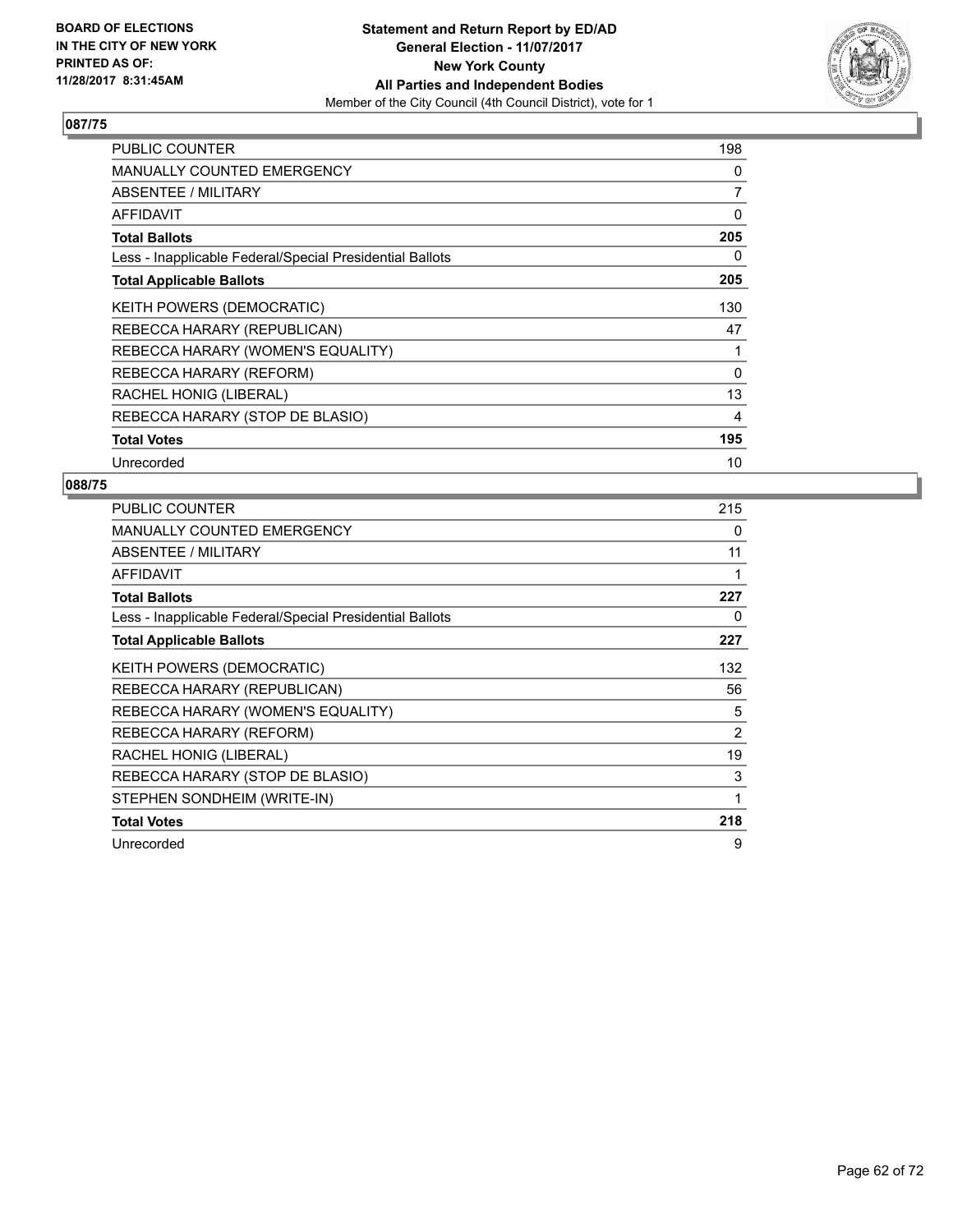

| <b>PUBLIC COUNTER</b>                                    | 97  |
|----------------------------------------------------------|-----|
| <b>MANUALLY COUNTED EMERGENCY</b>                        | 0   |
| ABSENTEE / MILITARY                                      | 8   |
| AFFIDAVIT                                                | 1   |
| <b>Total Ballots</b>                                     | 106 |
| Less - Inapplicable Federal/Special Presidential Ballots | 0   |
| <b>Total Applicable Ballots</b>                          | 106 |
| KEITH POWERS (DEMOCRATIC)                                | 51  |
| REBECCA HARARY (REPUBLICAN)                              | 34  |
| REBECCA HARARY (WOMEN'S EQUALITY)                        | 0   |
| REBECCA HARARY (REFORM)                                  | 1   |
| RACHEL HONIG (LIBERAL)                                   | 12  |
| REBECCA HARARY (STOP DE BLASIO)                          | 0   |
| <b>Total Votes</b>                                       | 98  |
| Unrecorded                                               | 8   |

| <b>PUBLIC COUNTER</b>                                    | 123      |
|----------------------------------------------------------|----------|
| <b>MANUALLY COUNTED EMERGENCY</b>                        | 0        |
| <b>ABSENTEE / MILITARY</b>                               | 10       |
| <b>AFFIDAVIT</b>                                         | $\Omega$ |
| <b>Total Ballots</b>                                     | 133      |
| Less - Inapplicable Federal/Special Presidential Ballots | 0        |
| <b>Total Applicable Ballots</b>                          | 133      |
| KEITH POWERS (DEMOCRATIC)                                | 76       |
| REBECCA HARARY (REPUBLICAN)                              | 37       |
| REBECCA HARARY (WOMEN'S EQUALITY)                        | 2        |
| REBECCA HARARY (REFORM)                                  | 0        |
| RACHEL HONIG (LIBERAL)                                   | 4        |
| REBECCA HARARY (STOP DE BLASIO)                          | 7        |
| <b>Total Votes</b>                                       | 126      |
| Unrecorded                                               | 7        |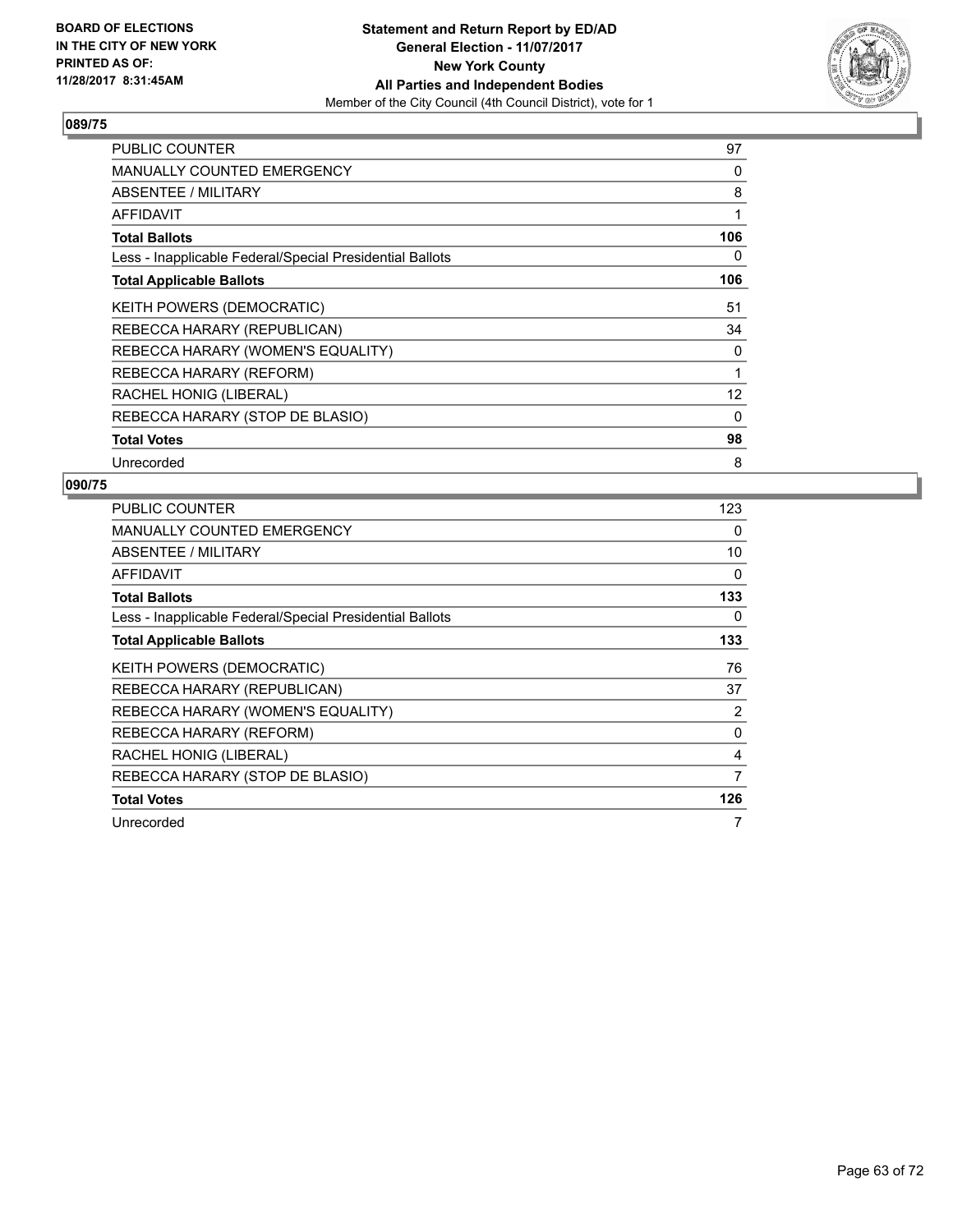

| <b>PUBLIC COUNTER</b>                                    | 155 |
|----------------------------------------------------------|-----|
| <b>MANUALLY COUNTED EMERGENCY</b>                        | 0   |
| ABSENTEE / MILITARY                                      | 12  |
| <b>AFFIDAVIT</b>                                         | 0   |
| <b>Total Ballots</b>                                     | 167 |
| Less - Inapplicable Federal/Special Presidential Ballots | 0   |
| <b>Total Applicable Ballots</b>                          | 167 |
| KEITH POWERS (DEMOCRATIC)                                | 88  |
| REBECCA HARARY (REPUBLICAN)                              | 52  |
| REBECCA HARARY (WOMEN'S EQUALITY)                        | 1   |
| REBECCA HARARY (REFORM)                                  | 2   |
| RACHEL HONIG (LIBERAL)                                   | 18  |
| REBECCA HARARY (STOP DE BLASIO)                          | 0   |
| <b>Total Votes</b>                                       | 161 |
| Unrecorded                                               | 6   |

| PUBLIC COUNTER                                           | 259      |
|----------------------------------------------------------|----------|
| <b>MANUALLY COUNTED EMERGENCY</b>                        | 0        |
| <b>ABSENTEE / MILITARY</b>                               | 4        |
| AFFIDAVIT                                                | 2        |
| <b>Total Ballots</b>                                     | 265      |
| Less - Inapplicable Federal/Special Presidential Ballots | 0        |
| <b>Total Applicable Ballots</b>                          | 265      |
| KEITH POWERS (DEMOCRATIC)                                | 155      |
| REBECCA HARARY (REPUBLICAN)                              | 74       |
| REBECCA HARARY (WOMEN'S EQUALITY)                        | 6        |
| REBECCA HARARY (REFORM)                                  | $\Omega$ |
| RACHEL HONIG (LIBERAL)                                   | 15       |
| REBECCA HARARY (STOP DE BLASIO)                          | 5        |
| <b>Total Votes</b>                                       | 255      |
| Unrecorded                                               | 10       |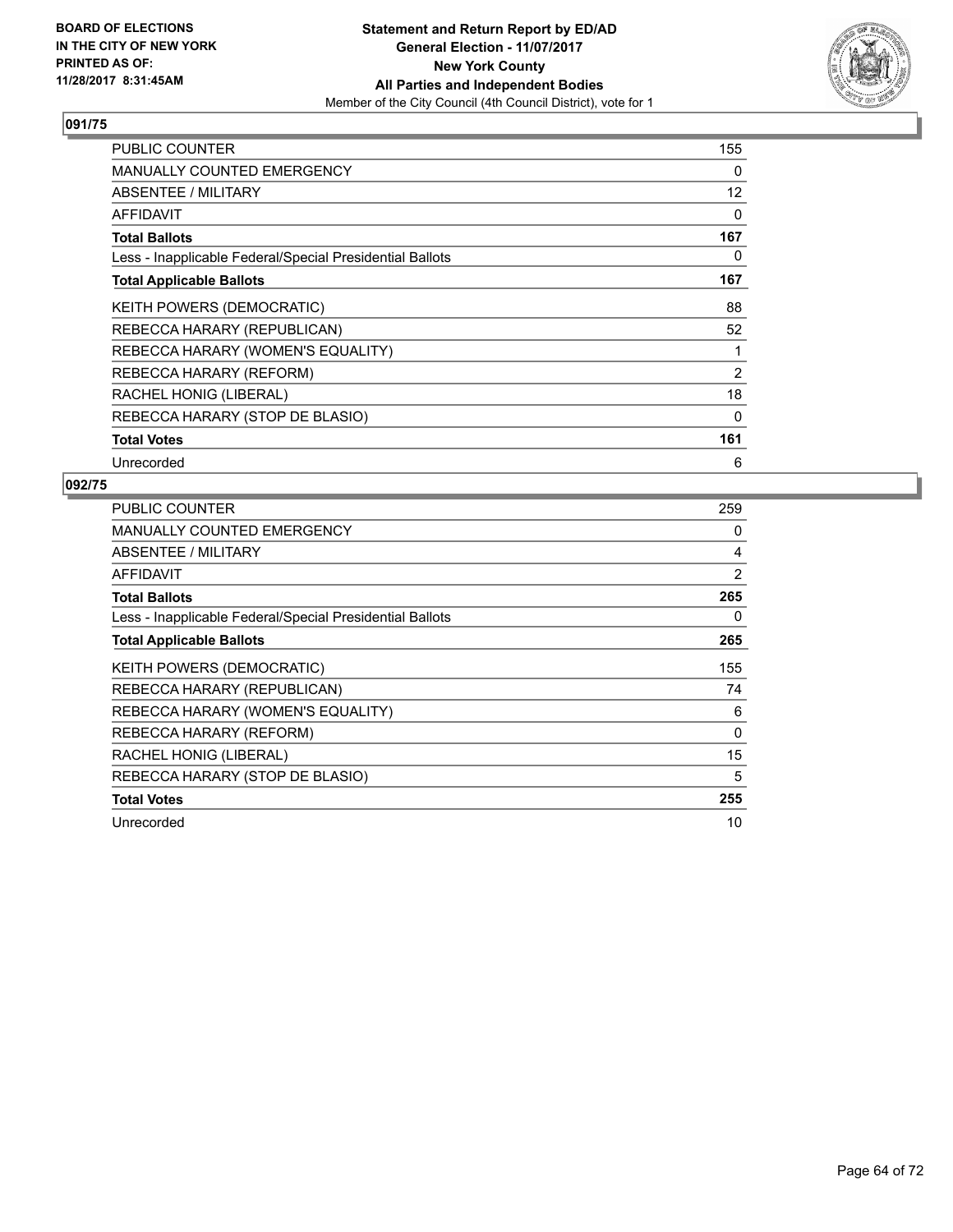

| <b>PUBLIC COUNTER</b>                                    | 190            |
|----------------------------------------------------------|----------------|
| <b>MANUALLY COUNTED EMERGENCY</b>                        | 0              |
| <b>ABSENTEE / MILITARY</b>                               | 10             |
| <b>AFFIDAVIT</b>                                         | 0              |
| <b>Total Ballots</b>                                     | 200            |
| Less - Inapplicable Federal/Special Presidential Ballots | 0              |
| <b>Total Applicable Ballots</b>                          | 200            |
| KEITH POWERS (DEMOCRATIC)                                | 105            |
| REBECCA HARARY (REPUBLICAN)                              | 62             |
| REBECCA HARARY (WOMEN'S EQUALITY)                        | 3              |
| REBECCA HARARY (REFORM)                                  | 0              |
| RACHEL HONIG (LIBERAL)                                   | 21             |
| REBECCA HARARY (STOP DE BLASIO)                          | $\overline{2}$ |
| <b>Total Votes</b>                                       | 193            |
| Unrecorded                                               | 7              |

| <b>PUBLIC COUNTER</b>                                    | 184 |
|----------------------------------------------------------|-----|
| <b>MANUALLY COUNTED EMERGENCY</b>                        | 0   |
| ABSENTEE / MILITARY                                      | 10  |
| AFFIDAVIT                                                | 2   |
| <b>Total Ballots</b>                                     | 196 |
| Less - Inapplicable Federal/Special Presidential Ballots | 0   |
| <b>Total Applicable Ballots</b>                          | 196 |
| <b>KEITH POWERS (DEMOCRATIC)</b>                         | 108 |
| REBECCA HARARY (REPUBLICAN)                              | 56  |
| REBECCA HARARY (WOMEN'S EQUALITY)                        | 3   |
| REBECCA HARARY (REFORM)                                  | 0   |
| RACHEL HONIG (LIBERAL)                                   | 22  |
| REBECCA HARARY (STOP DE BLASIO)                          | 2   |
| <b>Total Votes</b>                                       | 191 |
| Unrecorded                                               | 5   |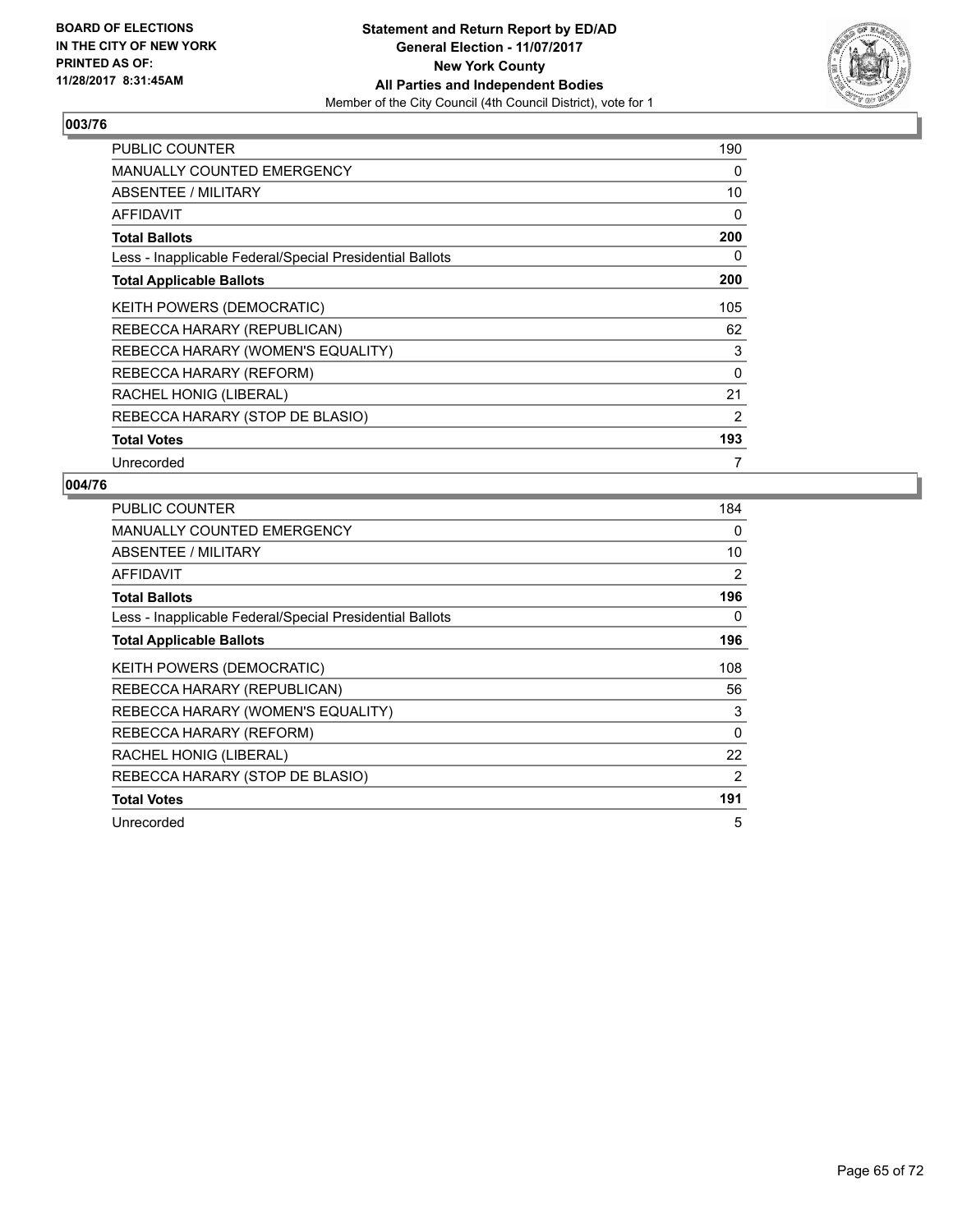

| <b>PUBLIC COUNTER</b>                                    | 152 |
|----------------------------------------------------------|-----|
| <b>MANUALLY COUNTED EMERGENCY</b>                        | 0   |
| ABSENTEE / MILITARY                                      | 8   |
| <b>AFFIDAVIT</b>                                         | 4   |
| <b>Total Ballots</b>                                     | 164 |
| Less - Inapplicable Federal/Special Presidential Ballots | 0   |
| <b>Total Applicable Ballots</b>                          | 164 |
| KEITH POWERS (DEMOCRATIC)                                | 83  |
| REBECCA HARARY (REPUBLICAN)                              | 60  |
| REBECCA HARARY (WOMEN'S EQUALITY)                        | 3   |
| REBECCA HARARY (REFORM)                                  | 0   |
| RACHEL HONIG (LIBERAL)                                   | 9   |
| REBECCA HARARY (STOP DE BLASIO)                          | 3   |
| <b>Total Votes</b>                                       | 158 |
| Unrecorded                                               | 6   |

| <b>PUBLIC COUNTER</b>                                    | 160      |
|----------------------------------------------------------|----------|
| <b>MANUALLY COUNTED EMERGENCY</b>                        | 0        |
| ABSENTEE / MILITARY                                      | 11       |
| <b>AFFIDAVIT</b>                                         | 5        |
| <b>Total Ballots</b>                                     | 176      |
| Less - Inapplicable Federal/Special Presidential Ballots | 0        |
| <b>Total Applicable Ballots</b>                          | 176      |
| KEITH POWERS (DEMOCRATIC)                                | 93       |
| REBECCA HARARY (REPUBLICAN)                              | 56       |
| REBECCA HARARY (WOMEN'S EQUALITY)                        |          |
| REBECCA HARARY (REFORM)                                  | $\Omega$ |
| RACHEL HONIG (LIBERAL)                                   | 14       |
| REBECCA HARARY (STOP DE BLASIO)                          | 3        |
| <b>Total Votes</b>                                       | 167      |
| Unrecorded                                               | 9        |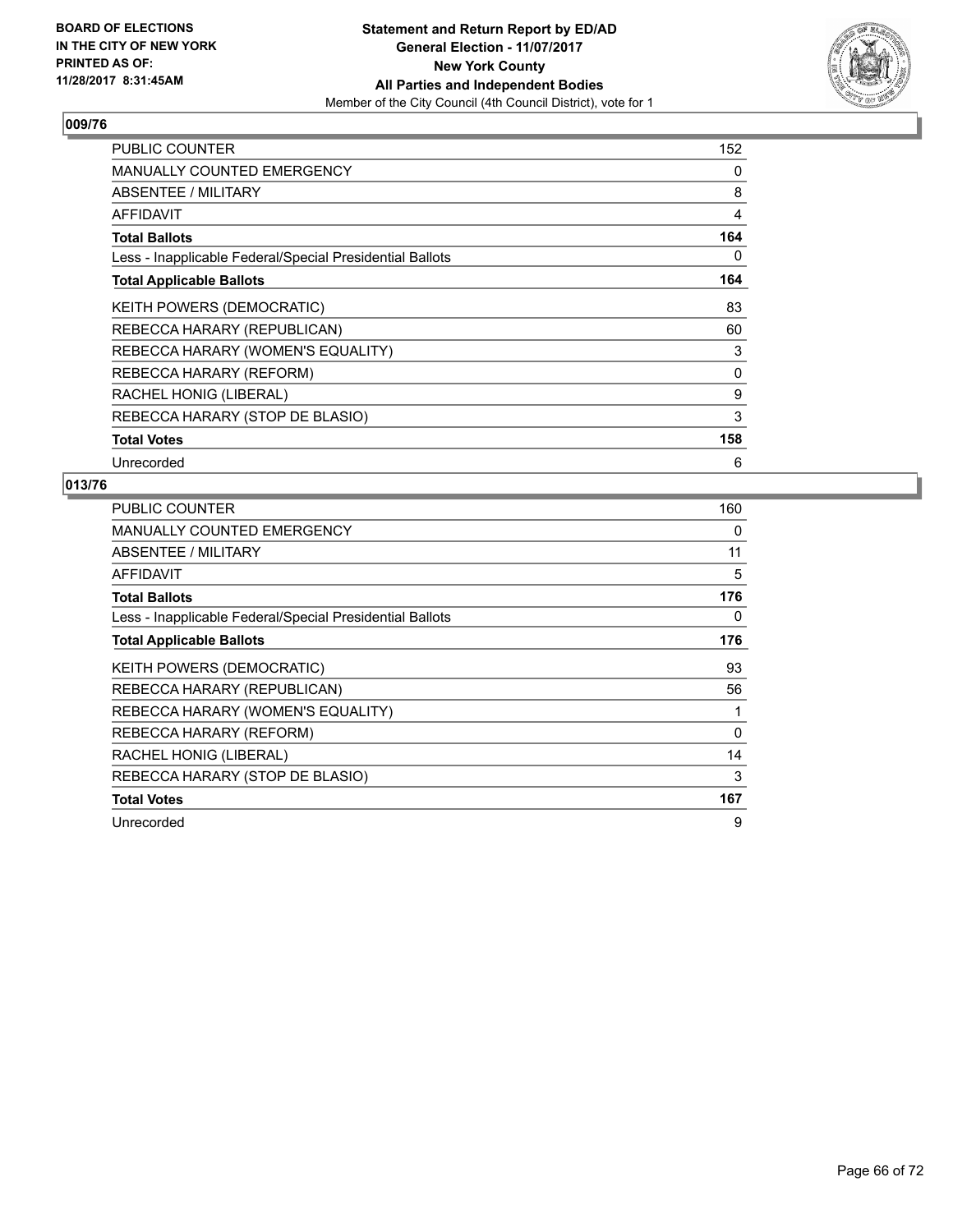

| <b>PUBLIC COUNTER</b>                                    | 180 |
|----------------------------------------------------------|-----|
| <b>MANUALLY COUNTED EMERGENCY</b>                        | 0   |
| ABSENTEE / MILITARY                                      | 4   |
| AFFIDAVIT                                                | 2   |
| <b>Total Ballots</b>                                     | 186 |
| Less - Inapplicable Federal/Special Presidential Ballots | 0   |
| <b>Total Applicable Ballots</b>                          | 186 |
| <b>KEITH POWERS (DEMOCRATIC)</b>                         | 91  |
| REBECCA HARARY (REPUBLICAN)                              | 66  |
| REBECCA HARARY (WOMEN'S EQUALITY)                        | 3   |
| REBECCA HARARY (REFORM)                                  | 1   |
| RACHEL HONIG (LIBERAL)                                   | 13  |
| REBECCA HARARY (STOP DE BLASIO)                          | 2   |
| <b>Total Votes</b>                                       | 176 |
| Unrecorded                                               | 10  |

| PUBLIC COUNTER                                           | 247      |
|----------------------------------------------------------|----------|
| <b>MANUALLY COUNTED EMERGENCY</b>                        | 0        |
| <b>ABSENTEE / MILITARY</b>                               | 6        |
| AFFIDAVIT                                                | 2        |
| <b>Total Ballots</b>                                     | 255      |
| Less - Inapplicable Federal/Special Presidential Ballots | 0        |
| <b>Total Applicable Ballots</b>                          | 255      |
| KEITH POWERS (DEMOCRATIC)                                | 131      |
| REBECCA HARARY (REPUBLICAN)                              | 85       |
| REBECCA HARARY (WOMEN'S EQUALITY)                        | 1        |
| REBECCA HARARY (REFORM)                                  | $\Omega$ |
| RACHEL HONIG (LIBERAL)                                   | 24       |
| REBECCA HARARY (STOP DE BLASIO)                          | 5        |
| <b>Total Votes</b>                                       | 246      |
| Unrecorded                                               | 9        |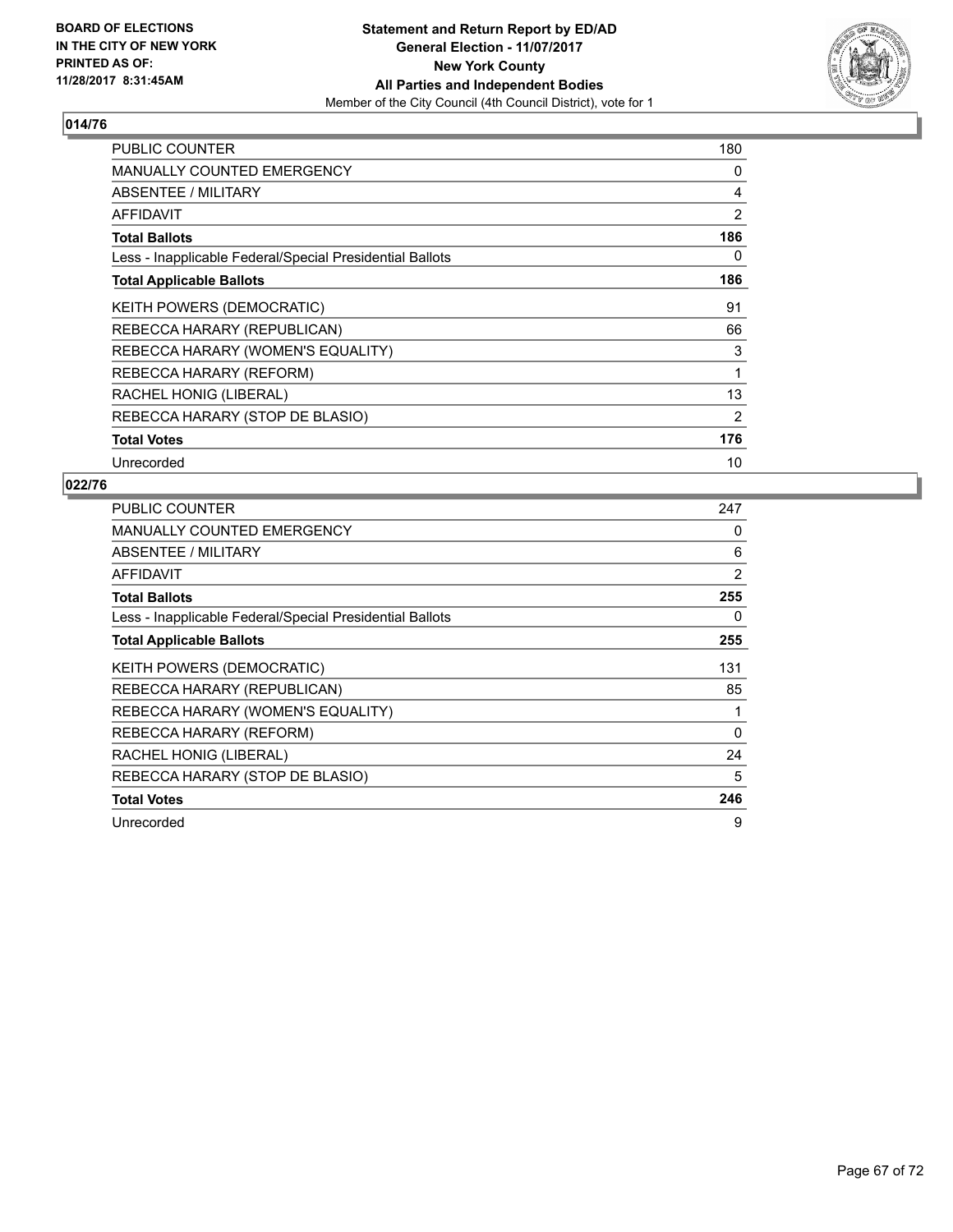

| <b>PUBLIC COUNTER</b>                                    | 167 |
|----------------------------------------------------------|-----|
| <b>MANUALLY COUNTED EMERGENCY</b>                        | 0   |
| ABSENTEE / MILITARY                                      | 4   |
| <b>AFFIDAVIT</b>                                         | 0   |
| <b>Total Ballots</b>                                     | 171 |
| Less - Inapplicable Federal/Special Presidential Ballots | 0   |
| <b>Total Applicable Ballots</b>                          | 171 |
| KEITH POWERS (DEMOCRATIC)                                | 83  |
| REBECCA HARARY (REPUBLICAN)                              | 66  |
| REBECCA HARARY (WOMEN'S EQUALITY)                        | 0   |
| REBECCA HARARY (REFORM)                                  | 1   |
| RACHEL HONIG (LIBERAL)                                   | 11  |
| REBECCA HARARY (STOP DE BLASIO)                          | 1   |
| <b>Total Votes</b>                                       | 162 |
| Unrecorded                                               | 9   |

| <b>PUBLIC COUNTER</b>                                    | 218            |
|----------------------------------------------------------|----------------|
| <b>MANUALLY COUNTED EMERGENCY</b>                        | 0              |
| ABSENTEE / MILITARY                                      | 5              |
| AFFIDAVIT                                                | 1              |
| <b>Total Ballots</b>                                     | 224            |
| Less - Inapplicable Federal/Special Presidential Ballots | 0              |
| <b>Total Applicable Ballots</b>                          | 224            |
| <b>KEITH POWERS (DEMOCRATIC)</b>                         | 130            |
| REBECCA HARARY (REPUBLICAN)                              | 60             |
| REBECCA HARARY (WOMEN'S EQUALITY)                        | $\overline{2}$ |
| REBECCA HARARY (REFORM)                                  | 1              |
| RACHEL HONIG (LIBERAL)                                   | 19             |
| REBECCA HARARY (STOP DE BLASIO)                          | 1              |
| <b>Total Votes</b>                                       | 213            |
| Unrecorded                                               | 11             |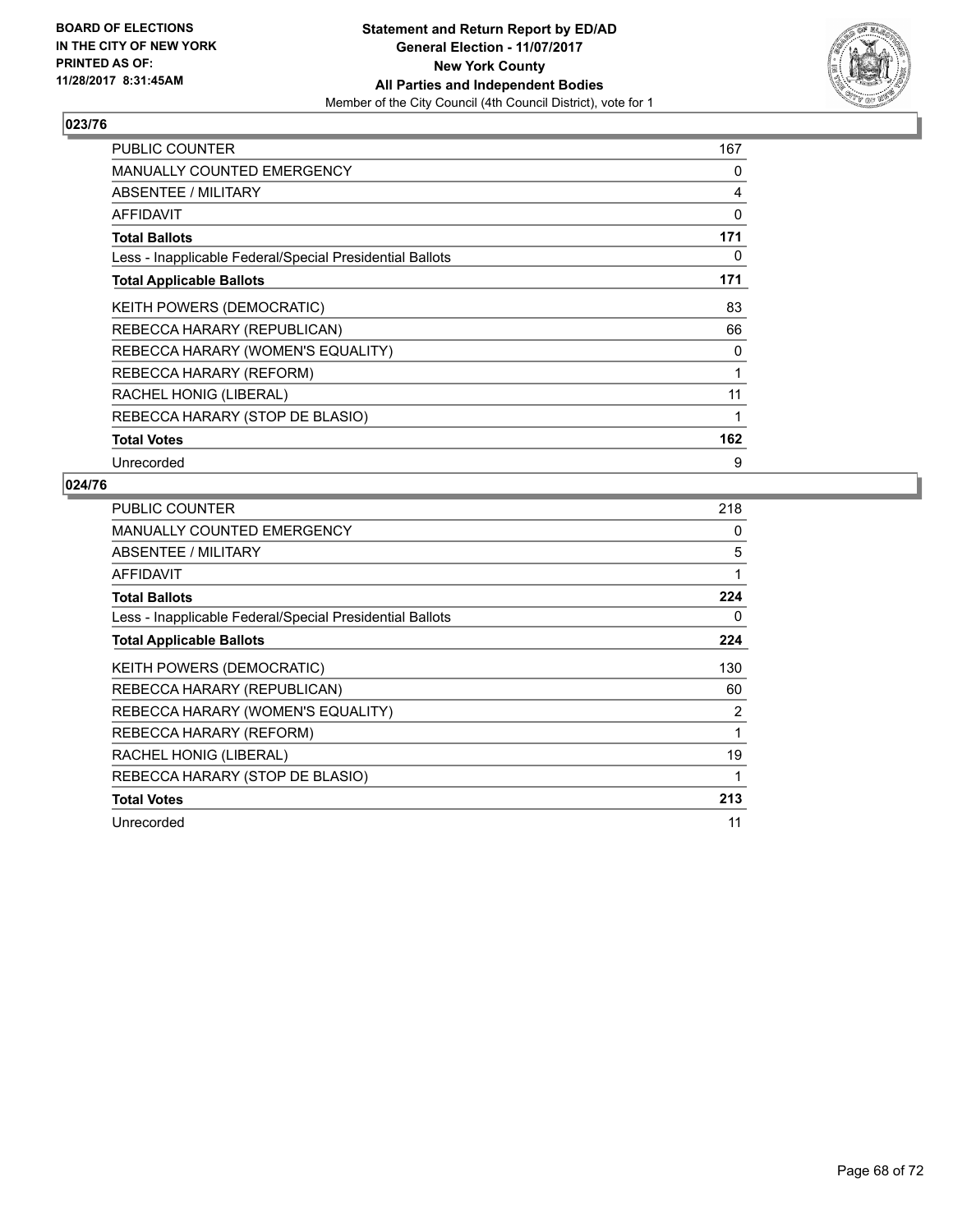

| PUBLIC COUNTER                                           | 183 |
|----------------------------------------------------------|-----|
| MANUALLY COUNTED EMERGENCY                               | 0   |
| ABSENTEE / MILITARY                                      | 7   |
| AFFIDAVIT                                                | 7   |
| <b>Total Ballots</b>                                     | 197 |
| Less - Inapplicable Federal/Special Presidential Ballots | 0   |
| <b>Total Applicable Ballots</b>                          | 197 |
| <b>KEITH POWERS (DEMOCRATIC)</b>                         | 103 |
| REBECCA HARARY (REPUBLICAN)                              | 54  |
| REBECCA HARARY (WOMEN'S EQUALITY)                        | 1   |
| REBECCA HARARY (REFORM)                                  | 0   |
| RACHEL HONIG (LIBERAL)                                   | 23  |
| REBECCA HARARY (STOP DE BLASIO)                          | 4   |
| BRAIN WADDELL (WRITE-IN)                                 | 1   |
| <b>Total Votes</b>                                       | 186 |
| Unrecorded                                               | 11  |

| <b>PUBLIC COUNTER</b>                                    | 151            |
|----------------------------------------------------------|----------------|
| <b>MANUALLY COUNTED EMERGENCY</b>                        | 0              |
| ABSENTEE / MILITARY                                      | 7              |
| AFFIDAVIT                                                | 0              |
| <b>Total Ballots</b>                                     | 158            |
| Less - Inapplicable Federal/Special Presidential Ballots | 0              |
| <b>Total Applicable Ballots</b>                          | 158            |
| <b>KEITH POWERS (DEMOCRATIC)</b>                         | 84             |
| REBECCA HARARY (REPUBLICAN)                              | 47             |
| REBECCA HARARY (WOMEN'S EQUALITY)                        | 0              |
| REBECCA HARARY (REFORM)                                  | $\overline{2}$ |
| RACHEL HONIG (LIBERAL)                                   | 14             |
| REBECCA HARARY (STOP DE BLASIO)                          | 3              |
| <b>Total Votes</b>                                       | 150            |
| Unrecorded                                               | 8              |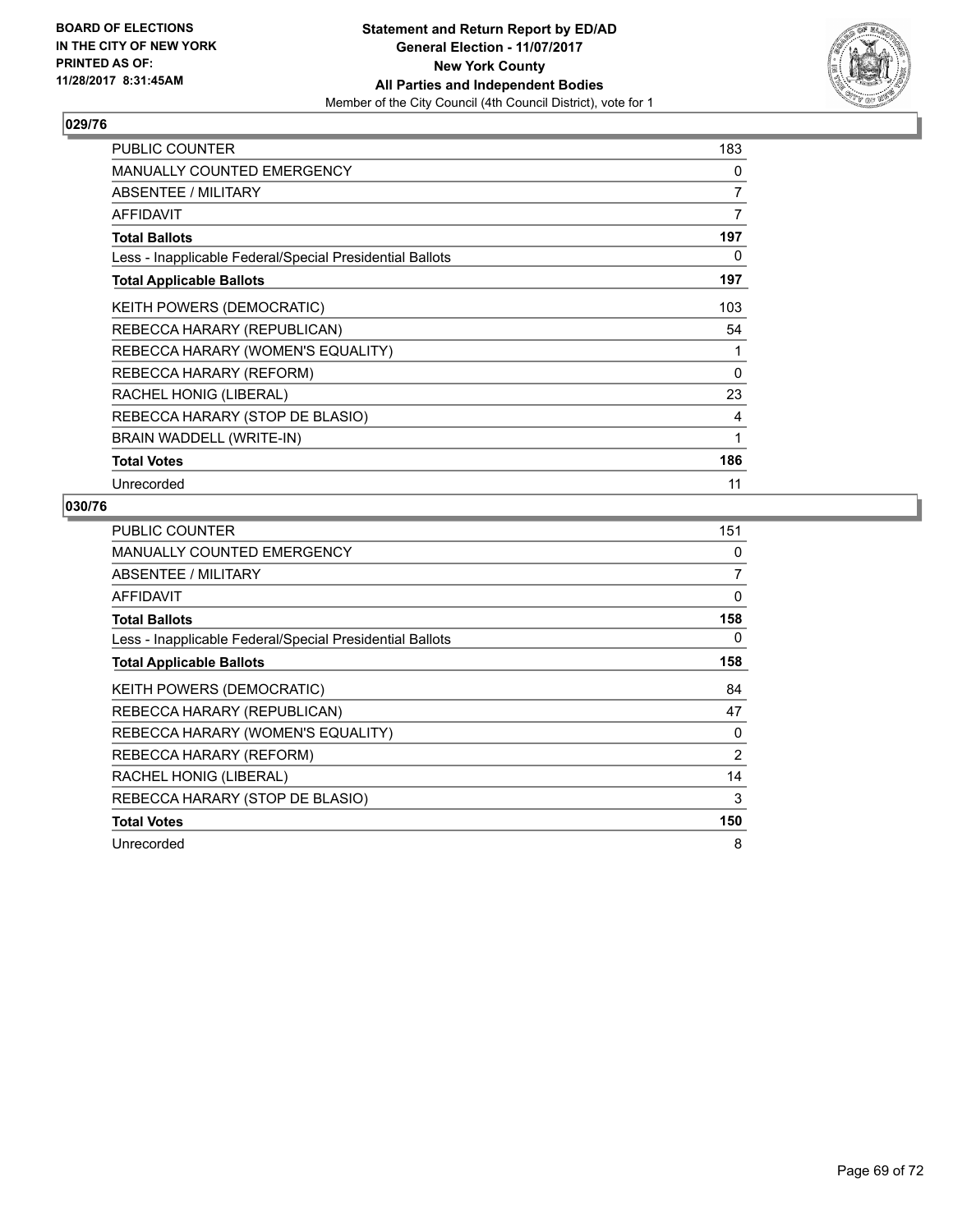

| <b>PUBLIC COUNTER</b>                                    | 234 |
|----------------------------------------------------------|-----|
| <b>MANUALLY COUNTED EMERGENCY</b>                        | 0   |
| ABSENTEE / MILITARY                                      | 17  |
| <b>AFFIDAVIT</b>                                         | 1   |
| <b>Total Ballots</b>                                     | 252 |
| Less - Inapplicable Federal/Special Presidential Ballots | 0   |
| <b>Total Applicable Ballots</b>                          | 252 |
| KEITH POWERS (DEMOCRATIC)                                | 154 |
| REBECCA HARARY (REPUBLICAN)                              | 61  |
| REBECCA HARARY (WOMEN'S EQUALITY)                        | 0   |
| REBECCA HARARY (REFORM)                                  | 1   |
| RACHEL HONIG (LIBERAL)                                   | 23  |
| REBECCA HARARY (STOP DE BLASIO)                          | 2   |
| <b>Total Votes</b>                                       | 241 |
| Unrecorded                                               | 11  |

| <b>PUBLIC COUNTER</b>                                    | 282 |
|----------------------------------------------------------|-----|
| <b>MANUALLY COUNTED EMERGENCY</b>                        | 0   |
| ABSENTEE / MILITARY                                      | 3   |
| <b>AFFIDAVIT</b>                                         | 1   |
| <b>Total Ballots</b>                                     | 286 |
| Less - Inapplicable Federal/Special Presidential Ballots | 0   |
| <b>Total Applicable Ballots</b>                          | 286 |
| KEITH POWERS (DEMOCRATIC)                                | 179 |
| REBECCA HARARY (REPUBLICAN)                              | 63  |
| REBECCA HARARY (WOMEN'S EQUALITY)                        | 4   |
| REBECCA HARARY (REFORM)                                  | 0   |
| RACHEL HONIG (LIBERAL)                                   | 29  |
| REBECCA HARARY (STOP DE BLASIO)                          | 2   |
| <b>Total Votes</b>                                       | 277 |
| Unrecorded                                               | 9   |
| 091/76 COMBINED into: 020/73                             |     |
| 092/76 COMBINED into: 020/73                             |     |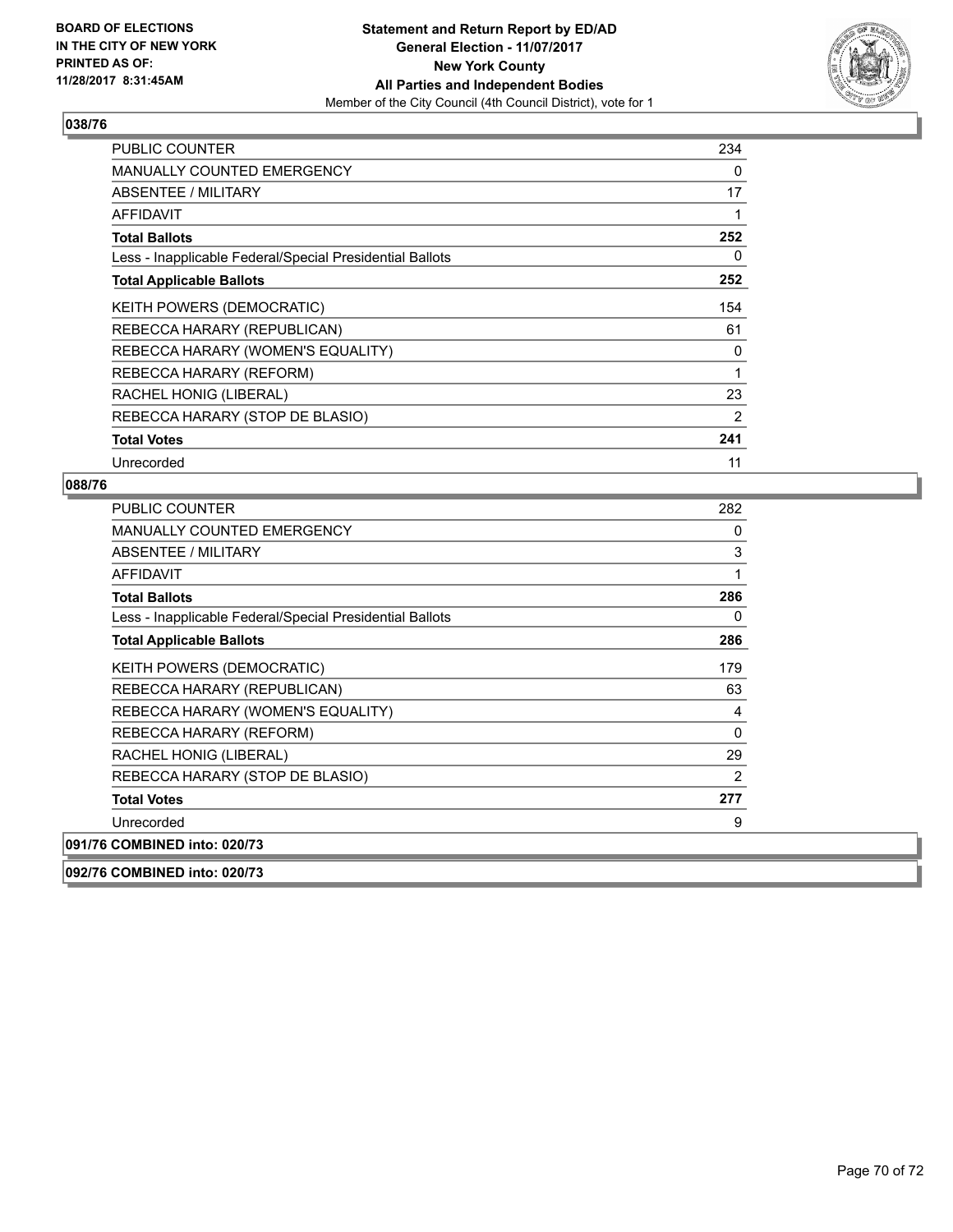

| <b>PUBLIC COUNTER</b>                                    | 159 |
|----------------------------------------------------------|-----|
| <b>MANUALLY COUNTED EMERGENCY</b>                        | 0   |
| <b>ABSENTEE / MILITARY</b>                               | 8   |
| AFFIDAVIT                                                | 2   |
| <b>Total Ballots</b>                                     | 169 |
| Less - Inapplicable Federal/Special Presidential Ballots | 0   |
| <b>Total Applicable Ballots</b>                          | 169 |
| KEITH POWERS (DEMOCRATIC)                                | 65  |
| REBECCA HARARY (REPUBLICAN)                              | 72  |
| REBECCA HARARY (WOMEN'S EQUALITY)                        | 1   |
| REBECCA HARARY (REFORM)                                  | 0   |
| RACHEL HONIG (LIBERAL)                                   | 19  |
| REBECCA HARARY (STOP DE BLASIO)                          | 2   |
| <b>Total Votes</b>                                       | 159 |
| Unrecorded                                               | 10  |